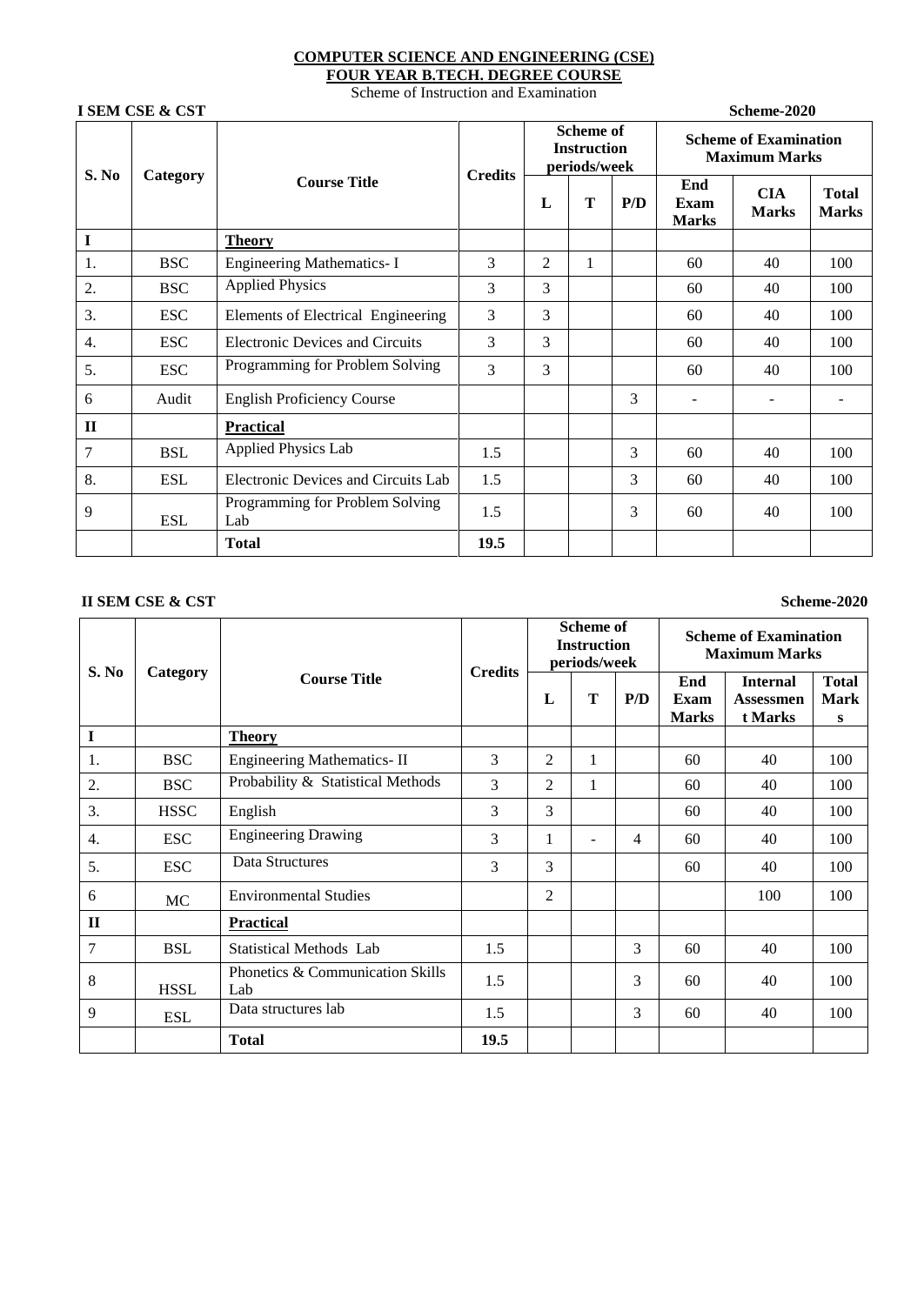## **ENGINEERING MATHEMATICS – I (EM1)**

| I Semester : Common for CSE, CST, CE & ME                                                                                                          |                                                                                                                                                                                        |                |                   |                          |                         |                                                                                                            | <b>Scheme: 2020</b>       |                                 |  |  |  |  |
|----------------------------------------------------------------------------------------------------------------------------------------------------|----------------------------------------------------------------------------------------------------------------------------------------------------------------------------------------|----------------|-------------------|--------------------------|-------------------------|------------------------------------------------------------------------------------------------------------|---------------------------|---------------------------------|--|--|--|--|
| <b>Course</b><br><b>Code</b>                                                                                                                       | <b>Category</b>                                                                                                                                                                        |                | <b>Hours/Week</b> |                          | <b>Credits</b>          |                                                                                                            | <b>Maximum Marks</b>      |                                 |  |  |  |  |
| <b>BS101</b>                                                                                                                                       | <b>BSC</b>                                                                                                                                                                             | L              | T                 | ${\bf P}$                | $\mathbf C$             | <b>Continuous</b><br><b>Internal</b><br><b>Assessment</b>                                                  | <b>End</b><br><b>Exam</b> | <b>TOTAL</b>                    |  |  |  |  |
|                                                                                                                                                    |                                                                                                                                                                                        | $\overline{2}$ | $\mathbf{1}$      | $\overline{\phantom{0}}$ | $\overline{\mathbf{3}}$ | 40                                                                                                         | 60                        | <b>100</b>                      |  |  |  |  |
|                                                                                                                                                    | <b>Sessional Exam Duration : 1 1/2 Hrs</b>                                                                                                                                             |                |                   |                          |                         |                                                                                                            |                           | <b>End Exam Duration: 3 Hrs</b> |  |  |  |  |
|                                                                                                                                                    |                                                                                                                                                                                        |                |                   |                          |                         |                                                                                                            |                           |                                 |  |  |  |  |
|                                                                                                                                                    | <b>Course Outcomes:</b> At the end of the course the student will be able to<br>CO1: Find the solution for simultaneous system of linear equations and eigen values and eigen vectors. |                |                   |                          |                         |                                                                                                            |                           |                                 |  |  |  |  |
|                                                                                                                                                    |                                                                                                                                                                                        |                |                   |                          |                         |                                                                                                            |                           |                                 |  |  |  |  |
| <b>CO2:</b> Solve first order differential equations and its applications.<br>CO3: Solve higher order differential equations and its applications. |                                                                                                                                                                                        |                |                   |                          |                         |                                                                                                            |                           |                                 |  |  |  |  |
|                                                                                                                                                    |                                                                                                                                                                                        |                |                   |                          |                         |                                                                                                            |                           |                                 |  |  |  |  |
| CO4: Understand Rolle's and Lagrange's mean value theorems. Evaluate maxima & minima and areas<br>and volumes by multiple integrals.               |                                                                                                                                                                                        |                |                   |                          |                         |                                                                                                            |                           |                                 |  |  |  |  |
|                                                                                                                                                    |                                                                                                                                                                                        |                |                   |                          |                         |                                                                                                            |                           |                                 |  |  |  |  |
| CO5: Learn Laplace transform of a function and solve the differential equations using Laplace<br><b>Transforms</b>                                 |                                                                                                                                                                                        |                |                   |                          |                         |                                                                                                            |                           |                                 |  |  |  |  |
|                                                                                                                                                    |                                                                                                                                                                                        |                |                   |                          |                         |                                                                                                            |                           |                                 |  |  |  |  |
| $UNIT-I$                                                                                                                                           |                                                                                                                                                                                        |                |                   |                          |                         |                                                                                                            |                           |                                 |  |  |  |  |
| <b>Matrices</b>                                                                                                                                    |                                                                                                                                                                                        |                |                   |                          |                         |                                                                                                            |                           |                                 |  |  |  |  |
| Rank of a matrix, Consistency of systems of linear equations, Rouche's Theorem (Statement only).                                                   |                                                                                                                                                                                        |                |                   |                          |                         |                                                                                                            |                           |                                 |  |  |  |  |
| Eigen values and Eigen vectors, diagonalization of a matrix. Cayley-Hamilton Theorem, finding inverse                                              |                                                                                                                                                                                        |                |                   |                          |                         |                                                                                                            |                           |                                 |  |  |  |  |
| of a matrix. Quadratic form, reduction of a quadratic form to canonical form by orthogonal                                                         |                                                                                                                                                                                        |                |                   |                          |                         |                                                                                                            |                           |                                 |  |  |  |  |
|                                                                                                                                                    | transformation                                                                                                                                                                         |                |                   |                          |                         |                                                                                                            |                           |                                 |  |  |  |  |
|                                                                                                                                                    |                                                                                                                                                                                        |                |                   |                          | <b>UNIT - II</b>        |                                                                                                            |                           |                                 |  |  |  |  |
|                                                                                                                                                    | <b>Differential Equations</b>                                                                                                                                                          |                |                   |                          |                         |                                                                                                            |                           |                                 |  |  |  |  |
|                                                                                                                                                    |                                                                                                                                                                                        |                |                   |                          |                         | First order and first degree differential equations - Exact, Non-exact equations, Linear and Non-linear    |                           |                                 |  |  |  |  |
|                                                                                                                                                    |                                                                                                                                                                                        |                |                   |                          |                         | equations. Applications: Newton's law of cooling, law of natural growth and decay, L-R and C-R             |                           |                                 |  |  |  |  |
| circuits.                                                                                                                                          |                                                                                                                                                                                        |                |                   |                          |                         |                                                                                                            |                           |                                 |  |  |  |  |
|                                                                                                                                                    |                                                                                                                                                                                        |                |                   |                          | $UNIT - III$            |                                                                                                            |                           |                                 |  |  |  |  |
|                                                                                                                                                    | <b>Higher Order Differential Equations</b>                                                                                                                                             |                |                   |                          |                         |                                                                                                            |                           |                                 |  |  |  |  |
|                                                                                                                                                    |                                                                                                                                                                                        |                |                   |                          |                         | Homogeneous linear differential equations of second and higher order with constant coefficients, Non-      |                           |                                 |  |  |  |  |
|                                                                                                                                                    |                                                                                                                                                                                        |                |                   |                          |                         | homogeneous term of the type $f(x) = e^{ax}$ , sin ax, cos ax, $x^n$ , $e^{ax}v(x)$ , $x v(x)$ and General |                           | case.                           |  |  |  |  |
|                                                                                                                                                    | Applications to L-C-R circuits.                                                                                                                                                        |                |                   |                          |                         |                                                                                                            |                           |                                 |  |  |  |  |
|                                                                                                                                                    |                                                                                                                                                                                        |                |                   |                          | $UNIT - IV$             |                                                                                                            |                           |                                 |  |  |  |  |
| <b>Differential Calculus</b>                                                                                                                       |                                                                                                                                                                                        |                |                   |                          |                         |                                                                                                            |                           |                                 |  |  |  |  |
|                                                                                                                                                    |                                                                                                                                                                                        |                |                   |                          |                         | Rolle's theorem, Lagrange's mean value theorem. Maxima and minima of functions of two variables.           |                           |                                 |  |  |  |  |
|                                                                                                                                                    |                                                                                                                                                                                        |                |                   |                          |                         |                                                                                                            |                           |                                 |  |  |  |  |
| <b>Multiple Integrals</b>                                                                                                                          |                                                                                                                                                                                        |                |                   |                          |                         |                                                                                                            |                           |                                 |  |  |  |  |
| Double integrals, change of order of integration, Change to polar coordinates. Area and volume by                                                  |                                                                                                                                                                                        |                |                   |                          |                         |                                                                                                            |                           |                                 |  |  |  |  |
| double integration. Triple integrals, volume by triple integrals.                                                                                  |                                                                                                                                                                                        |                |                   |                          |                         |                                                                                                            |                           |                                 |  |  |  |  |
|                                                                                                                                                    |                                                                                                                                                                                        |                |                   |                          | <b>UNIT - V</b>         |                                                                                                            |                           |                                 |  |  |  |  |
| <b>Laplace Transforms</b>                                                                                                                          |                                                                                                                                                                                        |                |                   |                          |                         |                                                                                                            |                           |                                 |  |  |  |  |
|                                                                                                                                                    |                                                                                                                                                                                        |                |                   |                          |                         |                                                                                                            |                           |                                 |  |  |  |  |
|                                                                                                                                                    |                                                                                                                                                                                        |                |                   |                          |                         | Laplace transform of standard functions, first & second shifting theorems, Laplace transforms of           |                           |                                 |  |  |  |  |
|                                                                                                                                                    |                                                                                                                                                                                        |                |                   |                          |                         | derivatives, integrals, multiplication by t, division by t and periodic functions. Inverse Laplace         |                           |                                 |  |  |  |  |
|                                                                                                                                                    | transforms, Convolution Theorem. Applications of Laplace transforms to ordinary differential equations.                                                                                |                |                   |                          |                         |                                                                                                            |                           |                                 |  |  |  |  |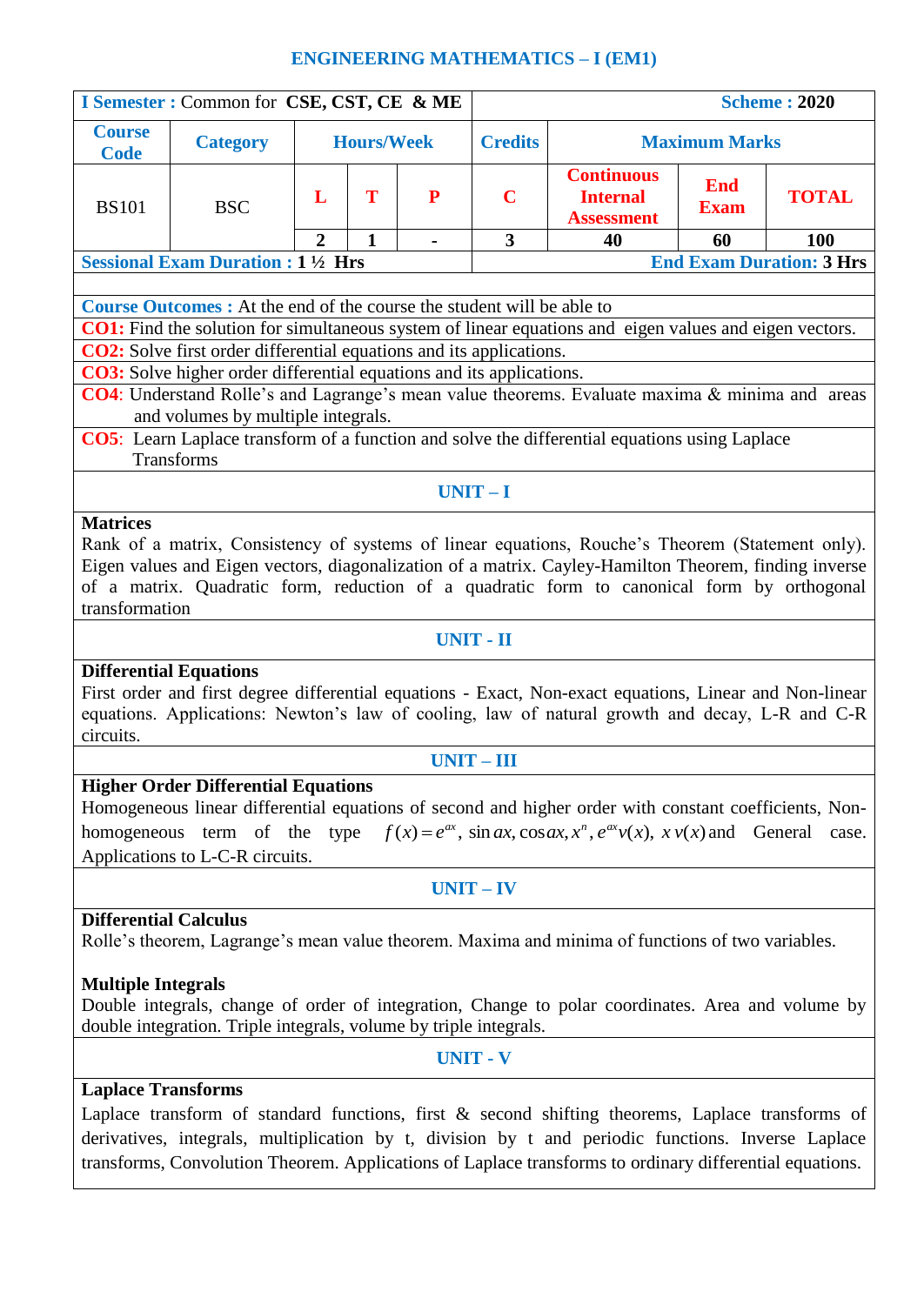### **Text Books**

- 1. B.S. Grewal-Higher Engineering Mathematics. Khanna Publishers,  $42<sup>nd</sup>$  Edition, 2012
- 2. T.K.V.Iyengar and others -A Text Book of Engineering Mathematics, Vol I & II S.Chand & Company, 13<sup>th</sup> Edition 2014

### **Reference Books**

- 1. B.V. Ramana -Higher Engineering Mathematics, TMH Publishers, 2nd Edition, 2006.
- 2. N.P.Bali and others -A Text Book of Engineering Mathematics, Lakshmi publishers, 7<sup>th</sup> Edition, 2009.
- 3. Erwyn Kreyszig -Advanced Engineering Mathematics, John wiley, 8<sup>th</sup> Edition 2006.

### **Question Paper Pattern:**

### **Sessional Exam :**

The question paper for sessional examination shall be for 25 marks, covering half of the syllabus for first sessional and remaining half for second sessional exam.The question paper shall consist of three sections with Two Questions ( EITHER/ OR Type ) in each section. The student shall answer one question from each section.

### **End Examination:**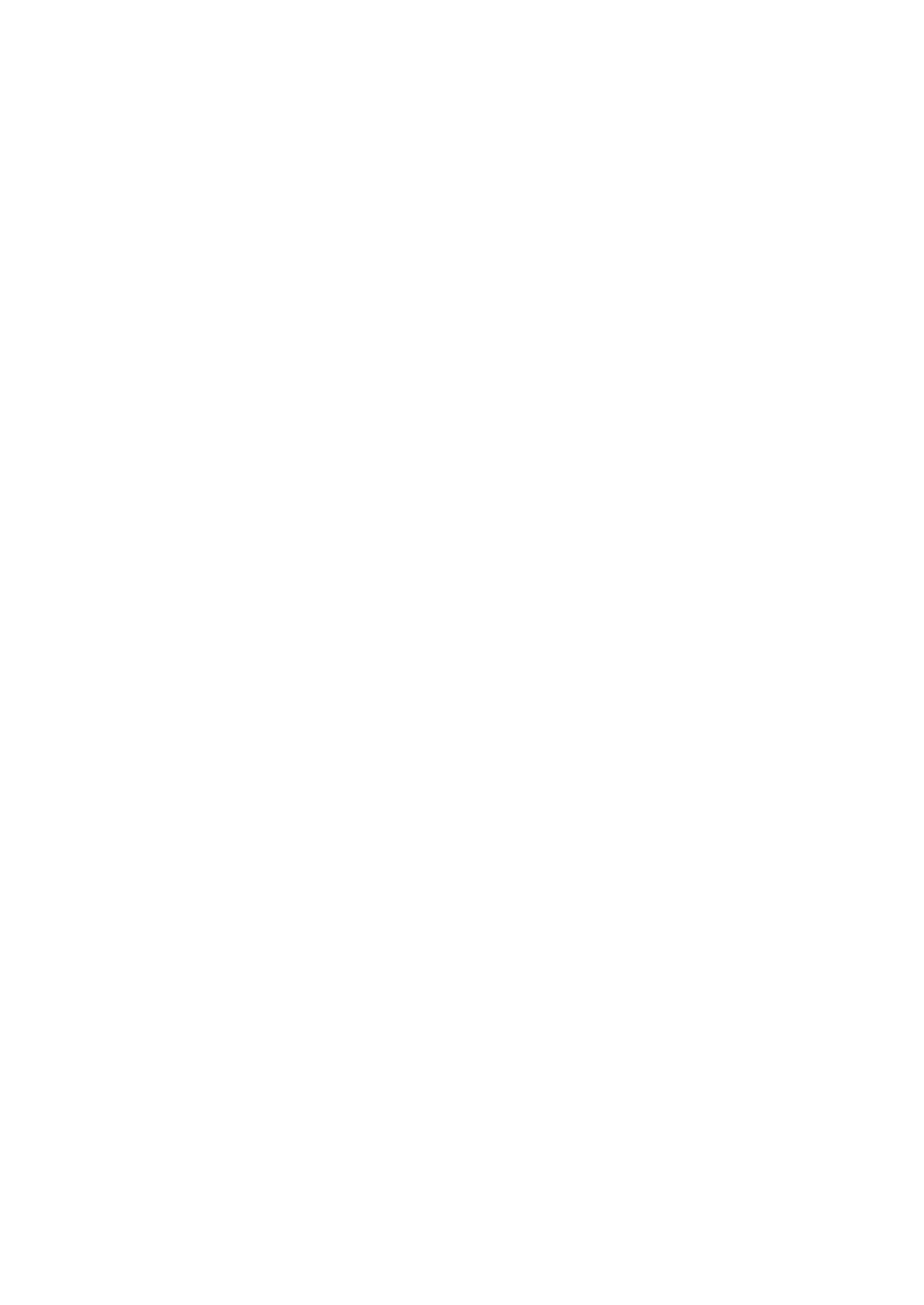## **APPLIED PHYSICS (AP)**

| I /II Semester: Common for CSE, CST, ECE /<br><b>CE, ME, EEE</b>                                                                                                                                                  |                                              |   |            |              | Scheme: 2020   |                                                                               |                                                                                                                                                                                      |              |  |  |  |
|-------------------------------------------------------------------------------------------------------------------------------------------------------------------------------------------------------------------|----------------------------------------------|---|------------|--------------|----------------|-------------------------------------------------------------------------------|--------------------------------------------------------------------------------------------------------------------------------------------------------------------------------------|--------------|--|--|--|
| <b>Course Code</b>                                                                                                                                                                                                | Category                                     |   | Hours/Week |              | Credits        | <b>Maximum Marks</b>                                                          |                                                                                                                                                                                      |              |  |  |  |
| <b>BS110</b>                                                                                                                                                                                                      | <b>BSC</b>                                   | L | T          | $\mathbf{P}$ | $\overline{C}$ | Continuous<br>Internal<br>Assessment                                          | <b>End Exam</b>                                                                                                                                                                      | <b>TOTAL</b> |  |  |  |
|                                                                                                                                                                                                                   |                                              | 3 |            |              | 3              | 40                                                                            | 60                                                                                                                                                                                   | 100          |  |  |  |
| Sessional Exam Duration : 1 ½ Hrs.                                                                                                                                                                                |                                              |   |            |              | Hrs.           |                                                                               | End Exam Duration: 3                                                                                                                                                                 |              |  |  |  |
| Course Outcomes : At the end of the course students will be able to                                                                                                                                               |                                              |   |            |              |                |                                                                               |                                                                                                                                                                                      |              |  |  |  |
| $CO1$ :<br>Understand the origin of magnetism, hysteresis, soft and hard magnetic materials;<br>Dielectrics and their characteristics; superconductivity, types, characteristics, Meissner, Josephson<br>effects. |                                              |   |            |              |                |                                                                               |                                                                                                                                                                                      |              |  |  |  |
| $CO2$ :                                                                                                                                                                                                           |                                              |   |            |              |                |                                                                               | Understand the phenomenon of interference, diffraction of light and their applications.                                                                                              |              |  |  |  |
| CO3:                                                                                                                                                                                                              | Schrodinger's equation and its applications. |   |            |              |                |                                                                               | Understand the Production, detection, properties and applications of ultrasonic waves,<br>determination of velocity of ultrasonic waves in liquids. Principles of quantum mechanics, |              |  |  |  |
| CO4:                                                                                                                                                                                                              |                                              |   |            |              |                | types of optical fibers, losses in fibers and applications of optical fibers. | Understand the theory and different production methods of lasers and their applications, different                                                                                   |              |  |  |  |
| CO5:                                                                                                                                                                                                              |                                              |   |            |              |                |                                                                               | Understand the Properties, synthesis, applications of Nanomaterials and Carbon Nanotubes.                                                                                            |              |  |  |  |
|                                                                                                                                                                                                                   |                                              |   |            |              |                |                                                                               |                                                                                                                                                                                      |              |  |  |  |
|                                                                                                                                                                                                                   | $UNIT-I$                                     |   |            |              |                |                                                                               |                                                                                                                                                                                      |              |  |  |  |
| <b>Magnetic Materials:</b>                                                                                                                                                                                        |                                              |   |            |              |                |                                                                               | Introduction – Basic definitions in Magnetism, their relations – Origin of permanent magnetic moment.                                                                                |              |  |  |  |

Introduction – Basic definitions in Magnetism, their relations – Origin of permanent magnetic moment, Bohr magneton – Classification and properties of magnetic materials (Dia, Para, Ferro, Antiferro and Ferri)– Hysteresis, Soft and Hard magnetic materials, Applications

### **Dielectrics:**

Introduction - Dielectric polarization, Dielectric Polarizability, Susceptibility and Dielectric constant – Types of Polarizations: Electronic, Ionic, Orientation polarizations – Derivation of Expression for Electronic polarizability – Dielectric Loss – Applications of dielectrics.

### **Superconductivity:**

Introduction – Critical Temperature, Critical magnetic field, Critical Current , Meissner effect, Flux quantization – Type – I & Type – II Superconductors, Josephson's effect – Applications of Superconductors – SQUID.

UNIT – II

#### **Interference:**

Introduction - Conditions for interference - Interference due to thin uniform film (Reflected light), wedge shaped film, Newton"s rings. Applications of interference: Testing of flatness, determination of wavelength, radius of curvature, refractive index of liquid - Non-reflective coatings.

### **Diffraction:**

Introduction - Differences between Interference and Diffraction - Types of Diffraction - Fraunhoffer diffraction due to single slit, double slit, circular aperture, N-Slits (grating) (qualitative analysis only) - Determination of wavelength using grating - Resolving power, Rayleigh's criterion for resolution, Resolving power of grating and telescope.

#### UNIT – III

### **Ultrasonics**:

Introduction - Properties of ultrasonics - Production of ultrasonics by Magnetostriction method, Piezoelectric method - Detection of ultrasonics - Determination velocity of ultrasonics in liquids. Applications: SONAR, NDT, general applications.

### **Quantum Mechanics:**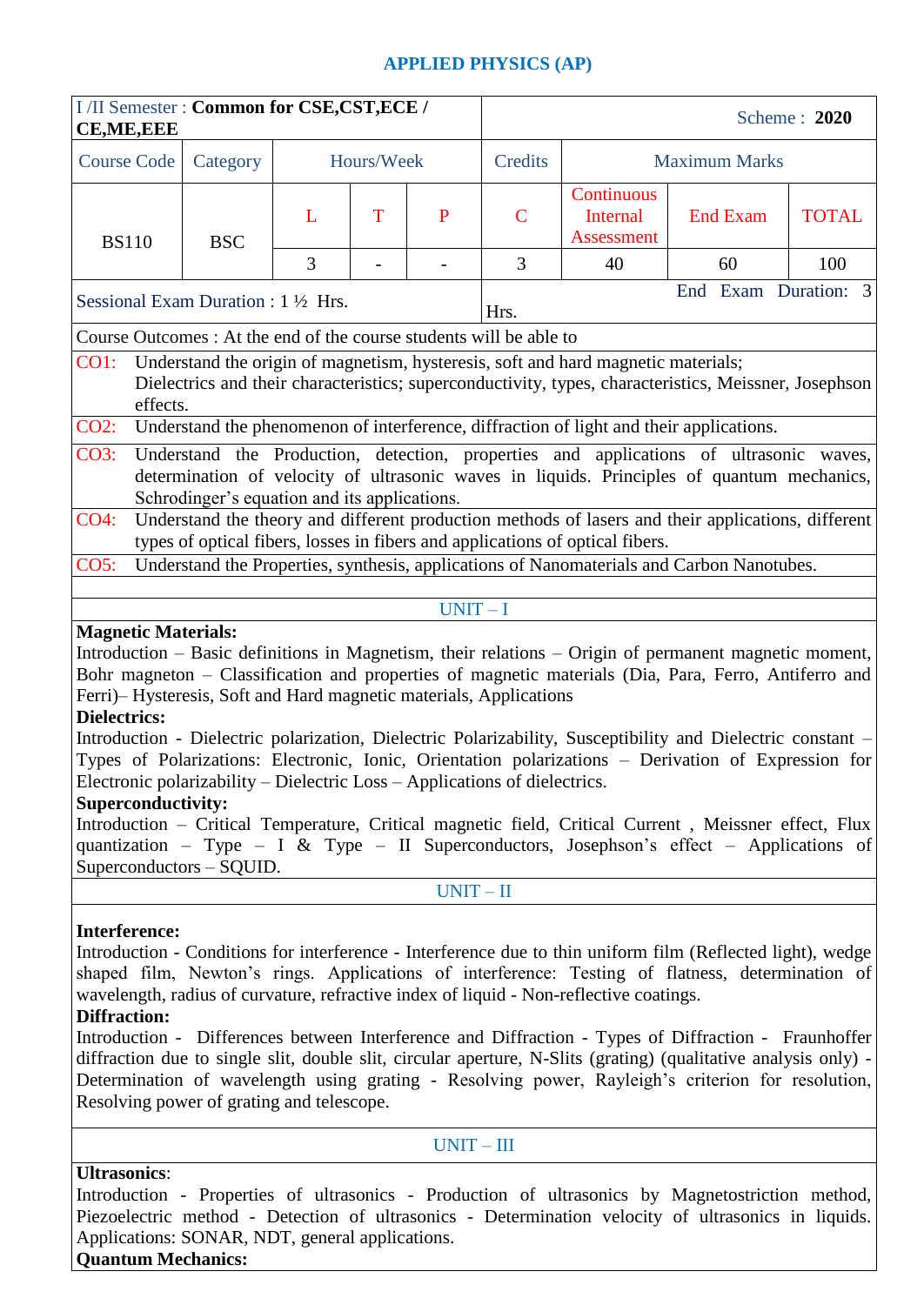Wave – Particle duality; de Broglie Concept of Matter Waves – Properties of Matter Waves – Heisenberg's Uncertainty Principle. Schrödinger's Time Independent and Time Dependent Wave equation, Significance of Wave Function - Application of Schrodinger's equation for : particle in a box (one dimensional problem)

UNIT – IV

#### **Lasers**:

Spontaneous and Stimulated emission of radiation – Einstein coefficients and their relation - Characteristics of Lasers – Pumping mechanisms – Components of Laser – Ruby, He-Ne and Semiconductor lasers - Applications of Lasers.

### **Fibre Optics:**

Principle and propagation of light in Optical fibers – Structure of optical fibres – Acceptance angle – Numerical aperture – Classification of optical fibres – Applications of Optical fibres: Fibre optic communication system, Fibre optic sensors(Temperature, Pressure, Displacement and Water level indicator)– Losses in optical fibres.

UNIT – V

### **Nanomaterials:**

Introduction - Significance and Properties of Nano particles - Synthesis Methods: Ball Milling method, Sol-Gel method, CVD method, its applications - PVD method, its applications - Pulsed Laser Deposition method - Wire explosion method - Applications of Nano materials.

#### **Carbon Nano tubes:**

Properties of Graphene - Classification of CNTs – properties - Synthesis methods: Ball Milling method, CVD method, Arc method, Sputtering - Applications of carbon Nano tubes - Effect of nanotechnology on Environment.

#### Text Books :

1. M.N.Avadhanulu and P.G.Kshirsagar, A text Book of Engineering Physics, S. Chand & Company

2. V.Rajendran, Engineering Physics, McGraw Hill Education (India) Pvt. Limited.

3. Dr. K.Vijaya Kumar, Engineering Physics, S. Chand & Company

4. S.L.Gupta & S.G.Gupta, Unified Physics (vol. 3) – Electricity, Magnetism and Electronics. Jai Prakash nath Publications, Meerut.

#### Reference Books :

1. Hitendra K. Malik & A.K. Singh, Engineering Physics, Tata McGraw Hill Education Pvt. Ltd.

2. P.K Palaniswamy, Engineering Physics, SCITECH Publications (India) Pvt. Ltd.

3. R. Murugashan and Er.K.Siva Prasanth, Modern Physics, S. Chand & Company

### Question Paper Pattern:

## **Sessional Exam :**

The question paper for sessional examination shall be for 25 marks, covering half of the syllabus for first sessional and remaining half for second sessional exam.The question paper shall consist of three sections with Two Questions (EITHER/ OR Type) in each section. The student shall answer one question from each section.

### **End Examination:**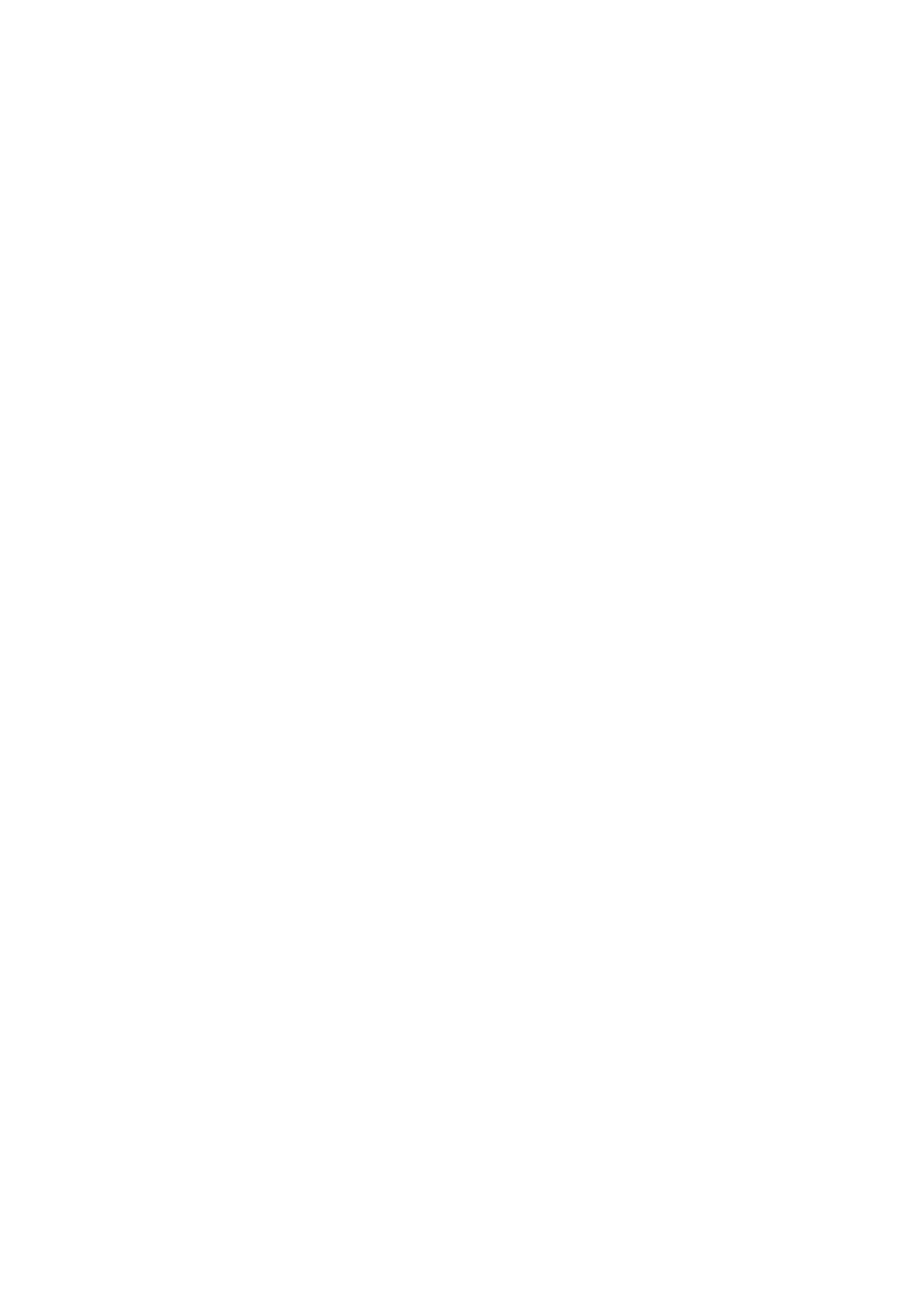### **ELEMENTS OF ELECTRICAL ENGINEERING (EEE)**

|                    | <b>I/II Semester: Common for ECE, CSE, CST / ME</b> |                   |  |  | <b>Scheme: 2020</b> |                                                           |                           |              |  |
|--------------------|-----------------------------------------------------|-------------------|--|--|---------------------|-----------------------------------------------------------|---------------------------|--------------|--|
| <b>Course Code</b> | <b>Category</b>                                     | <b>Hours/Week</b> |  |  | <b>Credits</b>      | <b>Maximum Marks</b>                                      |                           |              |  |
| <b>EE101</b>       | ESC                                                 |                   |  |  |                     | <b>Continuous</b><br><b>Internal</b><br><b>Assessment</b> | <b>End</b><br><b>Exam</b> | <b>TOTAL</b> |  |
|                    |                                                     |                   |  |  |                     | 40                                                        | 60                        | 100          |  |
|                    | Sessional Exam Duration : $1\frac{1}{2}$ Hrs        |                   |  |  |                     | <b>End Exam Duration: 3 Hrs</b>                           |                           |              |  |

**Course Outcomes :** At the end of the course students will be able to

**CO1:** Understand the basic essentials of DC circuits.

**CO2:** Understand the basic essentials of AC circuits.

**CO3:** Understand the construction and working of DC machines.

**CO4:** Understand the construction and working of transformers, induction motors and AC generators.

**CO5:** Understand the basics of illumination and earthing.

## **UNIT – I**

**DC Circuits:** Definition of current, potential, resistance, power and energy, symbol and units, Ohm"s law, Kirchhoff"s laws, solution of series, parallel and series parallel circuits, analysis of circuits using loop current method and node voltage method, source transformation. (Elementary treatment only) (Simple problems only).

### **UNIT – II**

**AC Circuits:** Instantaneous, average, r.m.s and maximum values of sinusoidal wave, concept of phase and phase difference, Phasor representation of sinusoidal wave, A.C through pure resistance, pure inductance and pure capacitance, Series R-L-C Circuits (Simple Problems), power factor, concept of 3-Φ system voltage and current relations in star and delta connections (No derivation -Problems with R load only - Elementary treatment only)

### **UNIT – III**

**DC Machines:** Electromagnetic Induction, Faraday"s law, Lenz"s law and Flemings rules, Construction and working principle of a DC machine, emf equation of a D.C Generator, DC motor principle, voltage equation of generator and motor (Elementary treatment only-Simple Problems).

### **UNIT – IV**

**Transformers:** Working principle and construction of 1-Φ Transformer, transformer ratio, emf equation (Elementary treatment only) (Simple problems).

**Induction Motors:** Construction and principle of operation of induction motor, slip (Elementary treatment only) (Theoretical aspects only).

**AC Generators** Construction, EMF equation (Elementary treatment only) (Theoretical aspects only).

### **UNIT – V**

**Illumination:** Units and laws of Illumination, Types of lamps, Incandescent lamps, Fluorescent lamps and Sodium-vapour lamps. (elementary treatment only).

*Earthing:* Difference between neutral wire and earth wire, Concept of earthing, applications of fuse and MCB"s, electrical shock, precautions against shock, treatment of electrical shock. (elementary treatment only).

**Text Books :**

1. V.K.Mehta and Rohith Mehta, "Basic electrical engineering", S.Chand publishers, 14th edition.

2. M.S. Naidu and S. Kamakshaiah, "Introduction to Electrical Engineering", Tata McGraw Hill Publishers, 1st edition, 2004.

3. B.L. Thereja, "Electrical technology-Vol-I & II ", S. Chand Publishers, 23rd edition, 2004.

4. Dr.S.L.Uppal, "Electrical Wiring, Estimating and Costing", Khanna publishers, 1st edition, 2008.

### **Reference Books :**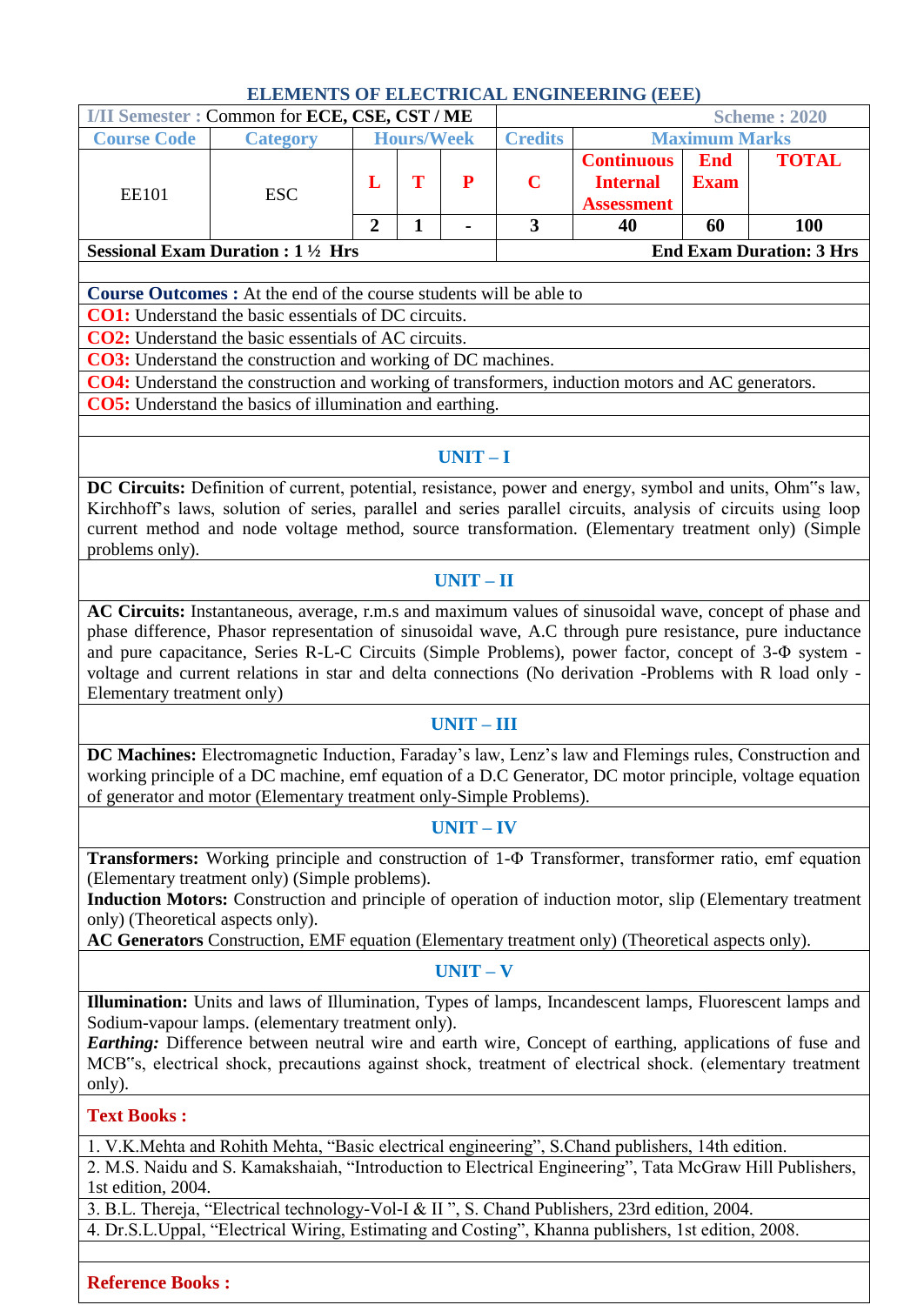1. H. Cotton, "Electrical Technology", CBS Publishers, 7th edition, 2005.

2. Joseph Edminister, "Electric Circuits" Tata McGraw Hill Publishers*,* 5th edition, 2010. 3. K.B.Raina and S.K.Battacharya, "Electrical Design Estimating and Costing" New age publishers, 1st

edition, 1991.

4. V.N.Mittle, "Basic electrical engineering", Tata McGraw Hill Publishers, 2nd edition, 2005.

### **Web References:**

1. http://nptel.ac.in/downloads/108105053/

2. https://www.electrical4u.com/

3. http://www.smps.us/references.html

### **Question Paper Pattern:**

### **Sessional Exam :**

The question paper for sessional examination shall be for 25 marks, covering half of the syllabus for first sessional and remaining half for second sessional exam.The question paper shall consist of three sections with Two Questions ( EITHER/ OR Type ) in each section. The student shall answer one question from each section.

### **End Examination:**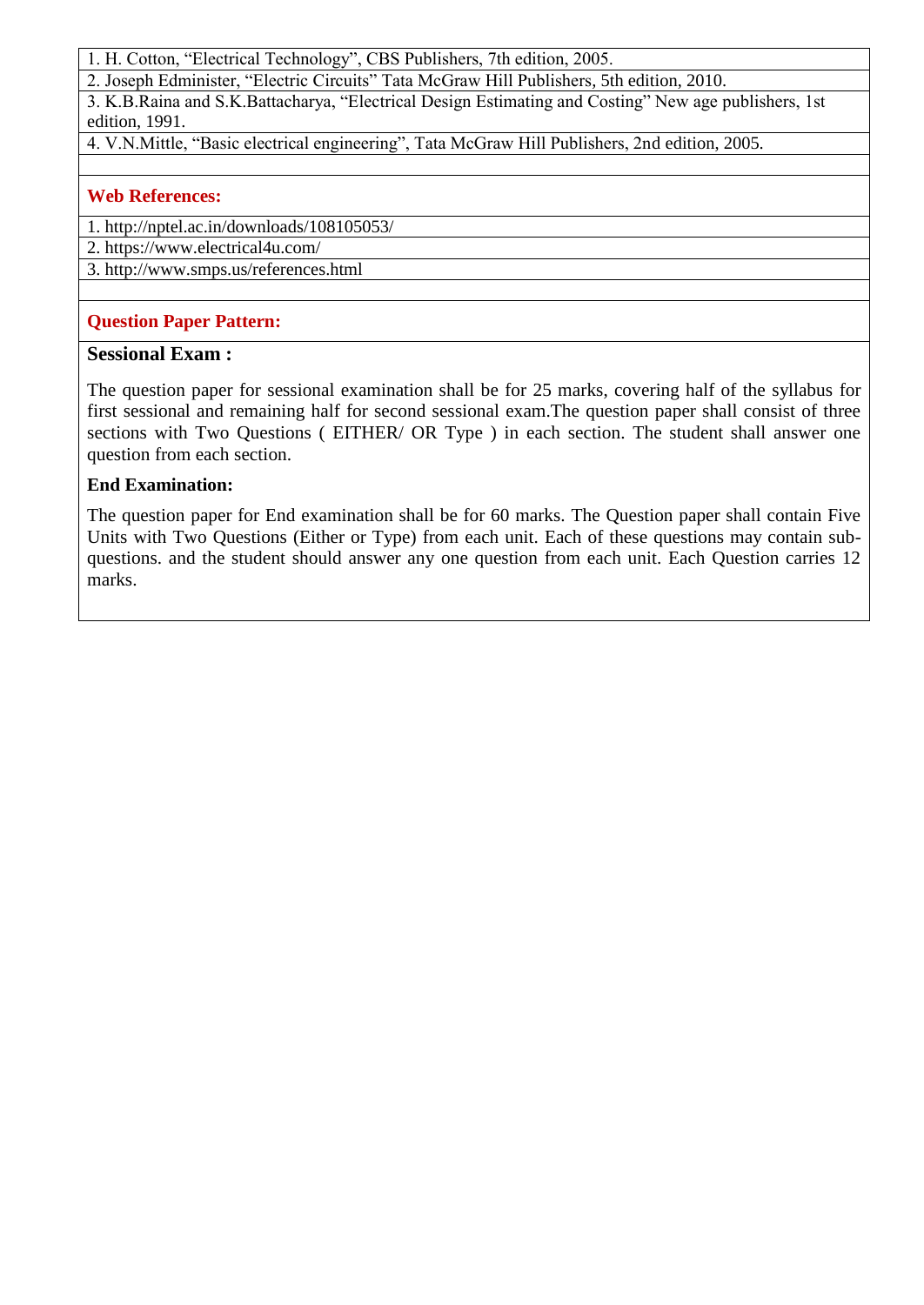## **ELECTRONIC DEVICES AND CIRCUITS (EDC)**

|                                                                                                                                                         | <b>I/II Semester : ECE, CSE, CST/EEE</b>                                                                         |   |                   |   |                |                                                                                                                  |                           | <b>Scheme: 2020</b>             |  |  |  |  |
|---------------------------------------------------------------------------------------------------------------------------------------------------------|------------------------------------------------------------------------------------------------------------------|---|-------------------|---|----------------|------------------------------------------------------------------------------------------------------------------|---------------------------|---------------------------------|--|--|--|--|
| <b>Course</b><br><b>Code</b>                                                                                                                            | <b>Category</b>                                                                                                  |   | <b>Hours/Week</b> |   | <b>Credits</b> |                                                                                                                  | <b>Maximum Marks</b>      |                                 |  |  |  |  |
| <b>EC101</b>                                                                                                                                            | <b>ESC</b>                                                                                                       | L | T                 | P | $\mathbf C$    | <b>Continuous</b><br><b>Internal</b><br><b>Assessment</b>                                                        | <b>End</b><br><b>Exam</b> | <b>TOTAL</b>                    |  |  |  |  |
|                                                                                                                                                         |                                                                                                                  | 3 |                   |   | $\mathbf{3}$   | 60<br>100<br>40                                                                                                  |                           |                                 |  |  |  |  |
|                                                                                                                                                         | <b>Sessional Exam Duration : 1 1/2 Hrs</b>                                                                       |   |                   |   |                |                                                                                                                  |                           | <b>End Exam Duration: 3 Hrs</b> |  |  |  |  |
|                                                                                                                                                         | <b>Course Outcomes:</b> At the end of the course the students are able to                                        |   |                   |   |                |                                                                                                                  |                           |                                 |  |  |  |  |
|                                                                                                                                                         | <b>CO1:</b> Understand the concepts of energy band diagrams and semiconductors.                                  |   |                   |   |                |                                                                                                                  |                           |                                 |  |  |  |  |
|                                                                                                                                                         |                                                                                                                  |   |                   |   |                |                                                                                                                  |                           |                                 |  |  |  |  |
| <b>CO2:</b> Apply the concept of diode in rectifiers, filter circuits and wave shaping.<br><b>CO3:</b> Analyze the operation and configurations of BJT. |                                                                                                                  |   |                   |   |                |                                                                                                                  |                           |                                 |  |  |  |  |
|                                                                                                                                                         | <b>CO4:</b> Analyze the operation and characteristics of JFET.                                                   |   |                   |   |                |                                                                                                                  |                           |                                 |  |  |  |  |
|                                                                                                                                                         |                                                                                                                  |   |                   |   |                |                                                                                                                  |                           |                                 |  |  |  |  |
|                                                                                                                                                         | <b>CO5:</b> Analyze the operation and characteristics of MOSFET and special devices.<br>$UNIT-I$                 |   |                   |   |                |                                                                                                                  |                           |                                 |  |  |  |  |
|                                                                                                                                                         |                                                                                                                  |   |                   |   |                |                                                                                                                  |                           |                                 |  |  |  |  |
| <b>Review of Semiconductor materials</b><br>Classification of materials based on Energy Band Diagrams, mobility & conductivity of Charge carriers       |                                                                                                                  |   |                   |   |                |                                                                                                                  |                           |                                 |  |  |  |  |
| in Semiconductors, Continuity equation, Intrinsic and Extrinsic semiconductors, Mass-action law,                                                        |                                                                                                                  |   |                   |   |                |                                                                                                                  |                           |                                 |  |  |  |  |
|                                                                                                                                                         |                                                                                                                  |   |                   |   |                | Charge densities in semiconductors, Drift current & diffusion current, Hall-effect.                              |                           |                                 |  |  |  |  |
| <b>UNIT - II</b>                                                                                                                                        |                                                                                                                  |   |                   |   |                |                                                                                                                  |                           |                                 |  |  |  |  |
|                                                                                                                                                         |                                                                                                                  |   |                   |   |                |                                                                                                                  |                           |                                 |  |  |  |  |
| <b>Semiconductor Diodes And Applications</b><br>p-n junction Diode - Construction and V-I Characteristics , Current components in p-n diode, Diode      |                                                                                                                  |   |                   |   |                |                                                                                                                  |                           |                                 |  |  |  |  |
|                                                                                                                                                         |                                                                                                                  |   |                   |   |                |                                                                                                                  |                           |                                 |  |  |  |  |
|                                                                                                                                                         |                                                                                                                  |   |                   |   |                | resistance, Diode as a Rectifier-HWR, FWR and Bridge Rectifier With and Without Filters, Clipping                |                           |                                 |  |  |  |  |
|                                                                                                                                                         |                                                                                                                  |   |                   |   |                | and Clamping circuits without biasing, Break down mechanisms, Zener diode characteristics and its                |                           |                                 |  |  |  |  |
| Applications.                                                                                                                                           |                                                                                                                  |   |                   |   |                |                                                                                                                  |                           |                                 |  |  |  |  |
|                                                                                                                                                         |                                                                                                                  |   |                   |   | $UNIT - III$   |                                                                                                                  |                           |                                 |  |  |  |  |
| amplifier.                                                                                                                                              | <b>Bipolar Junction Transistor (BJT)</b><br>CC configurations, characteristics and their comparisons, Transistor |   |                   |   |                | Construction and operation of n-p-n and p-n-p transistors, Transistor current components, CB, CE and<br>Biasing, | Transistor                | as<br>an                        |  |  |  |  |
|                                                                                                                                                         |                                                                                                                  |   |                   |   | $UNIT - IV$    |                                                                                                                  |                           |                                 |  |  |  |  |
|                                                                                                                                                         | <b>Field Effect Transistors (FET)</b>                                                                            |   |                   |   |                |                                                                                                                  |                           |                                 |  |  |  |  |
|                                                                                                                                                         |                                                                                                                  |   |                   |   |                | Construction, Types and operation of JFETs, Drain and Transfer characteristics, Parameters of JFET,              |                           |                                 |  |  |  |  |
| JFET Biasing, Comparison of JFET and BJT, Applications of JFET.                                                                                         |                                                                                                                  |   |                   |   |                |                                                                                                                  |                           |                                 |  |  |  |  |
| <b>UNIT - V</b>                                                                                                                                         |                                                                                                                  |   |                   |   |                |                                                                                                                  |                           |                                 |  |  |  |  |
| <b>MOSFETs and Special Purpose Devices</b>                                                                                                              |                                                                                                                  |   |                   |   |                |                                                                                                                  |                           |                                 |  |  |  |  |
|                                                                                                                                                         |                                                                                                                  |   |                   |   |                | MOSFETs: Introduction of MOSFETs, Types of MOSFETs. Characteristics of Depletion MOSFET                          |                           |                                 |  |  |  |  |
|                                                                                                                                                         | and Enhancement MOSFET.                                                                                          |   |                   |   |                |                                                                                                                  |                           |                                 |  |  |  |  |
|                                                                                                                                                         |                                                                                                                  |   |                   |   |                | Special Purpose Devices: LED, Photo diode, UJT, SCR and working Principle of solar cell.                         |                           |                                 |  |  |  |  |
| <b>Text Books</b>                                                                                                                                       |                                                                                                                  |   |                   |   |                |                                                                                                                  |                           |                                 |  |  |  |  |
|                                                                                                                                                         |                                                                                                                  |   |                   |   |                | 1. Jacob Millman, Christos C Halkias, Satyabrata Jit, "Integrated Electronic", 2nd Edition, TMH, 2012.           |                           |                                 |  |  |  |  |
|                                                                                                                                                         |                                                                                                                  |   |                   |   |                | 2. Den C Streetman and Sanjay Denarios "Solid State Flagmanic Davises" 5th Edition Dear                          |                           |                                 |  |  |  |  |

2. Ben G Streetman and Sanjay Banerjee, "Solid State Electronic Devices", 5th Edition, Pearson Education Asia, 2002.

3. Robert L Boylestad, Louis Nashelsky, "Electronic devices and Circuit theory", 8th Edition, PHI Pvt. Ltd., 2004.

4. Donald A Neamen and Dhrubes Biswas, "Semiconductor Physics and Devices", 4th Edition TMH, 2012.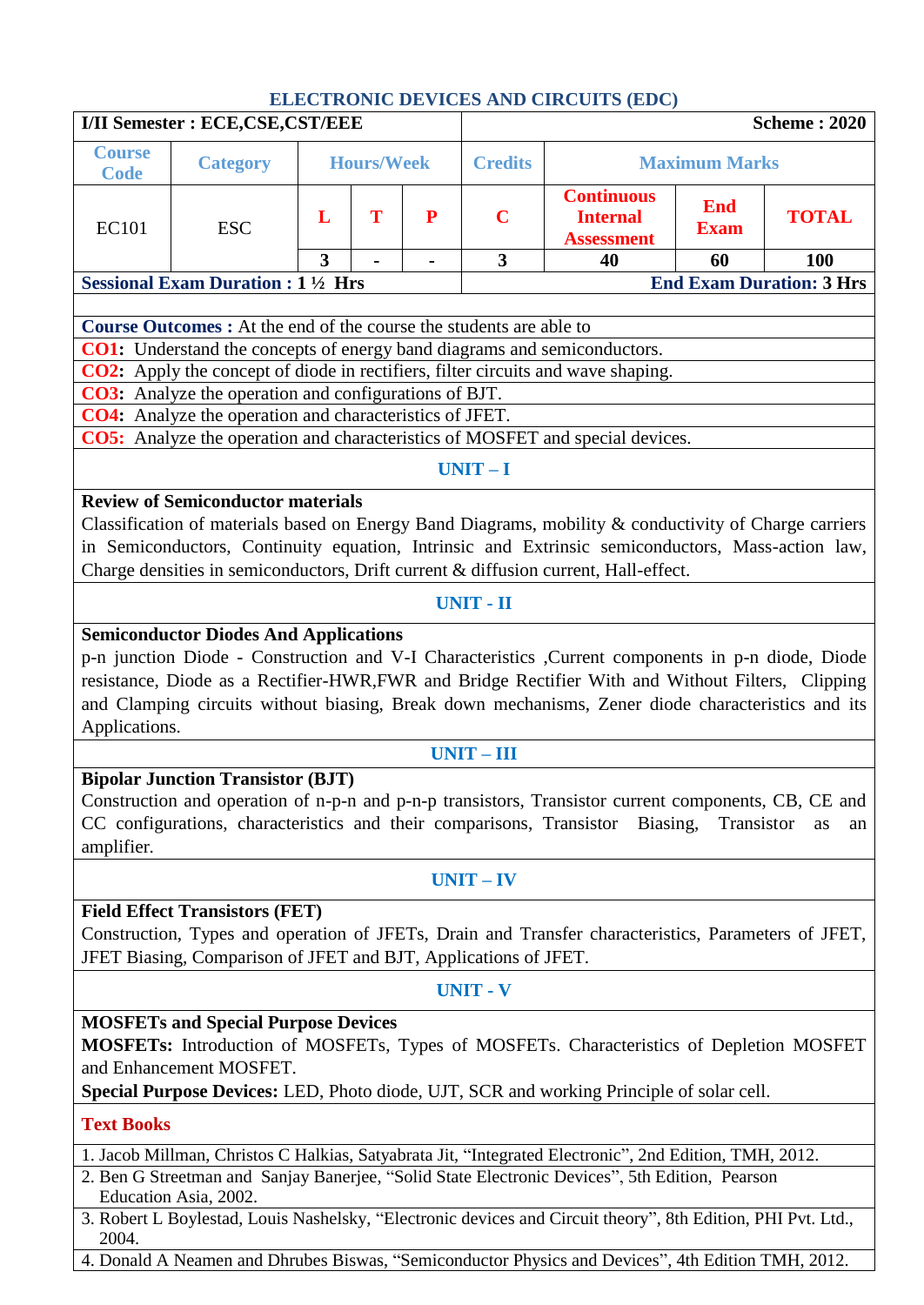5. David A. Bell, "Electronic Devices and Circuits", Oxford University Press, 5th edition,2008

### **Reference Books**

- 1. N.N Bhargava, D.C. Kulshrestha, S.C Gupta, NITTTR Chandigarh, Basic Electronics and Linear Circuits, McGraw Hill Education ( India), Pvt. Ltd., 2nd Edition, 2017.
- 2. Adel S. Sedra and Kenneth C. Smith, Microelectronic Circuits, Oxford University Press, 7th Edition, 2018.
- 3. Jacob Millman and Arvin Gabriel, Microelectronics- 2nd Edition, McGraw Hill, 2013.
- 4. A S Sedra and K C Smith, Microelectronics, 7th Edition, Oxford University Press, 2018.
- 5. Albert Paul Malvino, Electronic Principles, McGraw Hill International edition.

## **Web References**

1. http://www.electronics-tutorials.ws/

2. http://nptel.ac.in/courses/117103063/

3. www.electronicshub.org/tutorials/

4. engineering.nyu.edu/gk12/amps-cbri/pdf/Basic%20Electronics.pdf

### **Question Paper Pattern:**

### **Sessional Exam :**

The question paper for sessional examination shall be for 25 marks, covering half of the syllabus for first sessional and remaining half for second sessional exam.The question paper shall consist of three sections with Two Questions ( EITHER/ OR Type ) in each section. The student shall answer one question from each section.

### **End Examination:**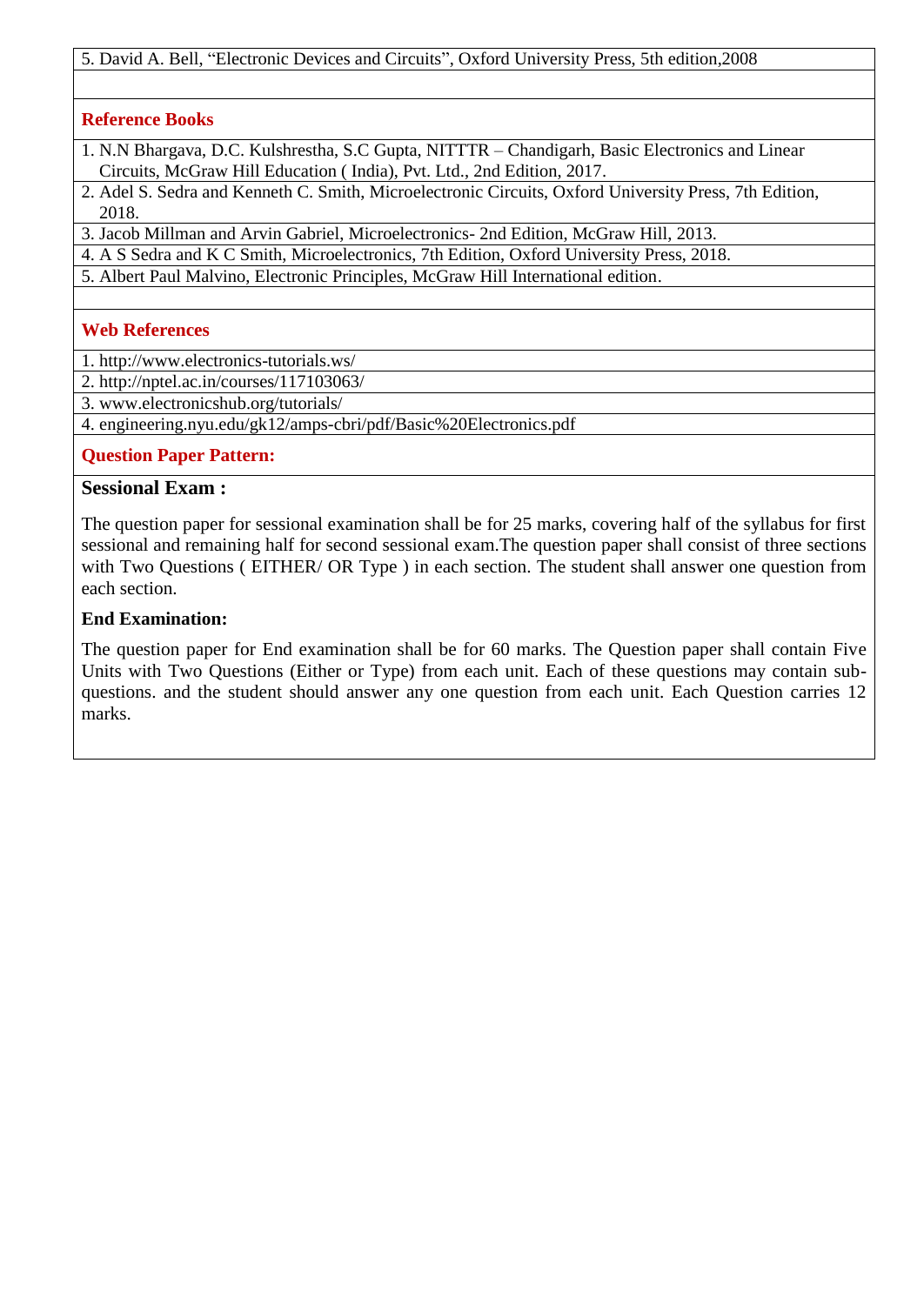## **PROGRAMMING FOR PROBLEM SOLVING (PPS)**

| <b>I Semester : Common for</b>                                                                                                                                                                                                                                                                                                                                                                                                                                                                                                                                                                                                                                                                                   | CE,CSE,CST,ECE,EEE & ME                                                                                                                                                                                                     |                         |                   |           |                         |                                                           |                                 | <b>Scheme: 2020</b> |  |  |  |
|------------------------------------------------------------------------------------------------------------------------------------------------------------------------------------------------------------------------------------------------------------------------------------------------------------------------------------------------------------------------------------------------------------------------------------------------------------------------------------------------------------------------------------------------------------------------------------------------------------------------------------------------------------------------------------------------------------------|-----------------------------------------------------------------------------------------------------------------------------------------------------------------------------------------------------------------------------|-------------------------|-------------------|-----------|-------------------------|-----------------------------------------------------------|---------------------------------|---------------------|--|--|--|
| <b>Course Code</b>   Category                                                                                                                                                                                                                                                                                                                                                                                                                                                                                                                                                                                                                                                                                    |                                                                                                                                                                                                                             |                         | <b>Hours/Week</b> |           | <b>Credits</b>          |                                                           | <b>Maximum Marks</b>            |                     |  |  |  |
| <b>CS101</b>                                                                                                                                                                                                                                                                                                                                                                                                                                                                                                                                                                                                                                                                                                     | <b>ESC</b>                                                                                                                                                                                                                  | L                       | T                 | ${\bf P}$ | $\mathbf C$             | <b>Continuous</b><br><b>Internal</b><br><b>Assessment</b> | <b>End Exam</b>                 | <b>TOTAL</b>        |  |  |  |
|                                                                                                                                                                                                                                                                                                                                                                                                                                                                                                                                                                                                                                                                                                                  |                                                                                                                                                                                                                             | $\overline{\mathbf{3}}$ | $\boldsymbol{0}$  |           | $\overline{\mathbf{3}}$ | 40                                                        | 60                              | 100                 |  |  |  |
|                                                                                                                                                                                                                                                                                                                                                                                                                                                                                                                                                                                                                                                                                                                  | <b>Sessional Exam Duration : 1 1/2 Hrs</b>                                                                                                                                                                                  |                         |                   |           |                         |                                                           | <b>End Exam Duration: 3 Hrs</b> |                     |  |  |  |
|                                                                                                                                                                                                                                                                                                                                                                                                                                                                                                                                                                                                                                                                                                                  | <b>Course Outcomes:</b> At the end of the course the student will be able to                                                                                                                                                |                         |                   |           |                         |                                                           |                                 |                     |  |  |  |
|                                                                                                                                                                                                                                                                                                                                                                                                                                                                                                                                                                                                                                                                                                                  | CO1: Understand fundamentals of problem solving concepts with various data types and operators                                                                                                                              |                         |                   |           |                         |                                                           |                                 |                     |  |  |  |
|                                                                                                                                                                                                                                                                                                                                                                                                                                                                                                                                                                                                                                                                                                                  |                                                                                                                                                                                                                             |                         |                   |           |                         |                                                           |                                 |                     |  |  |  |
|                                                                                                                                                                                                                                                                                                                                                                                                                                                                                                                                                                                                                                                                                                                  | CO2: Apply conditional and iterative statements for solving a given problem<br><b>CO3:</b> Illustrate the applications of functions and storage classes.                                                                    |                         |                   |           |                         |                                                           |                                 |                     |  |  |  |
| CO4 : Apply the concepts of pointers and dynamic memory management in problem solving.                                                                                                                                                                                                                                                                                                                                                                                                                                                                                                                                                                                                                           |                                                                                                                                                                                                                             |                         |                   |           |                         |                                                           |                                 |                     |  |  |  |
| <b>CO5:</b> Understand the purpose of structures, unions and files.                                                                                                                                                                                                                                                                                                                                                                                                                                                                                                                                                                                                                                              |                                                                                                                                                                                                                             |                         |                   |           |                         |                                                           |                                 |                     |  |  |  |
| $UNIT-I$                                                                                                                                                                                                                                                                                                                                                                                                                                                                                                                                                                                                                                                                                                         |                                                                                                                                                                                                                             |                         |                   |           |                         |                                                           |                                 |                     |  |  |  |
| <b>General Problem Solving Concepts</b><br>Algorithm, Flowchart for problem solving with Sequential Logic Structure, Decisions and Loops.<br><b>Imperative Languages</b><br>Introduction to imperative language; syntax and constructs of a specific language $(ANSI C) - Types$<br>Operator and Expressions with discussion of variable naming and Hungarian Notation: Variable<br>Names, Data Type and Sizes (Little Endian Big Endian), Constants, Declarations, Arithmetic<br>Operators, Relational Operators, Logical Operators, Type Conversion, Increment Decrement Operators,<br>Bitwise Operators, Assignment Operators and Expressions, Precedence and Order of Evaluation,<br>Formatted input/output. |                                                                                                                                                                                                                             |                         |                   |           |                         |                                                           |                                 |                     |  |  |  |
|                                                                                                                                                                                                                                                                                                                                                                                                                                                                                                                                                                                                                                                                                                                  |                                                                                                                                                                                                                             |                         |                   |           | $UNIT - II$             |                                                           |                                 |                     |  |  |  |
|                                                                                                                                                                                                                                                                                                                                                                                                                                                                                                                                                                                                                                                                                                                  | Control Flow with discussion on structured and unstructured programming<br>Statements and Blocks, If-Else-If, Switch, Loops – while, do, for, break and continue, goto labels,<br>structured and un-structured programming. |                         |                   |           |                         |                                                           |                                 |                     |  |  |  |
|                                                                                                                                                                                                                                                                                                                                                                                                                                                                                                                                                                                                                                                                                                                  |                                                                                                                                                                                                                             |                         |                   |           | UNIT - III              |                                                           |                                 |                     |  |  |  |
| Functions and Program Structure with discussion on standard library<br>Basics of functions, parameter passing and returning type, C main return as integer, External, Auto,<br>Local, Static, Register Variables, Scope Rules, Block structure, Initialization, Recursion, Pre-processor,<br>Standard Library Functions and return types.                                                                                                                                                                                                                                                                                                                                                                        |                                                                                                                                                                                                                             |                         |                   |           |                         |                                                           |                                 |                     |  |  |  |
| <b>UNIT - IV</b>                                                                                                                                                                                                                                                                                                                                                                                                                                                                                                                                                                                                                                                                                                 |                                                                                                                                                                                                                             |                         |                   |           |                         |                                                           |                                 |                     |  |  |  |
| <b>Pointers and Arrays:</b><br>Pointers and address, dynamic memory management, Pointers and Function Arguments, Pointers and<br>Arrays, Address Arithmetic, character Pointers and Functions, Pointer Arrays, Pointer to Pointer,<br>Multi-dimensional array and Row/column major formats, Initialization of Pointer Arrays, Command<br>line arguments, Pointer to functions, complicated declarations and how they are evaluated.                                                                                                                                                                                                                                                                              |                                                                                                                                                                                                                             |                         |                   |           |                         |                                                           |                                 |                     |  |  |  |
|                                                                                                                                                                                                                                                                                                                                                                                                                                                                                                                                                                                                                                                                                                                  |                                                                                                                                                                                                                             |                         |                   |           | <b>UNIT - V</b>         |                                                           |                                 |                     |  |  |  |
| <b>Structures and Unions:</b>                                                                                                                                                                                                                                                                                                                                                                                                                                                                                                                                                                                                                                                                                    |                                                                                                                                                                                                                             |                         |                   |           |                         |                                                           |                                 |                     |  |  |  |

Basic Structure, Structures and Functions, Array of structures, Pointer of structures, Self-referral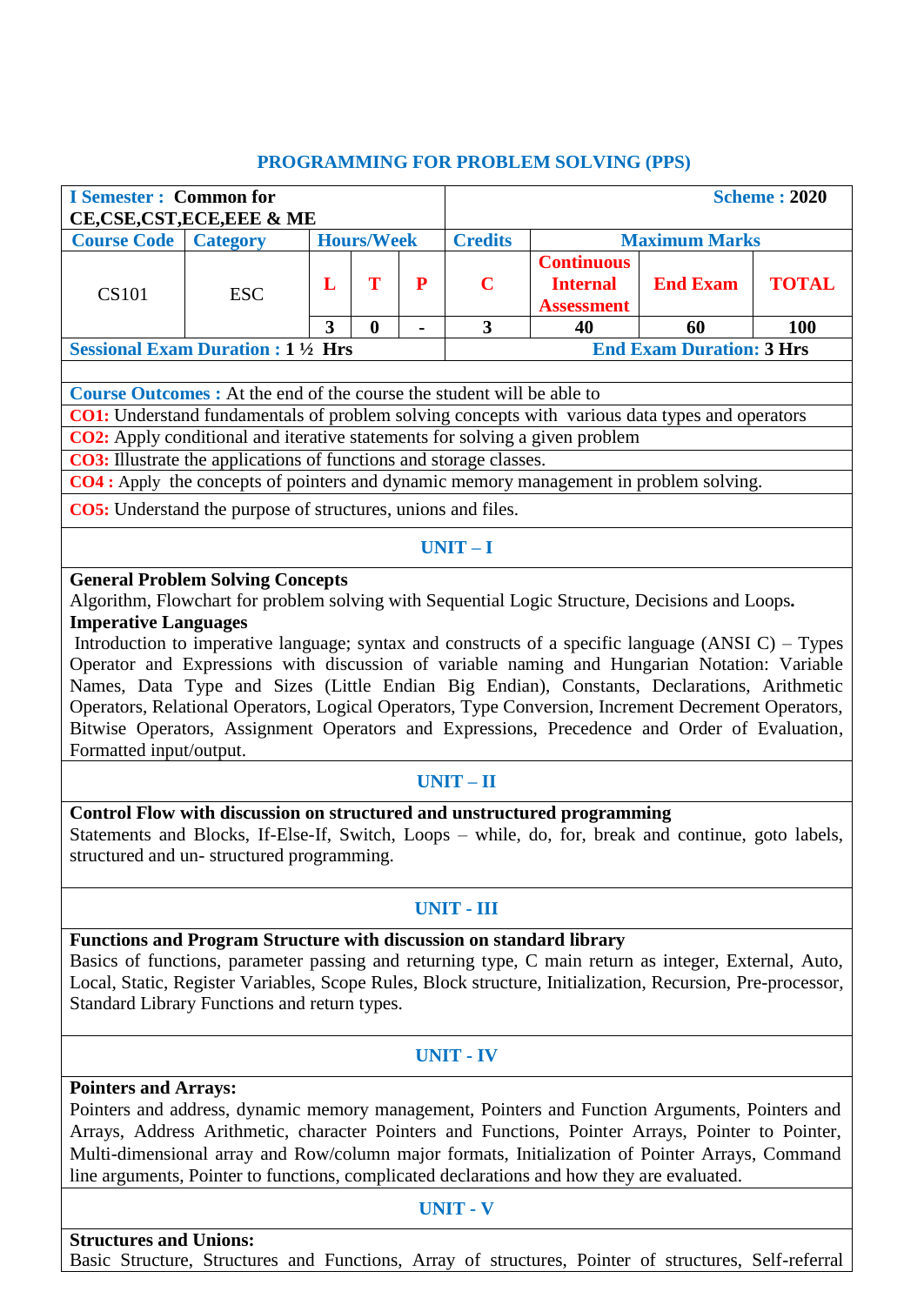structures, Table look up, typedef, Unions, Bit-fields.

## **Files:**

Introduction to Files, Opening and Closing files, Reading and Writing files, File I/O functions, Error Handling in files.

**Text Books :**

1. The C Programming Language, B. W. Kernighan and D. M. Ritchie, Second Edition, PHI.

2. Programming in C, B. Gottfried, Second Edition, Schaum Outline Series.

## **Reference Books :**

1. C: The Complete Reference, Herbert Schildt, Fourth Edition, McGraw Hill.

2. Let Us C, Yashavant Kanetkar, BPB Publications.

## **Question Paper Pattern:**

## **Sessional Exam :**

The question paper for sessional examination shall be for 25 marks, covering half of the syllabus for first sessional and remaining half for second sessional exam.The question paper shall consist of three sections with Two Questions ( EITHER/ OR Type ) in each section. The student shall answer one question from each section.

## **End Examination:**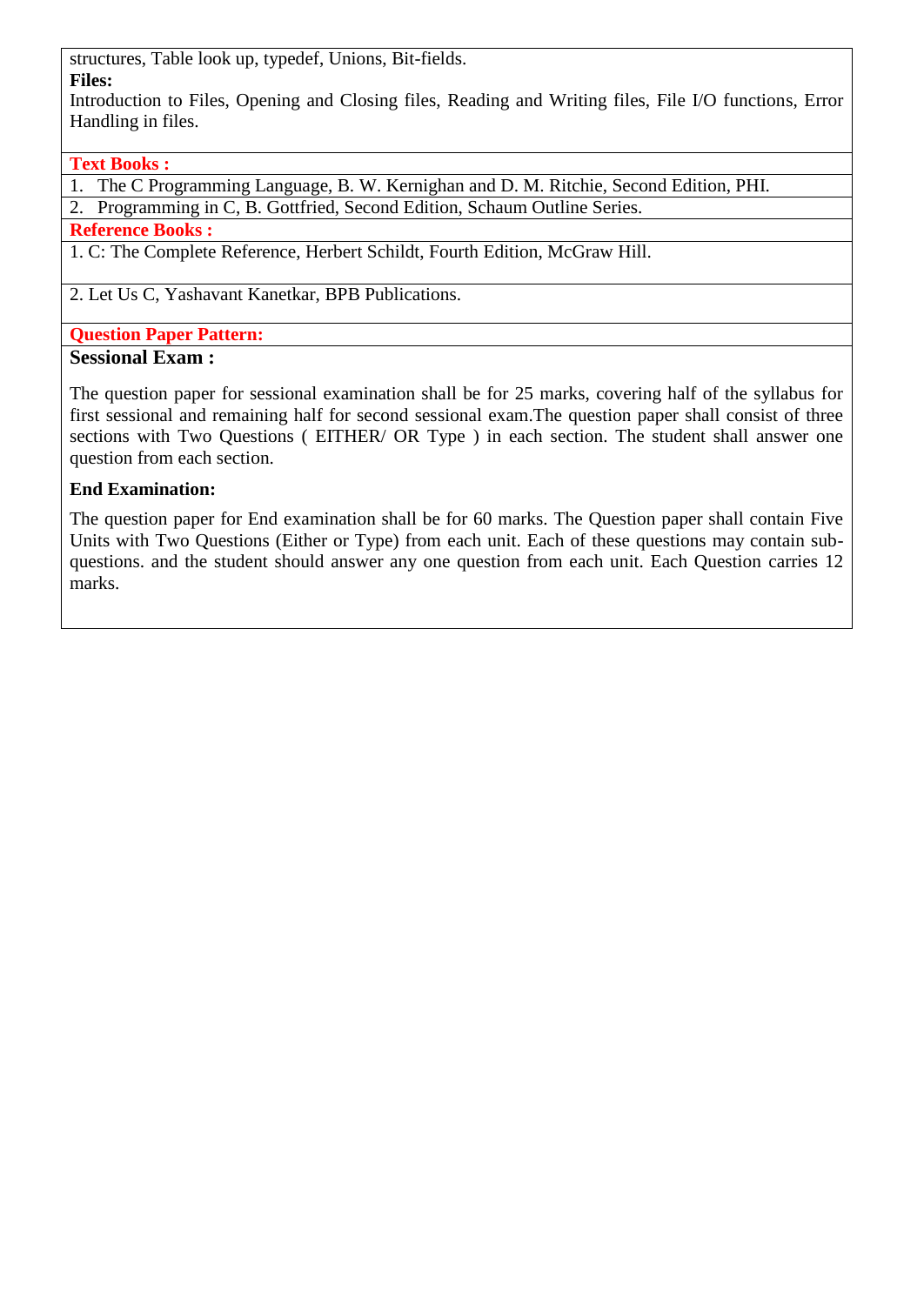## **APPLIED PHYSICS LAB (AP(P))**

| ME, CE, EEE                                                                                                                        | <b>I/II Semester : Common for ECE,CSE, CST/</b>                   |                |                     |   | <b>Scheme: 2020</b> |                                                                                     |                                 |              |  |  |  |
|------------------------------------------------------------------------------------------------------------------------------------|-------------------------------------------------------------------|----------------|---------------------|---|---------------------|-------------------------------------------------------------------------------------|---------------------------------|--------------|--|--|--|
| <b>Course Code</b>                                                                                                                 | <b>Category</b>                                                   |                | <b>Hours / Week</b> |   | <b>Credits</b>      |                                                                                     | <b>Maximum Marks</b>            |              |  |  |  |
| <b>BS114</b>                                                                                                                       | <b>BSL</b>                                                        | L              | T                   | P | $\mathbf C$         | <b>Continuous</b><br><b>Internal</b><br><b>Assessment</b>                           | <b>End</b><br><b>Exam</b>       | <b>Total</b> |  |  |  |
|                                                                                                                                    |                                                                   | $\blacksquare$ | ä,                  | 3 | 1.5                 | 40                                                                                  | 60                              | 100          |  |  |  |
|                                                                                                                                    |                                                                   |                |                     |   |                     |                                                                                     | <b>End Exam Duration: 2 Hrs</b> |              |  |  |  |
| <b>Course Outcomes:</b> At the end of the course students will be able to                                                          |                                                                   |                |                     |   |                     |                                                                                     |                                 |              |  |  |  |
| <b>CO1:</b> Apply the knowledge of physics laboratory in measuring the standard values.                                            |                                                                   |                |                     |   |                     |                                                                                     |                                 |              |  |  |  |
| CO2:Apply theoretical knowledge to experimental values.                                                                            |                                                                   |                |                     |   |                     |                                                                                     |                                 |              |  |  |  |
| <b>List of Experiments</b>                                                                                                         |                                                                   |                |                     |   |                     |                                                                                     |                                 |              |  |  |  |
|                                                                                                                                    |                                                                   |                |                     |   |                     |                                                                                     |                                 |              |  |  |  |
| Note: At least 12 of the following experiments shall be conducted                                                                  |                                                                   |                |                     |   |                     |                                                                                     |                                 |              |  |  |  |
| 1. Determination of size of small particles using a laser.<br>B-H curve to study the magnetic behavior of ferromagnetic materials. |                                                                   |                |                     |   |                     |                                                                                     |                                 |              |  |  |  |
| 2.                                                                                                                                 |                                                                   |                |                     |   |                     |                                                                                     |                                 |              |  |  |  |
| 3.                                                                                                                                 | Determination of Numerical Aperture of an Optical Fiber.          |                |                     |   |                     |                                                                                     |                                 |              |  |  |  |
| 4.                                                                                                                                 | Verification of Faraday's Laws.                                   |                |                     |   |                     |                                                                                     |                                 |              |  |  |  |
| 5.                                                                                                                                 | Determination of wavelength using a single slit.                  |                |                     |   |                     |                                                                                     |                                 |              |  |  |  |
| 6.                                                                                                                                 |                                                                   |                |                     |   |                     | Study of magnetic field along the axis of a circular coil (Steward Gees Apparatus). |                                 |              |  |  |  |
| 7.                                                                                                                                 | <b>LCR</b> Series and Parallel Resonance.                         |                |                     |   |                     |                                                                                     |                                 |              |  |  |  |
| 8.                                                                                                                                 | Determination of wavelengths using a grating.                     |                |                     |   |                     |                                                                                     |                                 |              |  |  |  |
| 9.                                                                                                                                 | Hall Effect-determination of Hall coefficient and charge density. |                |                     |   |                     |                                                                                     |                                 |              |  |  |  |
| 10. Determination of radius of curvature of a plano-convex lens using Newton's rings.                                              |                                                                   |                |                     |   |                     |                                                                                     |                                 |              |  |  |  |
| 11. Double refraction - determination of refractive indices of e-ray and o-ray.                                                    |                                                                   |                |                     |   |                     |                                                                                     |                                 |              |  |  |  |
| 12. Determination of small thickness by forming parallel fringes.                                                                  |                                                                   |                |                     |   |                     |                                                                                     |                                 |              |  |  |  |
| 13. Determination of rigidity modulus by using torsion pendulum.                                                                   |                                                                   |                |                     |   |                     |                                                                                     |                                 |              |  |  |  |
| 14. Determination of energy gap of a semiconductor by four probe method.                                                           |                                                                   |                |                     |   |                     |                                                                                     |                                 |              |  |  |  |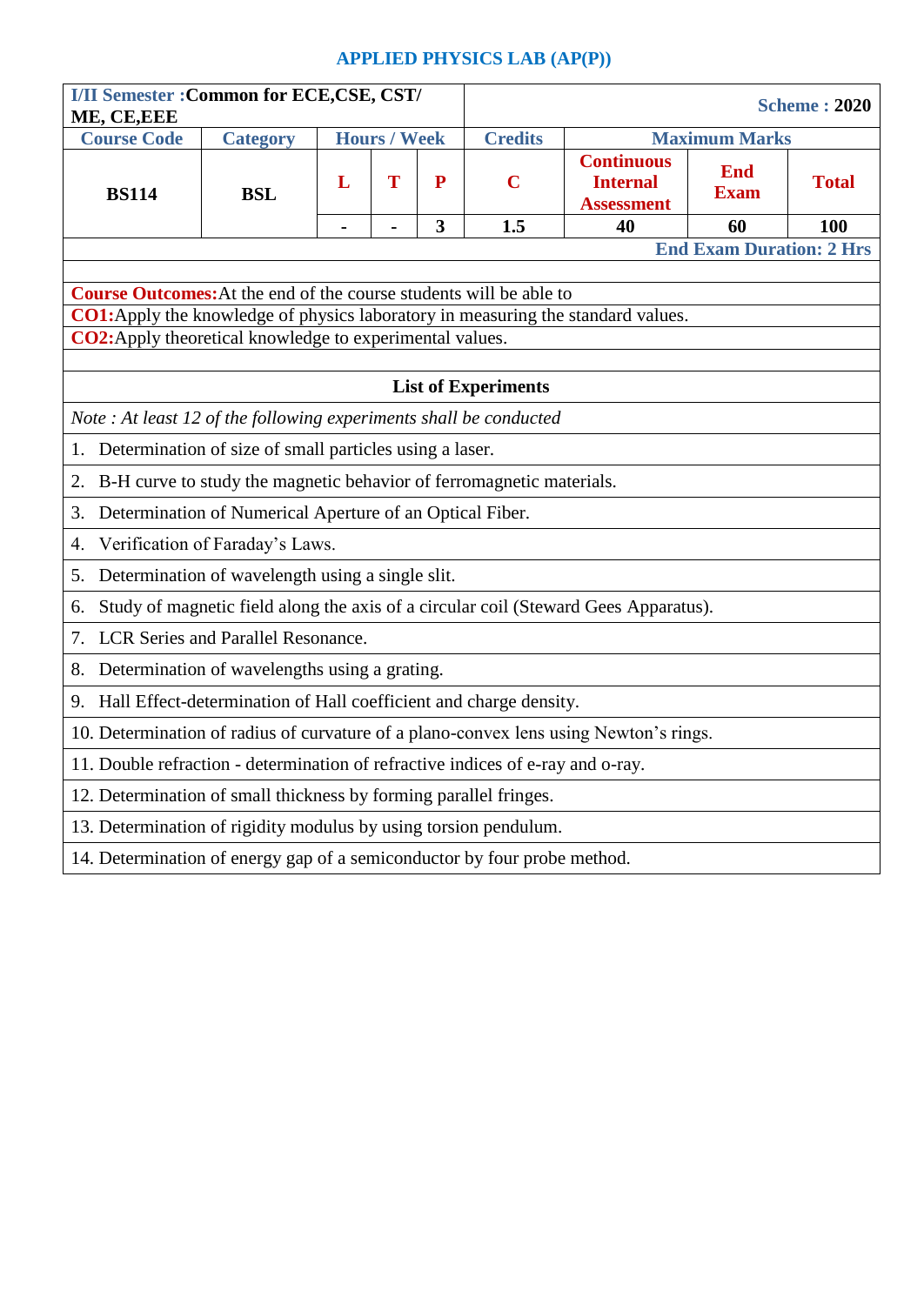## **ELECTRONIC DEVICES AND CIRCUITS LAB (EDC (P))**

|                                                                                                   | <b>I/II Semester : CSE, CST/ EEE</b>                                     |                   |   |   |                                                                                                             |                                                                                |                      | <b>Scheme: 2020</b> |  |  |  |  |
|---------------------------------------------------------------------------------------------------|--------------------------------------------------------------------------|-------------------|---|---|-------------------------------------------------------------------------------------------------------------|--------------------------------------------------------------------------------|----------------------|---------------------|--|--|--|--|
| <b>Course</b><br>Code                                                                             | <b>Category</b>                                                          | <b>Hours/Week</b> |   |   | <b>Credits</b>                                                                                              |                                                                                | <b>Maximum Marks</b> |                     |  |  |  |  |
| <b>EC103</b>                                                                                      | <b>ESL</b>                                                               | L                 | T | P | <b>Continuous</b><br>$\mathbf C$<br><b>Internal</b><br><b>End Exam</b><br><b>TOTAL</b><br><b>Assessment</b> |                                                                                |                      |                     |  |  |  |  |
|                                                                                                   |                                                                          |                   |   | 3 | 1.5                                                                                                         | 40                                                                             | 60                   | 100                 |  |  |  |  |
|                                                                                                   | <b>End Exam Duration: 3 Hrs</b>                                          |                   |   |   |                                                                                                             |                                                                                |                      |                     |  |  |  |  |
|                                                                                                   | <b>Course Outcomes :</b> At the end of the course, students are able to  |                   |   |   |                                                                                                             |                                                                                |                      |                     |  |  |  |  |
|                                                                                                   |                                                                          |                   |   |   |                                                                                                             | CO1: Understand the operation of electronic equipments - CRO, CDS and FG.      |                      |                     |  |  |  |  |
|                                                                                                   |                                                                          |                   |   |   |                                                                                                             | CO2: Analyze the characteristics and applications of PN-diode and Zener diode. |                      |                     |  |  |  |  |
|                                                                                                   | <b>CO3:</b> Understand the characteristics of BJT.                       |                   |   |   |                                                                                                             |                                                                                |                      |                     |  |  |  |  |
|                                                                                                   |                                                                          |                   |   |   |                                                                                                             |                                                                                |                      |                     |  |  |  |  |
|                                                                                                   | <b>CO4:</b> Understand the characteristics of JFET.                      |                   |   |   |                                                                                                             |                                                                                |                      |                     |  |  |  |  |
|                                                                                                   |                                                                          |                   |   |   |                                                                                                             |                                                                                |                      |                     |  |  |  |  |
| <b>List of Experiments</b><br>Note: At least 12 of the following experiments shall be conducted   |                                                                          |                   |   |   |                                                                                                             |                                                                                |                      |                     |  |  |  |  |
|                                                                                                   |                                                                          |                   |   |   |                                                                                                             |                                                                                |                      |                     |  |  |  |  |
|                                                                                                   | 1. Study of Electronic equipment - CRO, CDS and FG.                      |                   |   |   |                                                                                                             |                                                                                |                      |                     |  |  |  |  |
|                                                                                                   | 2. P-N Junction Diode V-I Characteristics.                               |                   |   |   |                                                                                                             |                                                                                |                      |                     |  |  |  |  |
|                                                                                                   | 3. Zener Diode V-I Characteristics.                                      |                   |   |   |                                                                                                             |                                                                                |                      |                     |  |  |  |  |
|                                                                                                   | 4. Zener diode as a voltage regulator.                                   |                   |   |   |                                                                                                             |                                                                                |                      |                     |  |  |  |  |
|                                                                                                   | 5. Performance characteristics of half wave rectifier.                   |                   |   |   |                                                                                                             |                                                                                |                      |                     |  |  |  |  |
|                                                                                                   | 6. Performance characteristics of full wave rectifier.                   |                   |   |   |                                                                                                             |                                                                                |                      |                     |  |  |  |  |
|                                                                                                   | 7. Performance characteristics of bridge rectifier.                      |                   |   |   |                                                                                                             |                                                                                |                      |                     |  |  |  |  |
|                                                                                                   | 8. Clipping circuits using diodes.<br>9. Clamping circuits using diodes. |                   |   |   |                                                                                                             |                                                                                |                      |                     |  |  |  |  |
|                                                                                                   |                                                                          |                   |   |   |                                                                                                             |                                                                                |                      |                     |  |  |  |  |
| 10. Common emitter input-output characteristics.<br>11. Common base input-output characteristics. |                                                                          |                   |   |   |                                                                                                             |                                                                                |                      |                     |  |  |  |  |
|                                                                                                   | 12. JFET drain and transfer characteristics.                             |                   |   |   |                                                                                                             |                                                                                |                      |                     |  |  |  |  |
|                                                                                                   | 13. SCR characteristics.                                                 |                   |   |   |                                                                                                             |                                                                                |                      |                     |  |  |  |  |
| 14. UJT characteristics.                                                                          |                                                                          |                   |   |   |                                                                                                             |                                                                                |                      |                     |  |  |  |  |
|                                                                                                   | 15. UJT as relaxation oscillator                                         |                   |   |   |                                                                                                             |                                                                                |                      |                     |  |  |  |  |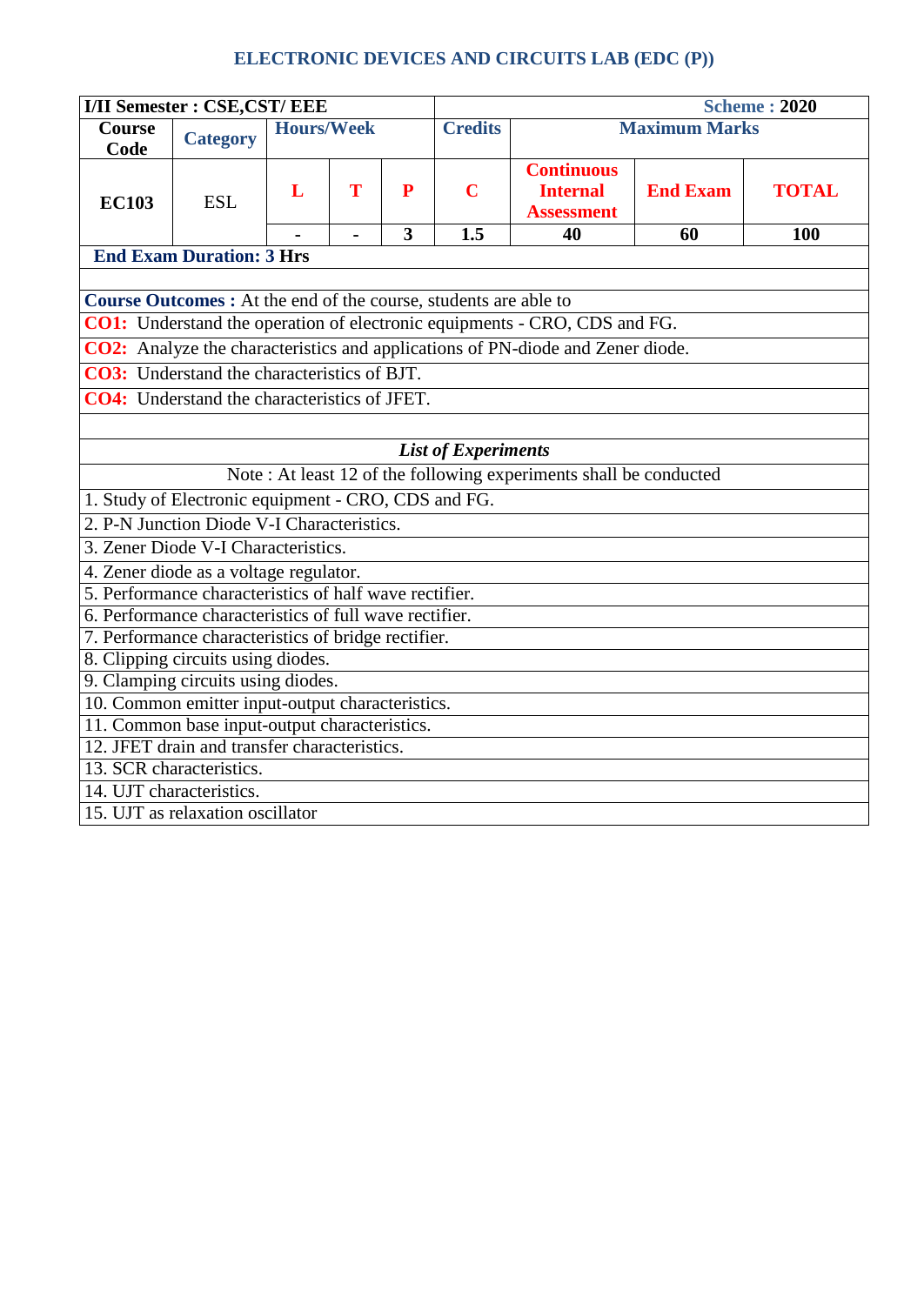## **PROGRAMING FOR PROBLEM SOLVING LAB [PPS(P)]**

| I Semester : Common for CE, CSE, CST,<br>ECE, EEE & ME                                                                                                                                                                                                                                                                                                                                                                                                                                                                                                                           |                 |                     |  |                         | <b>Scheme: 2020</b>                                       |                           |                      |     |  |  |  |
|----------------------------------------------------------------------------------------------------------------------------------------------------------------------------------------------------------------------------------------------------------------------------------------------------------------------------------------------------------------------------------------------------------------------------------------------------------------------------------------------------------------------------------------------------------------------------------|-----------------|---------------------|--|-------------------------|-----------------------------------------------------------|---------------------------|----------------------|-----|--|--|--|
| <b>Course Code</b>                                                                                                                                                                                                                                                                                                                                                                                                                                                                                                                                                               | <b>Category</b> | <b>Hours / Week</b> |  |                         | <b>Credits</b>                                            |                           | <b>Maximum Marks</b> |     |  |  |  |
| <b>CS107</b>                                                                                                                                                                                                                                                                                                                                                                                                                                                                                                                                                                     | <b>ESL</b>      | T<br>${\bf P}$<br>L |  | $\overline{\mathbf{C}}$ | <b>Continuous</b><br><b>Internal</b><br><b>Assessment</b> | <b>End</b><br><b>Exam</b> | <b>Total</b>         |     |  |  |  |
|                                                                                                                                                                                                                                                                                                                                                                                                                                                                                                                                                                                  |                 |                     |  | 3                       | 1.5                                                       | 40                        | 60                   | 100 |  |  |  |
| <b>End Exam Duration: 3 Hrs</b>                                                                                                                                                                                                                                                                                                                                                                                                                                                                                                                                                  |                 |                     |  |                         |                                                           |                           |                      |     |  |  |  |
| <b>Course Outcomes :</b> At the end of the course students will be able to<br>CO1: Implement programs using conditional and loop statements in C.<br><b>CO2:</b> Develop programs using 1-Dimensional and 2-Dimensional arrays.<br><b>CO3:</b> Perform Call by value, Call by reference and Recursion through functions.<br><b>CO4:</b> Implement programs using pointers.<br><b>CO5:</b> Develop programs using structures and file concepts.<br><b>List of Experiments</b>                                                                                                     |                 |                     |  |                         |                                                           |                           |                      |     |  |  |  |
| 1. Conditional Statements: Quadratic equations, usage of switch statement.<br>2. Loop Statements: Adam Number, Cosine series<br>3. Arrays: Max Min problem, standard deviation and variance.<br>4. Character Arrays: Palindrome, implementation of string handling functions.<br>5. Functions and Recursion : Matrix operations, Towers of Hanoi, GCD<br>6. Pointers: Interchanging problem, implementation of dynamic memory allocation.<br>7. Structures: Usage of structures in various applications.<br>8. Files: Reading contents from files and writing contents to files. |                 |                     |  |                         |                                                           |                           |                      |     |  |  |  |
| <b>Reference Books:</b>                                                                                                                                                                                                                                                                                                                                                                                                                                                                                                                                                          |                 |                     |  |                         |                                                           |                           |                      |     |  |  |  |

1. Yashavanth P.Kanetkar, Let US C, BPB Publications,  $7<sup>th</sup>$  Edition, 2007.

2. B.W. Kernignan and Dennis M.Ritchie, The C Programming Language, (PHI),  $2^{nd}$  Edition 2003.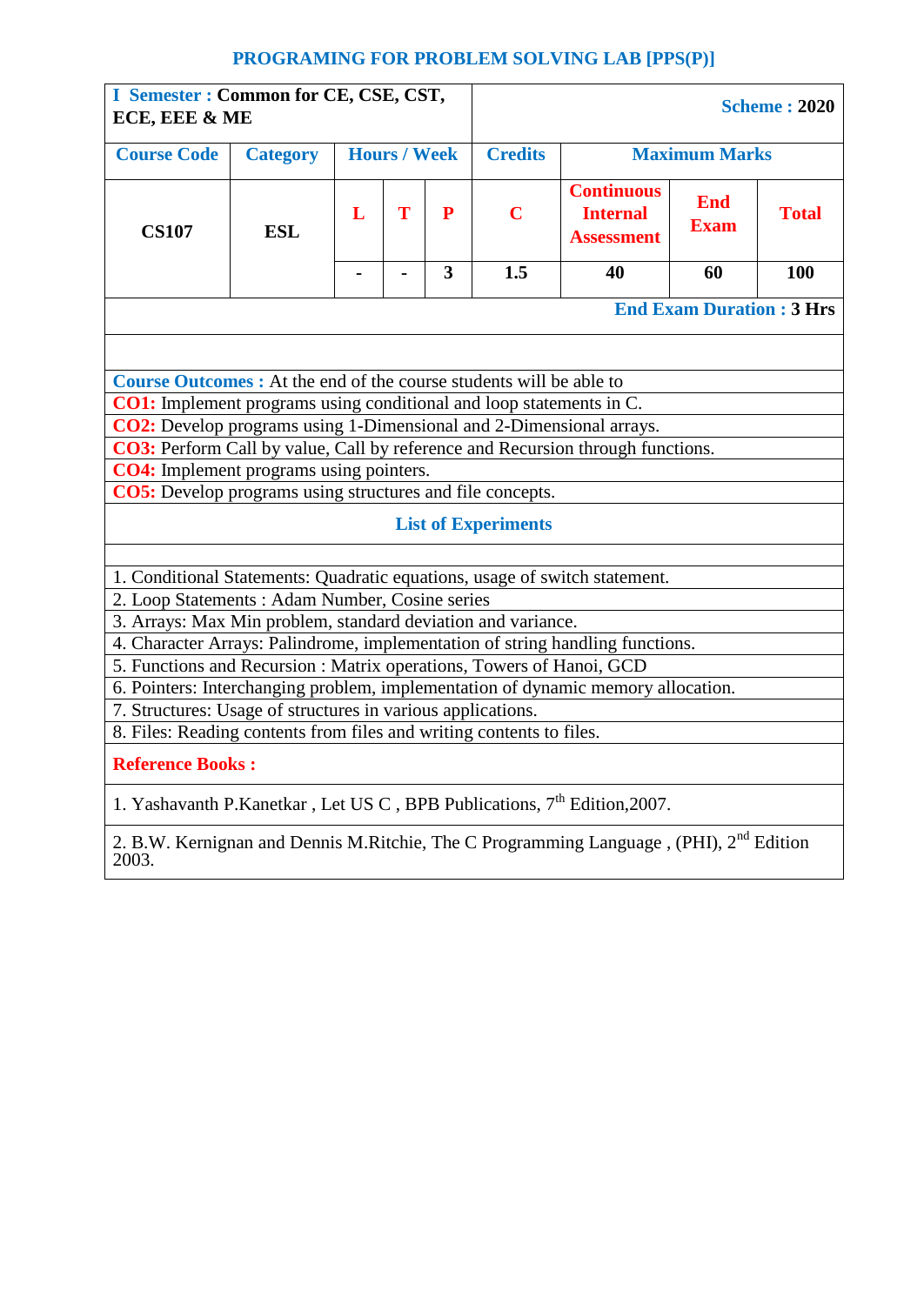## **ENGINEERING MATHEMATICS – II (EM2)**

|                                                                                                                                                                                                                                                                                                                                                            | II Semester : Common for CSE, CST, CE & ME                                        |                |                   |                  |                    |                                                                                                                                                                                                       |                                 | <b>Scheme: 2020</b> |  |  |  |  |
|------------------------------------------------------------------------------------------------------------------------------------------------------------------------------------------------------------------------------------------------------------------------------------------------------------------------------------------------------------|-----------------------------------------------------------------------------------|----------------|-------------------|------------------|--------------------|-------------------------------------------------------------------------------------------------------------------------------------------------------------------------------------------------------|---------------------------------|---------------------|--|--|--|--|
| <b>Course</b><br><b>Code</b>                                                                                                                                                                                                                                                                                                                               | <b>Category</b>                                                                   |                | <b>Hours/Week</b> |                  | <b>Credi</b><br>ts |                                                                                                                                                                                                       | <b>Maximum Marks</b>            |                     |  |  |  |  |
| <b>BS104</b>                                                                                                                                                                                                                                                                                                                                               | <b>BSC</b>                                                                        | L              | T                 | P                | $\mathbf C$        | <b>Continuous</b><br><b>Internal</b><br><b>Assessment</b>                                                                                                                                             | <b>End</b><br><b>Exam</b>       | <b>TOTAL</b>        |  |  |  |  |
|                                                                                                                                                                                                                                                                                                                                                            |                                                                                   | $\overline{2}$ | $\mathbf{1}$      | ä,               | 3                  | 40                                                                                                                                                                                                    | 60                              | <b>100</b>          |  |  |  |  |
|                                                                                                                                                                                                                                                                                                                                                            | <b>Sessional Exam Duration : 1 1/2 Hrs</b>                                        |                |                   |                  |                    |                                                                                                                                                                                                       | <b>End Exam Duration: 3 Hrs</b> |                     |  |  |  |  |
|                                                                                                                                                                                                                                                                                                                                                            |                                                                                   |                |                   |                  |                    |                                                                                                                                                                                                       |                                 |                     |  |  |  |  |
|                                                                                                                                                                                                                                                                                                                                                            | <b>Course Outcomes:</b> At the end of the course the student will be able to      |                |                   |                  |                    |                                                                                                                                                                                                       |                                 |                     |  |  |  |  |
|                                                                                                                                                                                                                                                                                                                                                            |                                                                                   |                |                   |                  |                    | <b>CO1:</b> Utilize Numerical Methods and principles of least square methods in engineering problems.                                                                                                 |                                 |                     |  |  |  |  |
| <b>CO2</b> : Determine the Fourier series of a function and its expansion.<br><b>CO3:</b> Understand the Fourier and Z-transforms.                                                                                                                                                                                                                         |                                                                                   |                |                   |                  |                    |                                                                                                                                                                                                       |                                 |                     |  |  |  |  |
|                                                                                                                                                                                                                                                                                                                                                            |                                                                                   |                |                   |                  |                    |                                                                                                                                                                                                       |                                 |                     |  |  |  |  |
| CO4: Use Partial differential equations and method of separation of variables in solving the one<br>dimensional wave and Heat equations.                                                                                                                                                                                                                   |                                                                                   |                |                   |                  |                    |                                                                                                                                                                                                       |                                 |                     |  |  |  |  |
|                                                                                                                                                                                                                                                                                                                                                            | <b>CO5:</b> Understand vector differentiation & integration and its applications. |                |                   |                  |                    |                                                                                                                                                                                                       |                                 |                     |  |  |  |  |
| $UNIT - I$                                                                                                                                                                                                                                                                                                                                                 |                                                                                   |                |                   |                  |                    |                                                                                                                                                                                                       |                                 |                     |  |  |  |  |
|                                                                                                                                                                                                                                                                                                                                                            |                                                                                   |                |                   |                  |                    |                                                                                                                                                                                                       |                                 |                     |  |  |  |  |
| <b>Numerical Methods</b><br>Solution of Algebraic and Transcendental Equations - Method of False Position, Iteration method,<br>Newton Raphson method. Solution of Simultaneous Equations - Gauss Seidel iteration method.<br>Curve Fitting – Least squares method. Fitting a straight line $y = a + bx$ and parabola $y = a + bx + cx^2$ .                |                                                                                   |                |                   |                  |                    |                                                                                                                                                                                                       |                                 |                     |  |  |  |  |
| <b>UNIT - II</b>                                                                                                                                                                                                                                                                                                                                           |                                                                                   |                |                   |                  |                    |                                                                                                                                                                                                       |                                 |                     |  |  |  |  |
| <b>Fourier Series</b>                                                                                                                                                                                                                                                                                                                                      |                                                                                   |                |                   |                  |                    |                                                                                                                                                                                                       |                                 |                     |  |  |  |  |
| Cosine series.                                                                                                                                                                                                                                                                                                                                             |                                                                                   |                |                   |                  |                    | Determination of Fourier coefficients, Dirichlet's conditions. Fourier series of Even and Odd<br>functions. Functions having points of discontinuity. Change of interval. Half–Range Fourier Sine and |                                 |                     |  |  |  |  |
|                                                                                                                                                                                                                                                                                                                                                            |                                                                                   |                |                   | $UNIT - III$     |                    |                                                                                                                                                                                                       |                                 |                     |  |  |  |  |
| <b>Fourier Transforms</b><br>Infinite Fourier Transforms, Fourier Sine and Cosine transforms. Finite Fourier Sine and Cosine<br>Transforms, Inverse Fourier Transforms.<br><b>Z-Transforms</b><br>Z-Transforms, Inverse Z-Transformation, Properties, Damping rule, Shifting rule. Application of<br>Z- Transforms to Difference equations.                |                                                                                   |                |                   |                  |                    |                                                                                                                                                                                                       |                                 |                     |  |  |  |  |
|                                                                                                                                                                                                                                                                                                                                                            |                                                                                   |                |                   | <b>UNIT - IV</b> |                    |                                                                                                                                                                                                       |                                 |                     |  |  |  |  |
| <b>Partial Differential Equations</b><br>Formation of Partial differential equations by elimination of arbitrary constants and arbitrary<br>functions. Linear equations of first order – Lagrange's Linear equation. Applications - Method of<br>separation of variables. One dimensional Wave equation, One dimensional Heat equation.<br><b>UNIT - V</b> |                                                                                   |                |                   |                  |                    |                                                                                                                                                                                                       |                                 |                     |  |  |  |  |
| <b>Vector Calculus</b>                                                                                                                                                                                                                                                                                                                                     |                                                                                   |                |                   |                  |                    |                                                                                                                                                                                                       |                                 |                     |  |  |  |  |
| Scalar and Vector point functions. Divergence, curl, gradient, solenoidal and irrotational vectors.<br>Repeated operations by del. Green's theorem, Stoke's theorem and Gauss - Divergence theorem<br>(Statement only). Applications to theorems.                                                                                                          |                                                                                   |                |                   |                  |                    |                                                                                                                                                                                                       |                                 |                     |  |  |  |  |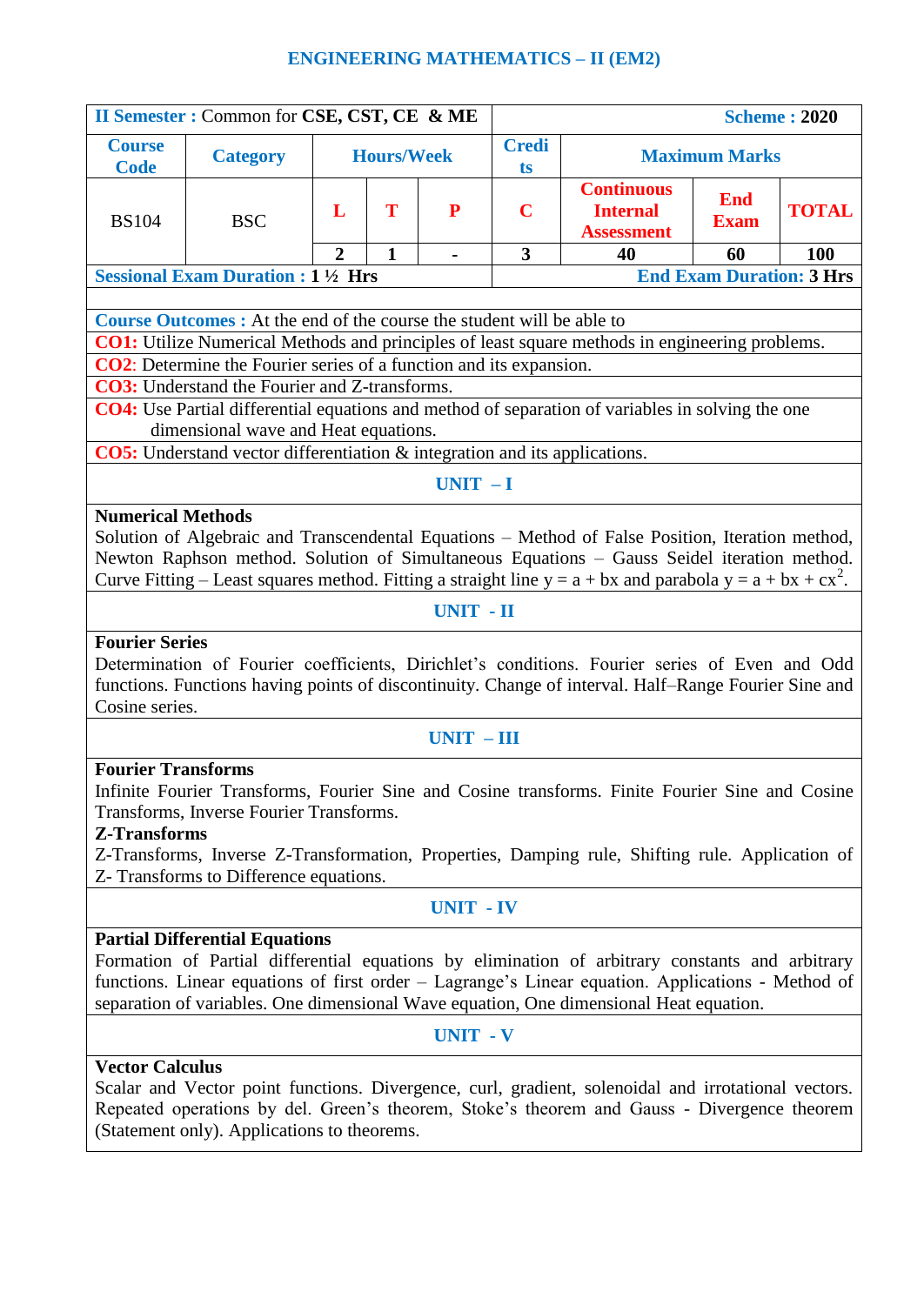## **Text Books**

- 1. B.S. Grewal- Higher Engineering Mathematics. Khanna Publishers,  $42<sup>nd</sup>$  Edition, 2012.
- 2. T.K.V. Iyengar and others A Text Book of Engineering Mathematics, Vol. I & II S.Chand & Company,  $13^{th}$  Edition 2014.

## **Reference Books**

- 1. B.V. Ramana -Higher Engineering Mathematics, TMH Publishers, 2nd Edition, 2006.
- 2. N.P. Bali and others A Text Book of Engineering Mathematics, Lakshmi publishers,  $7<sup>th</sup>$  Edition, 2009.
- 3. Erwyn Kreyszig Advanced Engineering Mathematics, John wiley, 8<sup>th</sup> Edition 2006.

### **Question Paper Pattern:**

## **Sessional Exam :**

The question paper for sessional examination shall be for 25 marks, covering half of the syllabus for first sessional and remaining half for second sessional exam.The question paper shall consist of three sections with Two Questions ( EITHER/ OR Type ) in each section. The student shall answer one question from each section.

## **End Examination:**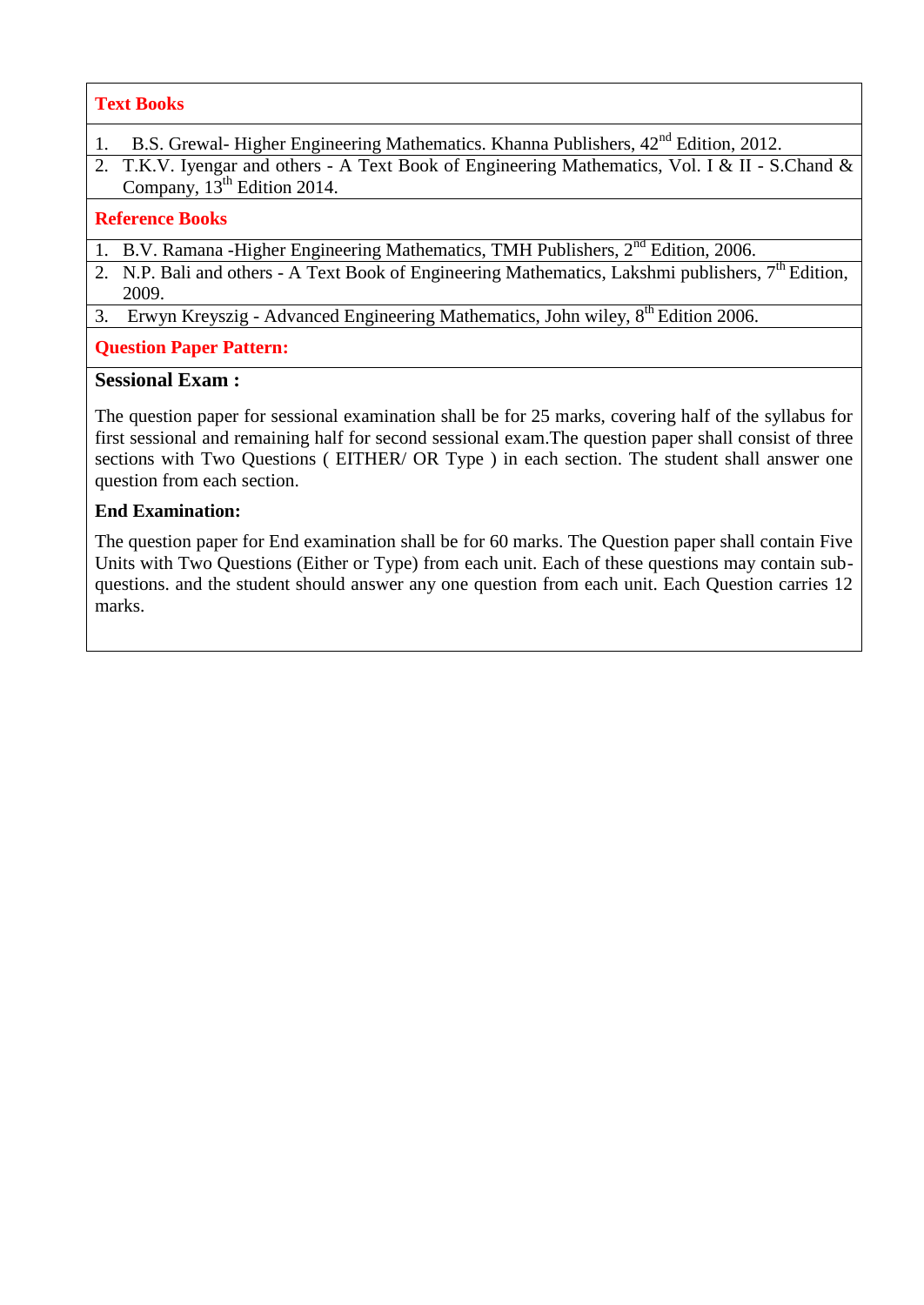# **PROBABILITY & STATISTICAL METHODS (PSM)**

|                                                                                                                                          | <b>II Semester: Common for CSE &amp; CST</b>                                                                                                                                                |                         |                   |    |                 |                                                                                                                                                                                                                  |                           | <b>Scheme: 2020</b>             |  |  |  |
|------------------------------------------------------------------------------------------------------------------------------------------|---------------------------------------------------------------------------------------------------------------------------------------------------------------------------------------------|-------------------------|-------------------|----|-----------------|------------------------------------------------------------------------------------------------------------------------------------------------------------------------------------------------------------------|---------------------------|---------------------------------|--|--|--|
| <b>Course</b><br><b>Code</b>                                                                                                             | <b>Category</b>                                                                                                                                                                             |                         | <b>Hours/Week</b> |    | <b>Credits</b>  |                                                                                                                                                                                                                  | <b>Maximum Marks</b>      |                                 |  |  |  |
| <b>BS106</b>                                                                                                                             | <b>BSC</b>                                                                                                                                                                                  | L                       | T                 | P  | $\mathbf C$     | <b>Continuous</b><br><b>Internal</b><br><b>Assessment</b>                                                                                                                                                        | <b>End</b><br><b>Exam</b> | <b>TOTAL</b>                    |  |  |  |
|                                                                                                                                          |                                                                                                                                                                                             | $\overline{\mathbf{3}}$ |                   | Ξ. | $\mathbf{3}$    | 40                                                                                                                                                                                                               | 60                        | 100                             |  |  |  |
|                                                                                                                                          | <b>Sessional Exam Duration : 1 1/2 Hrs</b>                                                                                                                                                  |                         |                   |    |                 |                                                                                                                                                                                                                  |                           | <b>End Exam Duration: 3 Hrs</b> |  |  |  |
|                                                                                                                                          |                                                                                                                                                                                             |                         |                   |    |                 |                                                                                                                                                                                                                  |                           |                                 |  |  |  |
|                                                                                                                                          | <b>Course Outcomes :</b> At the end of the course the student will be able to                                                                                                               |                         |                   |    |                 |                                                                                                                                                                                                                  |                           |                                 |  |  |  |
|                                                                                                                                          | CO1: Gain the knowledge on Mathematical Statistics and probability theory.                                                                                                                  |                         |                   |    |                 |                                                                                                                                                                                                                  |                           |                                 |  |  |  |
|                                                                                                                                          | <b>CO2:</b> Classify discrete and continuous distributions.<br><b>CO3</b> : Understand the test of hypothesis for large samples.                                                            |                         |                   |    |                 |                                                                                                                                                                                                                  |                           |                                 |  |  |  |
|                                                                                                                                          |                                                                                                                                                                                             |                         |                   |    |                 |                                                                                                                                                                                                                  |                           |                                 |  |  |  |
| <b>CO4:</b> Analyze the Test of significance for small samples.<br><b>CO5:</b> Find correlation coefficient and classification of ANOVA. |                                                                                                                                                                                             |                         |                   |    |                 |                                                                                                                                                                                                                  |                           |                                 |  |  |  |
|                                                                                                                                          |                                                                                                                                                                                             |                         |                   |    |                 |                                                                                                                                                                                                                  |                           |                                 |  |  |  |
| $UNIT - I$                                                                                                                               |                                                                                                                                                                                             |                         |                   |    |                 |                                                                                                                                                                                                                  |                           |                                 |  |  |  |
| Statistical Methods: Introduction to statistics, Frequency distribution, Measures of Central Tendency,                                   |                                                                                                                                                                                             |                         |                   |    |                 |                                                                                                                                                                                                                  |                           |                                 |  |  |  |
| Measures of dispersion, Moments.                                                                                                         |                                                                                                                                                                                             |                         |                   |    |                 |                                                                                                                                                                                                                  |                           |                                 |  |  |  |
| Probability: Basic concepts of probability, Addition and Multiplication law of probability,                                              |                                                                                                                                                                                             |                         |                   |    |                 |                                                                                                                                                                                                                  |                           |                                 |  |  |  |
| Mathematical Expectation - Variance and Co-variance.                                                                                     |                                                                                                                                                                                             |                         |                   |    |                 |                                                                                                                                                                                                                  |                           |                                 |  |  |  |
| <b>UNIT - II</b>                                                                                                                         |                                                                                                                                                                                             |                         |                   |    |                 |                                                                                                                                                                                                                  |                           |                                 |  |  |  |
|                                                                                                                                          | Functions; Binomial, Poisson and Normal distributions.                                                                                                                                      |                         |                   |    |                 | <b>Probability Distributions:</b> Random variable – Discrete and continuous probability distributions and                                                                                                        |                           |                                 |  |  |  |
|                                                                                                                                          |                                                                                                                                                                                             |                         |                   |    | $UNIT - III$    |                                                                                                                                                                                                                  |                           |                                 |  |  |  |
|                                                                                                                                          |                                                                                                                                                                                             |                         |                   |    |                 | Test of Hypothesis: Population and sample, Confidence interval of mean, Statistical hypothesis -Null<br>and Alternative hypothesis, Level of Significance and Critical region, Z-test for means and Proportions. |                           |                                 |  |  |  |
|                                                                                                                                          |                                                                                                                                                                                             |                         |                   |    | UNIT - IV       |                                                                                                                                                                                                                  |                           |                                 |  |  |  |
|                                                                                                                                          | t-test, $F$ – test, Chi-square test –Goodness of fit and independence of attributes.                                                                                                        |                         |                   |    |                 | Test of Significance: Student t-test - sample mean, difference between sample means and paired Student                                                                                                           |                           |                                 |  |  |  |
|                                                                                                                                          |                                                                                                                                                                                             |                         |                   |    | <b>UNIT - V</b> |                                                                                                                                                                                                                  |                           |                                 |  |  |  |
|                                                                                                                                          |                                                                                                                                                                                             |                         |                   |    |                 | Correlation: Co-efficient of Correlation, Lines of regression and Rank Correlation.<br>Analysis of Variance: ANOVA for One-way classification, ANOVA for Two-way classification.                                 |                           |                                 |  |  |  |
|                                                                                                                                          |                                                                                                                                                                                             |                         |                   |    |                 |                                                                                                                                                                                                                  |                           |                                 |  |  |  |
| <b>Text Books</b>                                                                                                                        |                                                                                                                                                                                             |                         |                   |    |                 |                                                                                                                                                                                                                  |                           |                                 |  |  |  |
| Gupta and Kapur Fundamentals of Mathematical Statistics; S. Chand & Company, New Delhi.<br>1.                                            |                                                                                                                                                                                             |                         |                   |    |                 |                                                                                                                                                                                                                  |                           |                                 |  |  |  |
| 2.                                                                                                                                       |                                                                                                                                                                                             |                         |                   |    |                 | T.K.V.Iyengar and others -Probability And Statistics, S.Chand & Company, 5 <sup>th</sup> Edition, 2015.                                                                                                          |                           |                                 |  |  |  |
| 3.                                                                                                                                       |                                                                                                                                                                                             |                         |                   |    |                 | B.S.Grewal [2012], Higher Engineering Mathematics, Khanna Publishers, New Delhi.                                                                                                                                 |                           |                                 |  |  |  |
|                                                                                                                                          |                                                                                                                                                                                             |                         |                   |    |                 |                                                                                                                                                                                                                  |                           |                                 |  |  |  |
| <b>Reference Books</b>                                                                                                                   |                                                                                                                                                                                             |                         |                   |    |                 |                                                                                                                                                                                                                  |                           |                                 |  |  |  |
| 1.                                                                                                                                       |                                                                                                                                                                                             |                         |                   |    |                 | K.Murugesan & P.Gurusamy, Probability And Statistics, Anuradha Publications.                                                                                                                                     |                           |                                 |  |  |  |
| 2.                                                                                                                                       |                                                                                                                                                                                             |                         |                   |    |                 |                                                                                                                                                                                                                  |                           |                                 |  |  |  |
| 3.                                                                                                                                       | Probability And Statistics, Murray R Spiegal and others, Schaum's series, Tata Mcgraw Hill Education.<br>Leomard Kazmier, Business Statistics, Schaum's series, Tata Mcgraw Hill Education. |                         |                   |    |                 |                                                                                                                                                                                                                  |                           |                                 |  |  |  |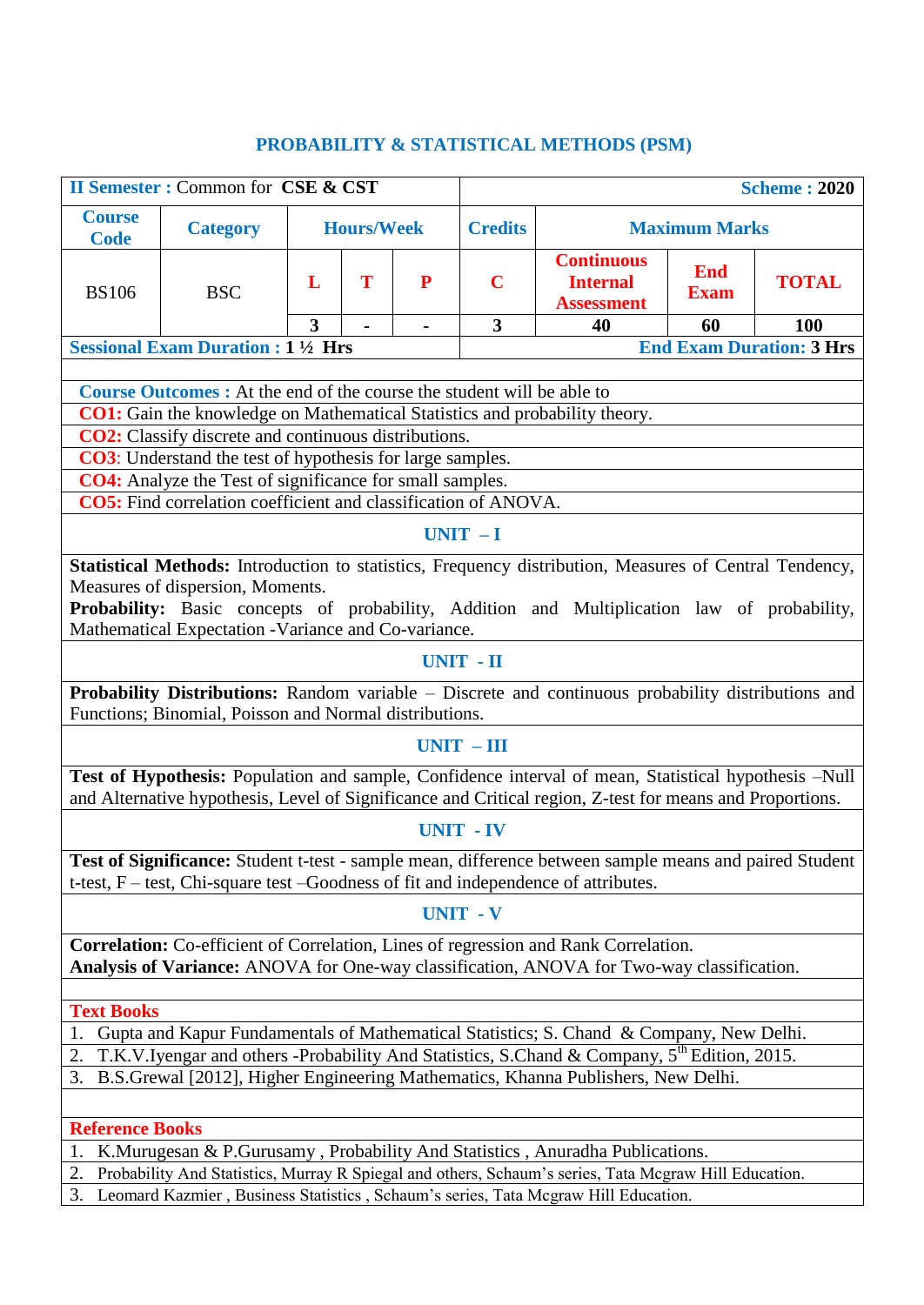# **Question Paper Pattern:**

## **Sessional Exam :**

The question paper for sessional examination shall be for 25 marks, covering half of the syllabus for first sessional and remaining half for second sessional exam.The question paper shall consist of three sections with Two Questions (EITHER/ OR Type) in each section. The student shall answer one question from each section.

## **End Examination:**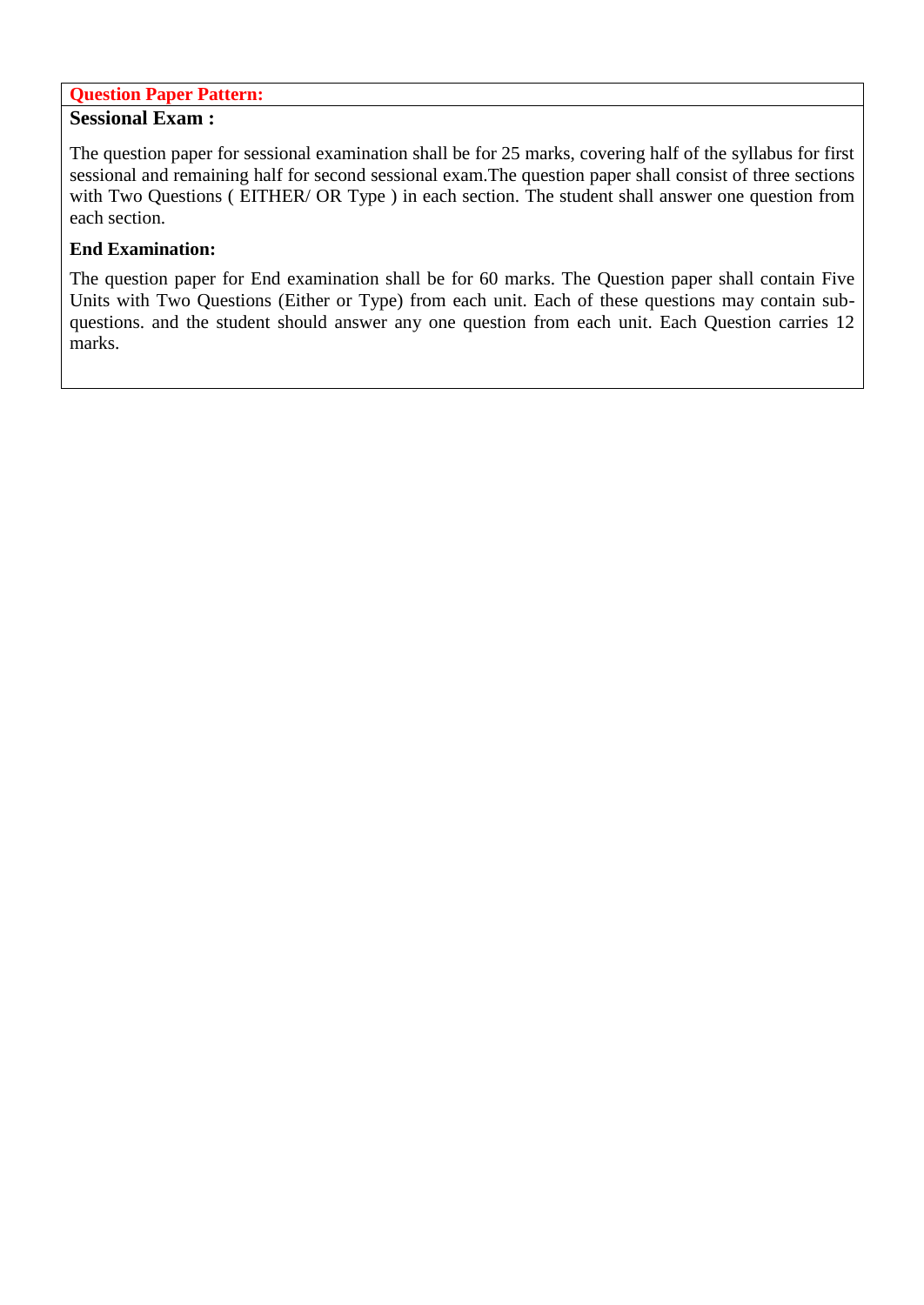## **ENGLISH (ENG)**

| <b>I/II Semester: Common for CE, EEE, ME/</b><br>ECE, CSE & CST                                                                                                                                                                                                                                                                                                                                                                                                                                                                                                                                                                                                                             |                                                                                                                                                                                                                                          |        | <b>Scheme: 2020</b> |                     |                  |                                                                 |                       |                                 |  |  |
|---------------------------------------------------------------------------------------------------------------------------------------------------------------------------------------------------------------------------------------------------------------------------------------------------------------------------------------------------------------------------------------------------------------------------------------------------------------------------------------------------------------------------------------------------------------------------------------------------------------------------------------------------------------------------------------------|------------------------------------------------------------------------------------------------------------------------------------------------------------------------------------------------------------------------------------------|--------|---------------------|---------------------|------------------|-----------------------------------------------------------------|-----------------------|---------------------------------|--|--|
| <b>Course</b><br><b>Code</b>                                                                                                                                                                                                                                                                                                                                                                                                                                                                                                                                                                                                                                                                | <b>Category</b>                                                                                                                                                                                                                          |        | <b>Hours/Week</b>   |                     | <b>Credits</b>   |                                                                 | <b>Maximum Marks</b>  |                                 |  |  |
| <b>HU101</b>                                                                                                                                                                                                                                                                                                                                                                                                                                                                                                                                                                                                                                                                                | <b>HSSC</b>                                                                                                                                                                                                                              | L<br>3 | T<br>$\blacksquare$ | P<br>$\blacksquare$ | $\mathbf C$<br>3 | <b>Continuous</b><br><b>Internal</b><br><b>Assessment</b><br>40 | <b>End Exam</b><br>60 | <b>TOTAL</b><br>100             |  |  |
|                                                                                                                                                                                                                                                                                                                                                                                                                                                                                                                                                                                                                                                                                             | <b>Sessional Exam Duration : 1 1/2 Hrs</b>                                                                                                                                                                                               |        |                     |                     |                  |                                                                 |                       | <b>End Exam Duration: 3 Hrs</b> |  |  |
|                                                                                                                                                                                                                                                                                                                                                                                                                                                                                                                                                                                                                                                                                             |                                                                                                                                                                                                                                          |        |                     |                     |                  |                                                                 |                       |                                 |  |  |
|                                                                                                                                                                                                                                                                                                                                                                                                                                                                                                                                                                                                                                                                                             | Course Outcomes: At the end of the course, Students will be able to                                                                                                                                                                      |        |                     |                     |                  |                                                                 |                       |                                 |  |  |
|                                                                                                                                                                                                                                                                                                                                                                                                                                                                                                                                                                                                                                                                                             | CO 1: Use Grammatically acceptable English in Oral and Written communication.                                                                                                                                                            |        |                     |                     |                  |                                                                 |                       |                                 |  |  |
|                                                                                                                                                                                                                                                                                                                                                                                                                                                                                                                                                                                                                                                                                             | CO 2: Use appropriate Vocabulary in Technical and General Contexts.                                                                                                                                                                      |        |                     |                     |                  |                                                                 |                       |                                 |  |  |
|                                                                                                                                                                                                                                                                                                                                                                                                                                                                                                                                                                                                                                                                                             | CO 3: Comprehend General and Technical Content using various Reading Skills like Skimming and                                                                                                                                            |        |                     |                     |                  |                                                                 |                       |                                 |  |  |
| Scanning.                                                                                                                                                                                                                                                                                                                                                                                                                                                                                                                                                                                                                                                                                   |                                                                                                                                                                                                                                          |        |                     |                     |                  |                                                                 |                       |                                 |  |  |
| CO 4: Write Letters, Summaries and Essays of topical, Narrative, Descriptive, Analytical and Persuasive<br>nature.                                                                                                                                                                                                                                                                                                                                                                                                                                                                                                                                                                          |                                                                                                                                                                                                                                          |        |                     |                     |                  |                                                                 |                       |                                 |  |  |
| CO 5: Write Job Applications, Resumes, Memos and E-mails.                                                                                                                                                                                                                                                                                                                                                                                                                                                                                                                                                                                                                                   |                                                                                                                                                                                                                                          |        |                     |                     |                  |                                                                 |                       |                                 |  |  |
| $UNIT-I$                                                                                                                                                                                                                                                                                                                                                                                                                                                                                                                                                                                                                                                                                    |                                                                                                                                                                                                                                          |        |                     |                     |                  |                                                                 |                       |                                 |  |  |
| I Have a Dream: An Independent, Development and Strong India - Dr. A.P.J. Abdul Kalam<br>Vocabulary: Synonyms and Antonyms<br>Grammar: Parts of Speech, Types of Nouns, Pronouns and Adjectives<br>Reading: Reading with a Purpose: Reading for Understanding, Note - Making<br>Writing: Punctuation, Writing notes and Paragraphs, Note - Taking<br>$UNIT-II$<br>The Doctor's Word – R.K. Narayan<br>Vocabulary: One-word Substitutes, Idioms and Idiomatic Phrases<br>Grammar: Adverbs, Verbs - Verb forms, Types of Verbs, Prepositions,<br>Conjunctions and Articles, Word Order<br>Reading: Skimming and Scanning, Reading Comprehension<br>Writing: Business Letters & E-mail Writing |                                                                                                                                                                                                                                          |        |                     |                     |                  |                                                                 |                       |                                 |  |  |
|                                                                                                                                                                                                                                                                                                                                                                                                                                                                                                                                                                                                                                                                                             |                                                                                                                                                                                                                                          |        |                     |                     | $UNIT - III$     |                                                                 |                       |                                 |  |  |
| Stay Hungry, Stay Foolish - Steve Jobs<br>Vocabulary: Prefixes and Suffixes, Homophones and Homonyms Grammar:<br>Tenses, Concord, Voices and Reported Speech<br>Reading: Use of Dictionary, Thesaurus, Library and Internet for Information<br>Writing: Writing Cover Letters for Job Applications and Resume Preparation<br>$UNIT - IV$                                                                                                                                                                                                                                                                                                                                                    |                                                                                                                                                                                                                                          |        |                     |                     |                  |                                                                 |                       |                                 |  |  |
|                                                                                                                                                                                                                                                                                                                                                                                                                                                                                                                                                                                                                                                                                             |                                                                                                                                                                                                                                          |        |                     |                     |                  |                                                                 |                       |                                 |  |  |
| Writing: Memo Writing                                                                                                                                                                                                                                                                                                                                                                                                                                                                                                                                                                                                                                                                       | Once there was a King – Rabindranath Tagore<br>Vocabulary: Words often Confused and Collocations<br>Grammar: Question Tags, Degrees of Comparison,<br>Transformation of Sentences and Correction of Sentences<br>Reading: Précis Writing |        |                     |                     |                  |                                                                 |                       |                                 |  |  |
|                                                                                                                                                                                                                                                                                                                                                                                                                                                                                                                                                                                                                                                                                             |                                                                                                                                                                                                                                          |        |                     |                     |                  |                                                                 |                       |                                 |  |  |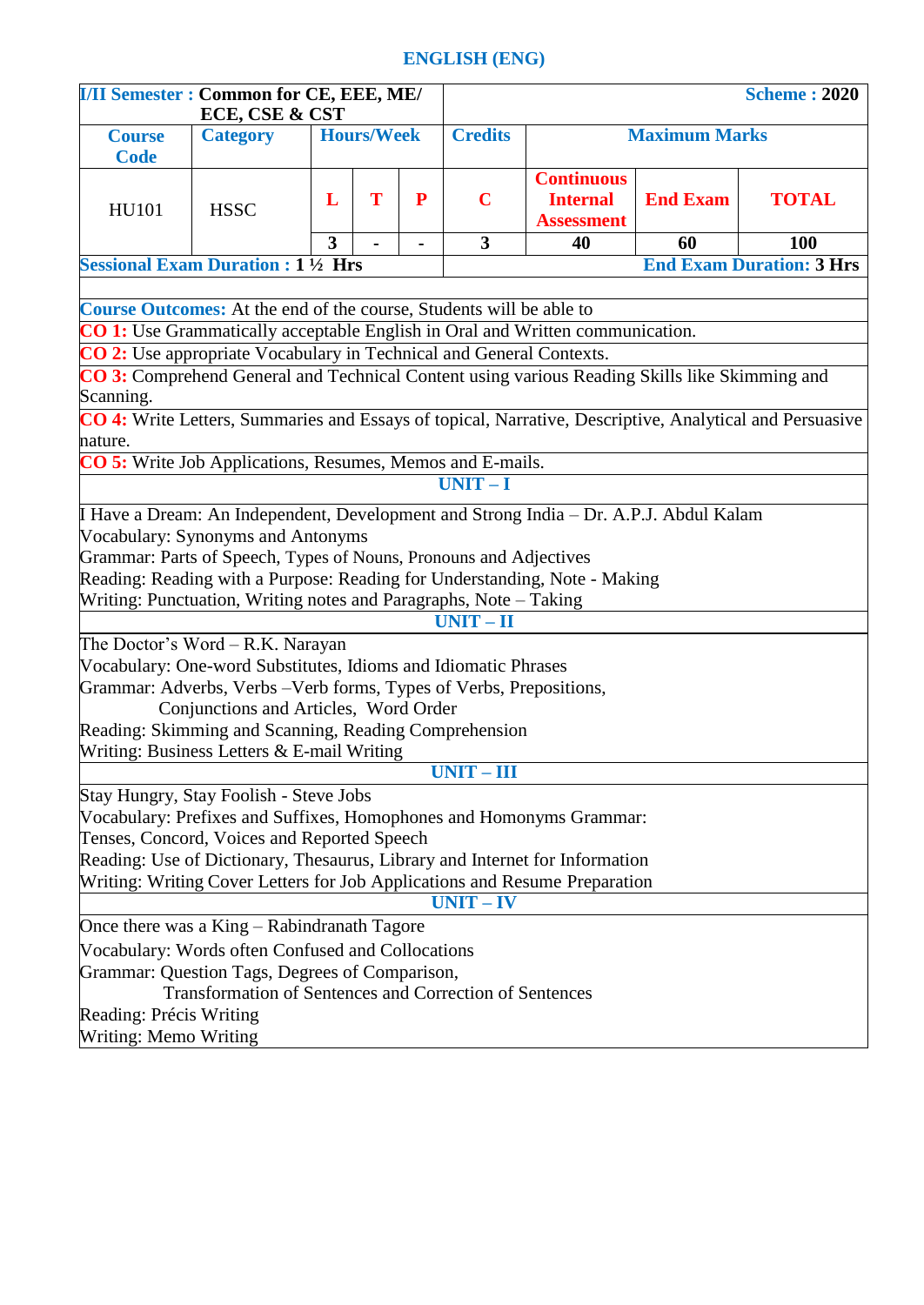### **Detailed Study Text:**

1. The Enriched Reading by D. Sudha Rani, Pearson India Education Services Pvt. Ltd, Second Impression, 2017.

#### **Reference Books:**

- 1. Michael Swan, Practical English Usage, Third Edition, OUP, 2006.
- 2. David Green, Contemporary English Grammar, Structure and Composition, , Second Edition, Lakshmi Publications, 2015.
- 3. Oxford Advanced Learner"s Dictionary of Current English, OUP, 2015.
- 4. Meenakshi Raman and Sangeetha Sarma, Technical Communication Principles and Practice,  $3<sup>rd</sup>$ Edition, OUP, 2015.
- 5. Raj N Bakshi, English Grammar Practice, Orient BlackSwan, 2005.
- 6. Sangeeta Sharma & Binod Mishra, Communication Skills for Engineers and Scientists, PHI Learning Private Limited.
- 7. M. Ashraf Rizvi, Effective Technical Communication, TataMcGraw-Hill Publishing Company Ltd., 2005.
- 8. Dr A. Ramakrishna Rao, Dr G. Natanam & Prof S.A. Sankaranarayanan, "English Language Communication: A Reader cum Lab Manual", Anuradha Publications, Chennai, 2006.

### **Question Paper Pattern:**

## **Sessional Exam**

### **I Sessional Examination : 25 Marks**

- 1. Short Answer Questions 4 Marks
- 2. Vocabulary 4 Marks
- 3. Grammar 4 Marks
- 4. Reading Comprehension 5 Marks
- 5. Business Letter 4 Marks
- 6. E-mail Writing 4 Marks

## **II Sessional Examination : 25 Marks**

- 1. Short Answer Questions 4 Marks
- 2. Vocabulary 4 Marks
- 3. Grammar 4 Marks
- 4. Précis Writing 4 Marks
- 5. Memo Writing 4 Marks
- 6. Job Application Letter 5 Marks

### **End Exam :**

- 1. Short Answer Questions 8 Marks
- 2. Vocabulary 8 Marks
- 3. Grammar 12 Marks
- 4. Reading Comprehension –5 Marks
- 5. Précis Writing 5 Marks
- 6. Job Application Letter 10 Marks
- 7. E-mail Writing 6 Marks
- 8. Memo Writing 6 Marks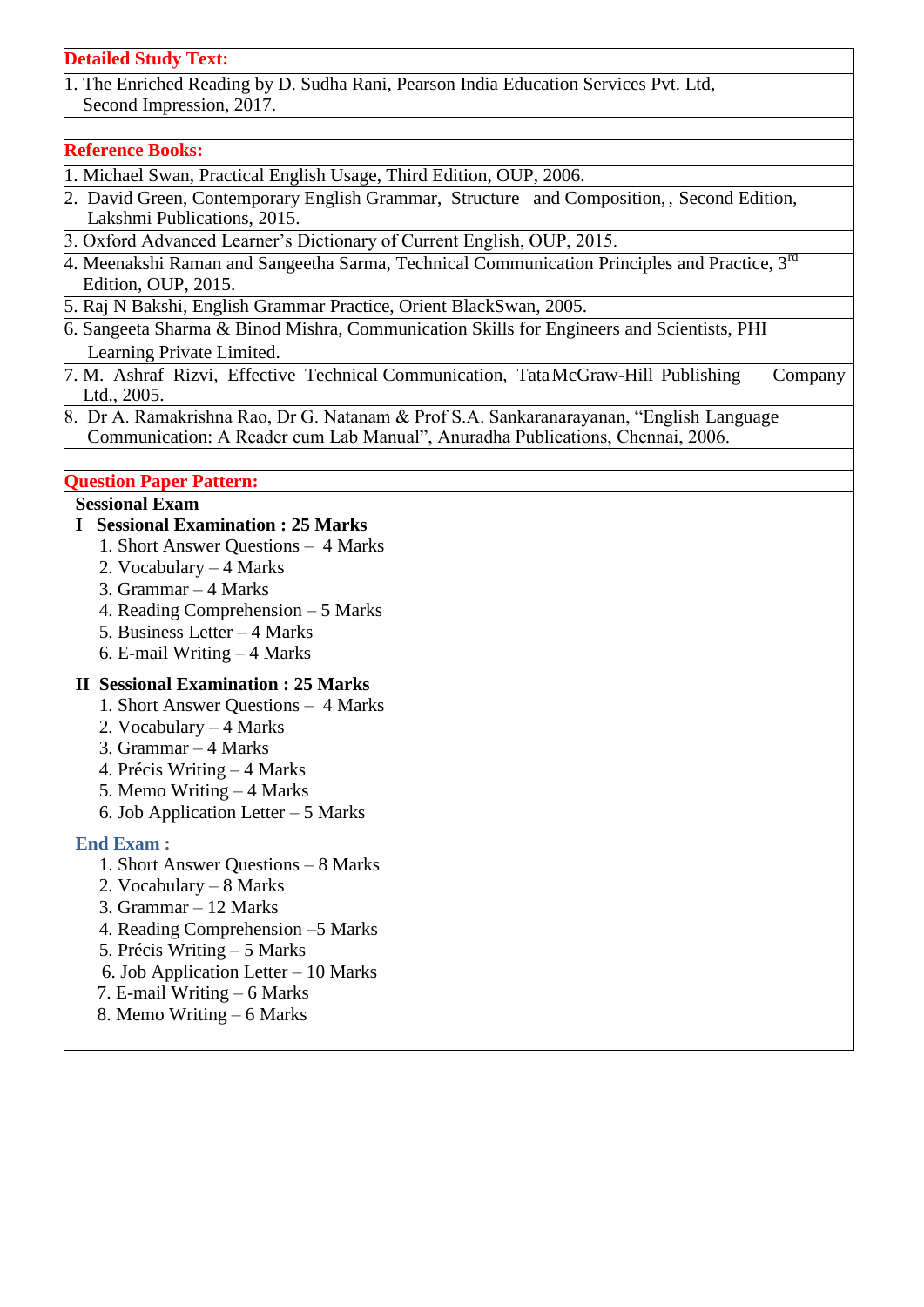## **ENGINEERING DRAWING (ED)**

| I / II Semester : Common to CE, ECE, ME/<br>CSE, CST, EEE                                                                          |                 |   |                   |                         |                                        |                                                           |                                 | <b>Scheme: 2020</b>                    |  |
|------------------------------------------------------------------------------------------------------------------------------------|-----------------|---|-------------------|-------------------------|----------------------------------------|-----------------------------------------------------------|---------------------------------|----------------------------------------|--|
| <b>Course Code</b>                                                                                                                 | <b>Category</b> |   | <b>Hours/Week</b> |                         | <b>Credits</b>                         |                                                           | <b>Maximum Marks</b>            |                                        |  |
| <b>ME101</b>                                                                                                                       | <b>ESC</b>      | L | T                 | ${\bf P}$               | $\mathbf C$<br>$\overline{\mathbf{3}}$ | <b>Continuous</b><br><b>Internal</b><br><b>Assessment</b> | <b>End</b><br><b>Exam</b><br>60 | <b>TOTAL</b>                           |  |
| <b>Sessional Exam Duration : 1 1/2 Hrs</b>                                                                                         |                 | 1 |                   | $\overline{\mathbf{4}}$ |                                        | 40                                                        |                                 | 100<br><b>End Exam Duration: 3 Hrs</b> |  |
|                                                                                                                                    |                 |   |                   |                         |                                        |                                                           |                                 |                                        |  |
| <b>Course Outcomes:</b> At the end of the course students will be able to                                                          |                 |   |                   |                         |                                        |                                                           |                                 |                                        |  |
| <b>CO1:</b> Understand the concept of projections of an object and draw the projection of points, straight                         |                 |   |                   |                         |                                        |                                                           |                                 |                                        |  |
| lines and planes                                                                                                                   |                 |   |                   |                         |                                        |                                                           |                                 |                                        |  |
| <b>CO2:</b> Draw projection of regular solids                                                                                      |                 |   |                   |                         |                                        |                                                           |                                 |                                        |  |
| CO3: Draw the sectional views of regular solids and their surface developments                                                     |                 |   |                   |                         |                                        |                                                           |                                 |                                        |  |
| <b>CO4:</b> Draw the orthographic views from given isometric view                                                                  |                 |   |                   |                         |                                        |                                                           |                                 |                                        |  |
| <b>CO5:</b> Draw the isometric views from the orthographic views                                                                   |                 |   |                   |                         |                                        |                                                           |                                 |                                        |  |
|                                                                                                                                    |                 |   |                   |                         |                                        |                                                           |                                 |                                        |  |
|                                                                                                                                    |                 |   |                   |                         | UNIT-I                                 |                                                           |                                 |                                        |  |
| <b>Introduction to Engineering Drawing:</b>                                                                                        |                 |   |                   |                         |                                        |                                                           |                                 |                                        |  |
| Drawing instruments and their uses, Lettering and Dimensioning. Introduction to polygons and conics.                               |                 |   |                   |                         |                                        |                                                           |                                 |                                        |  |
| Introduction to scales (not for End examinations)                                                                                  |                 |   |                   |                         |                                        |                                                           |                                 |                                        |  |
| <b>Orthographic projections:</b>                                                                                                   |                 |   |                   |                         |                                        |                                                           |                                 |                                        |  |
| Introduction, planes of projections, projections of points. First angle projection- Projections of straight                        |                 |   |                   |                         |                                        |                                                           |                                 |                                        |  |
| lines- parallel to one and inclined to other plane- Inclined to both the planes, traces of lines (treatment is                     |                 |   |                   |                         |                                        |                                                           |                                 |                                        |  |
| limited to simple problems only)                                                                                                   |                 |   |                   |                         |                                        |                                                           |                                 |                                        |  |
| <b>Projection of planes:</b>                                                                                                       |                 |   |                   |                         |                                        |                                                           |                                 |                                        |  |
| Regular planes- perpendicular, parallel to one reference plane and inclined to other reference planes -                            |                 |   |                   |                         |                                        |                                                           |                                 |                                        |  |
| Inclined to both the reference planes                                                                                              |                 |   |                   |                         |                                        |                                                           |                                 |                                        |  |
|                                                                                                                                    |                 |   |                   |                         | $UNIT - II$                            |                                                           |                                 |                                        |  |
| <b>Projections of solids:</b>                                                                                                      |                 |   |                   |                         |                                        |                                                           |                                 |                                        |  |
| Projections of right regular solids- prism, pyramid, cylinder and cone with axis inclined to one plane and                         |                 |   |                   |                         |                                        |                                                           |                                 |                                        |  |
| inclined to both planes.                                                                                                           |                 |   |                   |                         |                                        |                                                           |                                 |                                        |  |
|                                                                                                                                    |                 |   |                   |                         | <b>UNIT-III</b>                        |                                                           |                                 |                                        |  |
| <b>Sections of Solids:</b>                                                                                                         |                 |   |                   |                         |                                        |                                                           |                                 |                                        |  |
| Sectional views of right regular solids - prism, pyramid, cylinder and cone. True shapes of Sections                               |                 |   |                   |                         |                                        |                                                           |                                 |                                        |  |
| (Treatment is limited to simple problems only)                                                                                     |                 |   |                   |                         |                                        |                                                           |                                 |                                        |  |
| <b>Development of Surfaces:</b>                                                                                                    |                 |   |                   |                         |                                        |                                                           |                                 |                                        |  |
| Development of surfaces of right regular solids and their sections - prism, pyramid, cylinder and cone.                            |                 |   |                   |                         |                                        |                                                           |                                 |                                        |  |
|                                                                                                                                    |                 |   |                   |                         | $UNIT - IV$                            |                                                           |                                 |                                        |  |
| <b>Orthographic projections:</b>                                                                                                   |                 |   |                   |                         |                                        |                                                           |                                 |                                        |  |
| Conversion of pictorial views into orthographic views (Treatment limited to simple problems only)                                  |                 |   |                   |                         |                                        |                                                           |                                 |                                        |  |
|                                                                                                                                    |                 |   |                   |                         | $UNIT - V$                             |                                                           |                                 |                                        |  |
| <b>Isometric Projections:</b>                                                                                                      |                 |   |                   |                         |                                        |                                                           |                                 |                                        |  |
|                                                                                                                                    |                 |   |                   |                         |                                        |                                                           |                                 |                                        |  |
| Principle of Isometric projection, Isometric scale. Isometric projections of simple planes, regular solids and<br>compound solids. |                 |   |                   |                         |                                        |                                                           |                                 |                                        |  |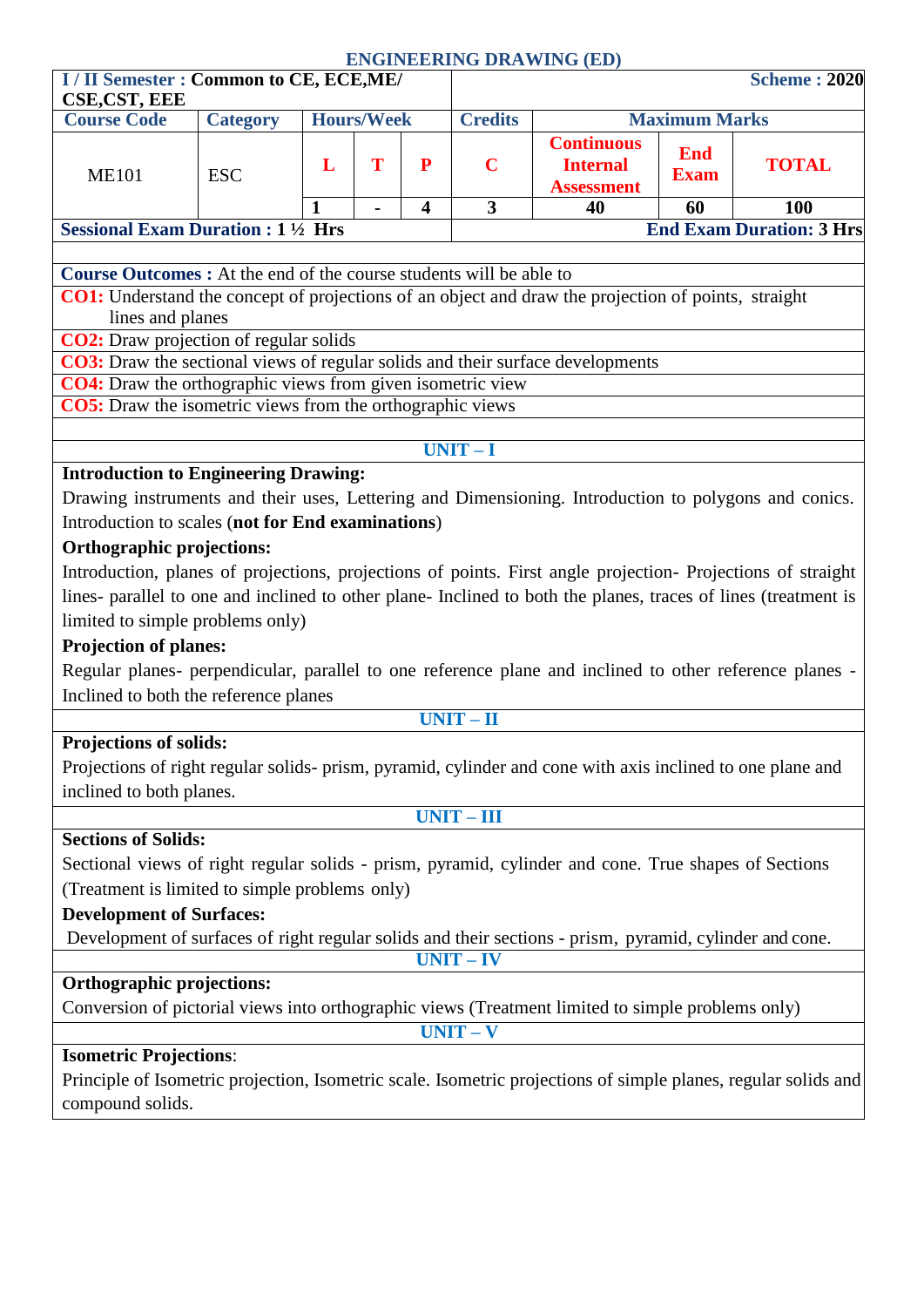### **Text Books**

1. K.L.Narayana and P.Kannaiah" Text book on Engineering Drawing," Second Edition Scitech Publications, Chennai.,2006

2. N.D.Bhatt and V.M.Panchal, "Elementary Engineering Drawing ", 45<sup>th</sup> Edition, Charotar Publishing house , Anand, India., 2002

#### **Reference Books**

- 1. K.Venugopal, " Engineering Drawing and Graphics with Auto CAD" , Fourth Edition,2001, New Age International(P) Limited, Publishers, New Delhi, 2001
- 2. Dhananjay A Jolhe, " Engineering Drawing with an introduction to Auto CAD", Tata Mc Graw-Hill Publishing Company Ltd. , New Delhi , 2008
- 3. M.B.Shaw & B.C.Rana " Engineering Drawing "Second Edition Pearson Education , New Delhi, 2009

### **Question Paper Pattern:**

### **Sessional Exam :**

The question paper for sessional examination shall be for 25 marks, covering half of the syllabus for first sessional and remaining half for second sessional exam.The question paper shall consist of three sections with Two Questions (EITHER/ OR Type) in each section. The student shall answer one question from each section.

### **End Examination:**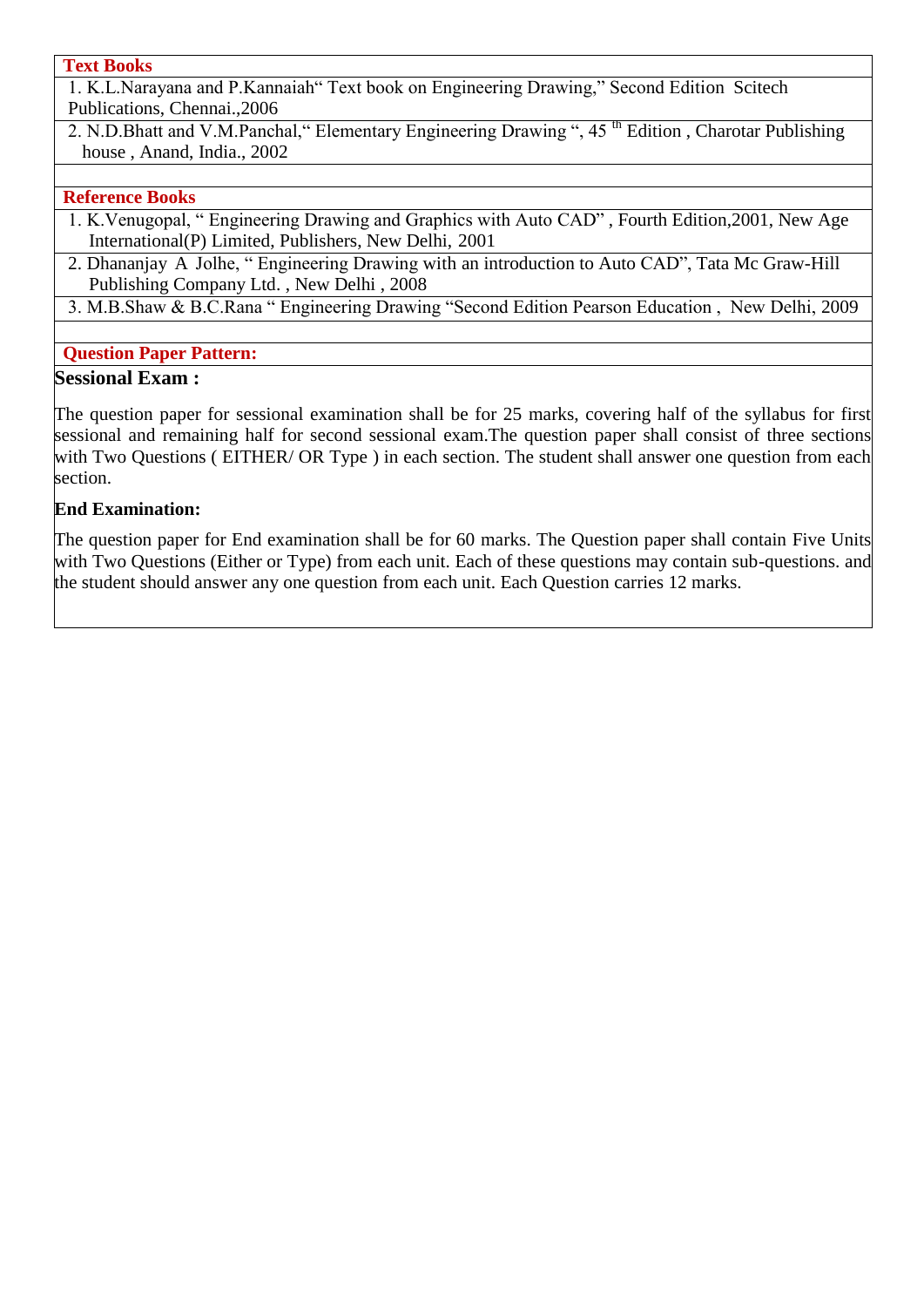## **DATA STRUCTURES (DS)**

| <b>II Semester: Common for CSE, CST, ECE</b><br><b>&amp; EEE</b>                                                                                             |                                                                                                                                                      |   |                   |                | <b>Scheme: 2020</b> |                                                           |                                 |              |  |  |
|--------------------------------------------------------------------------------------------------------------------------------------------------------------|------------------------------------------------------------------------------------------------------------------------------------------------------|---|-------------------|----------------|---------------------|-----------------------------------------------------------|---------------------------------|--------------|--|--|
| <b>Course</b><br><b>Code</b>                                                                                                                                 | <b>Category</b>                                                                                                                                      |   | <b>Hours/Week</b> |                | <b>Credits</b>      | <b>Maximum Marks</b>                                      |                                 |              |  |  |
| <b>CS104</b>                                                                                                                                                 | <b>ESC</b>                                                                                                                                           | L | T                 | P              | $\mathbf C$         | <b>Continuous</b><br><b>Internal</b><br><b>Assessment</b> | <b>End Exam</b>                 | <b>TOTAL</b> |  |  |
|                                                                                                                                                              |                                                                                                                                                      | 3 |                   | $\blacksquare$ | 3                   | 40<br>60<br><b>100</b>                                    |                                 |              |  |  |
|                                                                                                                                                              | <b>Sessional Exam Duration : 1 1/2 Hrs</b>                                                                                                           |   |                   |                |                     |                                                           | <b>End Exam Duration: 3 Hrs</b> |              |  |  |
|                                                                                                                                                              |                                                                                                                                                      |   |                   |                |                     |                                                           |                                 |              |  |  |
| <b>Course Outcomes:</b> At the end of the course the student will be able to                                                                                 |                                                                                                                                                      |   |                   |                |                     |                                                           |                                 |              |  |  |
| <b>CO1:</b> Understand the purpose of array data structure and its applications<br><b>CO2:</b> Understand the linked list data structure and its operations. |                                                                                                                                                      |   |                   |                |                     |                                                           |                                 |              |  |  |
|                                                                                                                                                              | CO3: Illustrate the operations performed on stack data structure.                                                                                    |   |                   |                |                     |                                                           |                                 |              |  |  |
|                                                                                                                                                              | <b>CO4:</b> Illustrate the operations performed on queue data structure                                                                              |   |                   |                |                     |                                                           |                                 |              |  |  |
|                                                                                                                                                              | <b>CO5:</b> Understand the concepts of trees and operations on binary search trees.                                                                  |   |                   |                |                     |                                                           |                                 |              |  |  |
|                                                                                                                                                              |                                                                                                                                                      |   |                   |                |                     |                                                           |                                 |              |  |  |
|                                                                                                                                                              |                                                                                                                                                      |   |                   |                | $UNIT-I$            |                                                           |                                 |              |  |  |
|                                                                                                                                                              | <b>Introduction to Data Structures</b>                                                                                                               |   |                   |                |                     |                                                           |                                 |              |  |  |
|                                                                                                                                                              | Definition, Classification of Datastructures- Linear and Non Linear                                                                                  |   |                   |                |                     |                                                           |                                 |              |  |  |
|                                                                                                                                                              | <b>Sequential Storage Representation</b>                                                                                                             |   |                   |                |                     |                                                           |                                 |              |  |  |
|                                                                                                                                                              | Arrays, Operations on Arrays- Insertion, Deletion, Traversing; Applications of arrays-Linear                                                         |   |                   |                |                     |                                                           |                                 |              |  |  |
|                                                                                                                                                              | Search, Binary Search, Bubble Sort, Selection Sort, Insertion Sort, Merging of arrays.                                                               |   |                   |                |                     |                                                           |                                 |              |  |  |
|                                                                                                                                                              |                                                                                                                                                      |   |                   |                | $UNIT-II$           |                                                           |                                 |              |  |  |
|                                                                                                                                                              | <b>Linked Storage Representation -Linked Lists</b><br>Linked storage representation using pointers, Types of Linked Lists-Single linked list, Double |   |                   |                |                     |                                                           |                                 |              |  |  |
|                                                                                                                                                              | linked list, Operations on linked lists-Traversing, Searching, Insertion and Deletion.                                                               |   |                   |                |                     |                                                           |                                 |              |  |  |
|                                                                                                                                                              |                                                                                                                                                      |   |                   |                | $UNIT - III$        |                                                           |                                 |              |  |  |
|                                                                                                                                                              | <b>Linear DataStructures - Stacks</b>                                                                                                                |   |                   |                |                     |                                                           |                                 |              |  |  |
|                                                                                                                                                              | Representation of Stack using sequential storage and linked allocation methods, Operations on                                                        |   |                   |                |                     |                                                           |                                 |              |  |  |
|                                                                                                                                                              | Stacks-Push, Pop, and Display.                                                                                                                       |   |                   |                |                     |                                                           |                                 |              |  |  |
|                                                                                                                                                              |                                                                                                                                                      |   |                   |                |                     |                                                           |                                 |              |  |  |
|                                                                                                                                                              |                                                                                                                                                      |   |                   |                | <b>UNIT - IV</b>    |                                                           |                                 |              |  |  |
|                                                                                                                                                              | <b>Linear DataStructures - Queues</b>                                                                                                                |   |                   |                |                     |                                                           |                                 |              |  |  |
|                                                                                                                                                              | Representation of Queue using sequential and linked allocation, Operations on Queues- Insertion,                                                     |   |                   |                |                     |                                                           |                                 |              |  |  |
|                                                                                                                                                              | Deletion and Traversing, Circular queue.                                                                                                             |   |                   |                |                     |                                                           |                                 |              |  |  |
|                                                                                                                                                              |                                                                                                                                                      |   |                   |                | <b>UNIT - V</b>     |                                                           |                                 |              |  |  |
|                                                                                                                                                              | <b>Non Linear Data Structures-Trees</b><br>Basic terminology, Binary trees, Representation of Binary tree in memory using arrays and linked          |   |                   |                |                     |                                                           |                                 |              |  |  |
|                                                                                                                                                              | lists, Binary Search Trees, Operations on binary search trees- Insertion, Deletion and Recursive                                                     |   |                   |                |                     |                                                           |                                 |              |  |  |
|                                                                                                                                                              | Traversals- Preorder, Inorder and Postorder.                                                                                                         |   |                   |                |                     |                                                           |                                 |              |  |  |
|                                                                                                                                                              |                                                                                                                                                      |   |                   |                |                     |                                                           |                                 |              |  |  |
| <b>Text Books:</b>                                                                                                                                           |                                                                                                                                                      |   |                   |                |                     |                                                           |                                 |              |  |  |
|                                                                                                                                                              | 1. Jean Paul Tremblay and Paul G.Sorenson[2007], An Introduction to DataStructures With                                                              |   |                   |                |                     |                                                           |                                 |              |  |  |
| Applications, TMH.                                                                                                                                           |                                                                                                                                                      |   |                   |                |                     |                                                           |                                 |              |  |  |
|                                                                                                                                                              | Debasis Samantha, Classic Data Structures Second Edition (2009), PHI.                                                                                |   |                   |                |                     |                                                           |                                 |              |  |  |
| <b>Reference Books:</b>                                                                                                                                      |                                                                                                                                                      |   |                   |                |                     |                                                           |                                 |              |  |  |
|                                                                                                                                                              | 1. Pradip Dey, Manas Ghosh and Reema Tereja, Computer Programming and DataStructures,                                                                |   |                   |                |                     |                                                           |                                 |              |  |  |
|                                                                                                                                                              | Oxford University Press.                                                                                                                             |   |                   |                |                     |                                                           |                                 |              |  |  |
|                                                                                                                                                              | 2. S.K.Srivatsava and Deepali Srivatsava, Data Structures through 'C' in depth, BPB                                                                  |   |                   |                |                     |                                                           |                                 |              |  |  |
| Publications.                                                                                                                                                |                                                                                                                                                      |   |                   |                |                     |                                                           |                                 |              |  |  |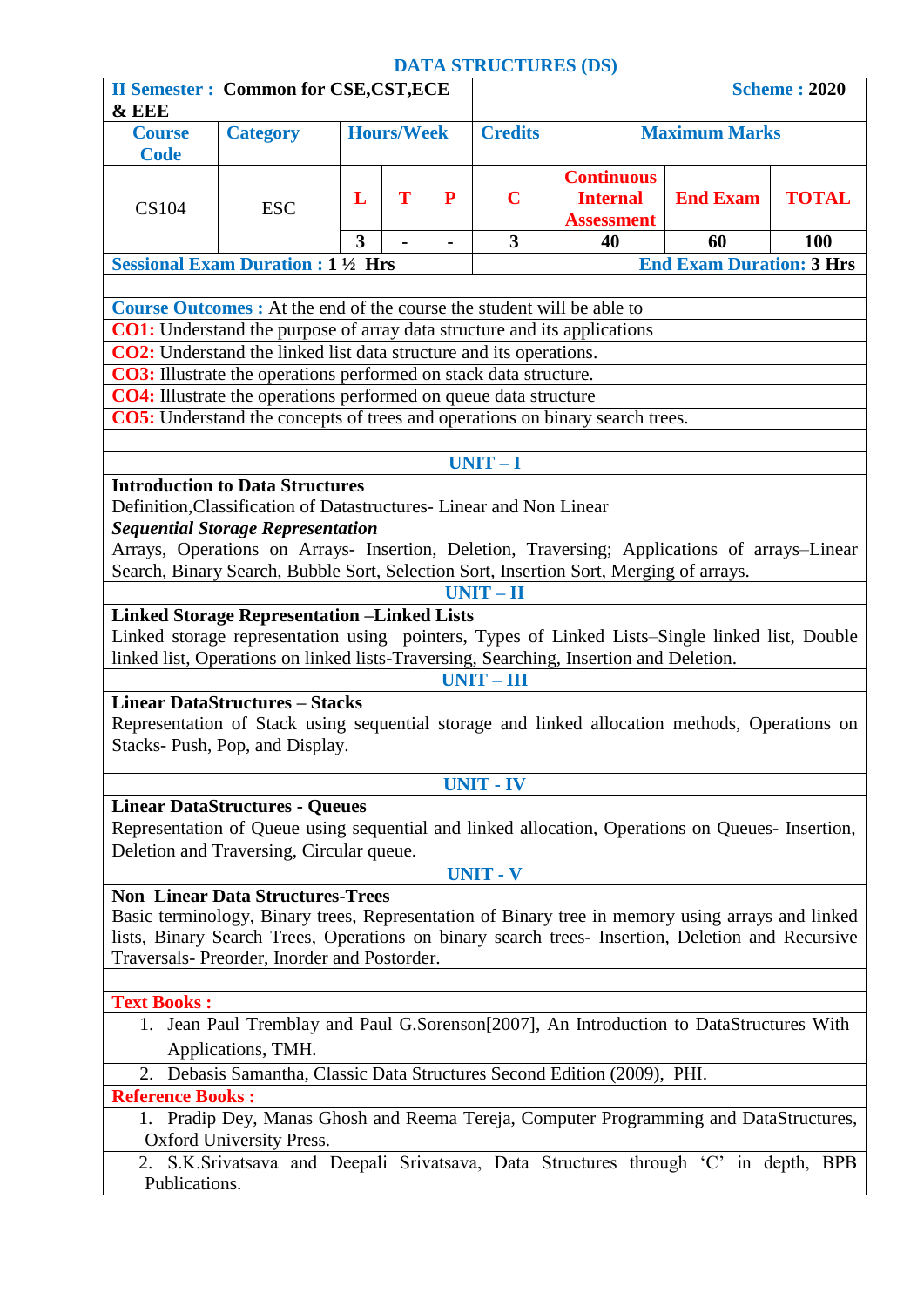### **Web References :**

1. https://www.tutorialspoint.com/data\_structures\_algorithms

2. http://www.geeksforgeeks.org/data-structures

**Question Paper Pattern:** 

## **Sessional Exam :**

The question paper for sessional examination shall be for 25 marks, covering half of the syllabus for first sessional and remaining half for second sessional exam.The question paper shall consist of three sections with Two Questions ( EITHER/ OR Type ) in each section. The student shall answer one question from each section.

### **End Examination:**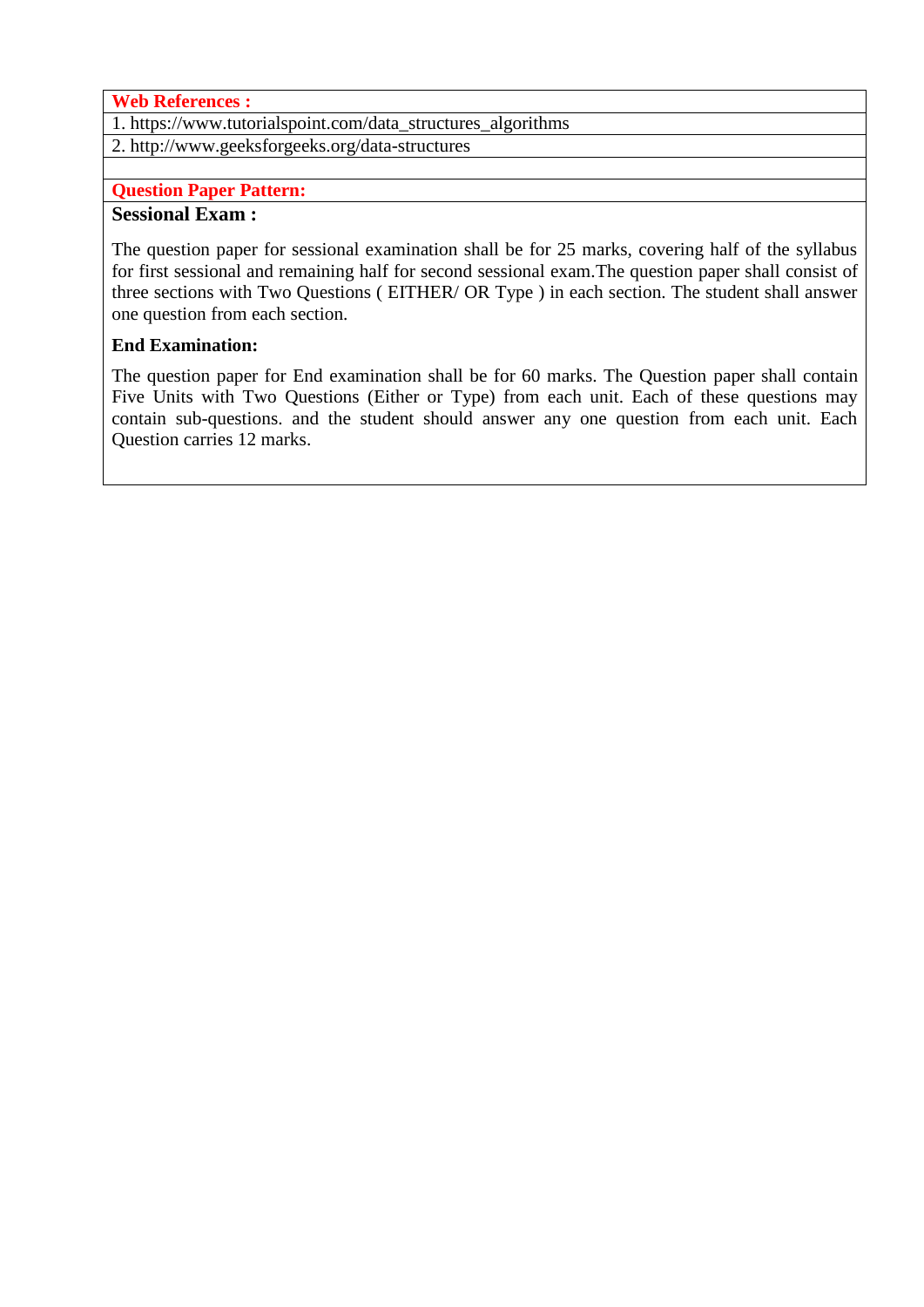### **ENVIRONMENTAL STUDIES (ES)**

| <b>II Semester: ECE, CSE, CST, CE, EEE, ME</b>                                                                                                                                                                                                                                                                                                                                                                                                                                              |                 |                |   |                   |                |                                                           |                           | <b>Scheme: 2020</b> |  |
|---------------------------------------------------------------------------------------------------------------------------------------------------------------------------------------------------------------------------------------------------------------------------------------------------------------------------------------------------------------------------------------------------------------------------------------------------------------------------------------------|-----------------|----------------|---|-------------------|----------------|-----------------------------------------------------------|---------------------------|---------------------|--|
| <b>Course Code</b>                                                                                                                                                                                                                                                                                                                                                                                                                                                                          | <b>Category</b> |                |   | <b>Hours/Week</b> | <b>Credits</b> | <b>Maximum Marks</b>                                      |                           |                     |  |
| <b>MC101</b>                                                                                                                                                                                                                                                                                                                                                                                                                                                                                | <b>MC</b>       | L              | T | P                 | $\mathbf C$    | <b>Continuous</b><br><b>Internal</b><br><b>Assessment</b> | <b>End</b><br><b>Exam</b> | <b>Total</b>        |  |
|                                                                                                                                                                                                                                                                                                                                                                                                                                                                                             |                 | $\overline{2}$ |   |                   |                | 100                                                       |                           | 100                 |  |
| <b>Course Outcomes :</b> At the end of the course students will be able to                                                                                                                                                                                                                                                                                                                                                                                                                  |                 |                |   |                   |                |                                                           |                           |                     |  |
| <b>CO1:</b> Apply the knowledge of environmental issues in his area of work. Understands the need for the<br>conservation of Natural resources for sustainable development.                                                                                                                                                                                                                                                                                                                 |                 |                |   |                   |                |                                                           |                           |                     |  |
| CO2: Understands the importance of Ecosystem and conservation of biodiversity                                                                                                                                                                                                                                                                                                                                                                                                               |                 |                |   |                   |                |                                                           |                           |                     |  |
| CO3: Understands the problems due to environmental pollution with remedial measures and issues<br>related to environment.                                                                                                                                                                                                                                                                                                                                                                   |                 |                |   |                   |                |                                                           |                           |                     |  |
| CO4: Understands the disaster management in prevention of loss of life and property                                                                                                                                                                                                                                                                                                                                                                                                         |                 |                |   |                   |                |                                                           |                           |                     |  |
| <b>CO5:</b> Understands the use of IT $\&$ related technology to conserve environment $\&$ human health.                                                                                                                                                                                                                                                                                                                                                                                    |                 |                |   |                   |                |                                                           |                           |                     |  |
|                                                                                                                                                                                                                                                                                                                                                                                                                                                                                             |                 |                |   |                   |                |                                                           |                           |                     |  |
|                                                                                                                                                                                                                                                                                                                                                                                                                                                                                             |                 | $UNIT-I$       |   |                   |                |                                                           |                           |                     |  |
| Introduction to Environmental studies and Natural resources:                                                                                                                                                                                                                                                                                                                                                                                                                                |                 |                |   |                   |                |                                                           |                           |                     |  |
| awareness.<br>Energy resources-Growing energy needs, nonrenewable and renewable energy resources:<br>Hydroelectric, solar, wind and nuclear energy resources. Water resources- Use and over exploitation of<br>surface and ground water. Dams and its effects on forest and tribal people. Forest resources- uses of<br>forest, deforestation causes and its effects. Food resources- changes caused by agriculture and over<br>grazing. Modern agriculture and its effects.<br>$UNIT - II$ |                 |                |   |                   |                |                                                           |                           |                     |  |
| Concepts of ecosystem:                                                                                                                                                                                                                                                                                                                                                                                                                                                                      |                 |                |   |                   |                |                                                           |                           |                     |  |
| Structure and function of an ecosystem. Energy flow in an ecosystem (single channel energy flow<br>model). Ecological succession. Food chains, food webs and ecological pyramids. Introduction, types,<br>characteristics and functions of grass lands, desert, pond and ocean ecosystems.                                                                                                                                                                                                  |                 |                |   |                   |                |                                                           |                           |                     |  |
|                                                                                                                                                                                                                                                                                                                                                                                                                                                                                             |                 | $UNIT - III$   |   |                   |                |                                                           |                           |                     |  |
| <b>Biodiversity and its conservation</b>                                                                                                                                                                                                                                                                                                                                                                                                                                                    |                 |                |   |                   |                |                                                           |                           |                     |  |
| Definition and levels of biodiversity. Values of biodiversity-consumptive, productive, social, ethical,<br>aesthetic and ecological services. Hot spots of biodiversity. Bio geographical classification of India.<br>Endangered and endemic species of India. Threats to biodiversity-Habitat loss, poaching of wild life and<br>man-wild life conflict. Conservation strategies- In situ and ex situ conservation.                                                                        |                 |                |   |                   |                |                                                           |                           |                     |  |
|                                                                                                                                                                                                                                                                                                                                                                                                                                                                                             |                 | $UNIT - IV$    |   |                   |                |                                                           |                           |                     |  |
|                                                                                                                                                                                                                                                                                                                                                                                                                                                                                             |                 |                |   |                   |                |                                                           |                           |                     |  |
| <b>Environmental pollution</b>                                                                                                                                                                                                                                                                                                                                                                                                                                                              |                 |                |   |                   |                |                                                           |                           |                     |  |

Air Pollution - sources, types, causes and Effects of air pollutants on humans, plants and animals. Global effects-global warming, acid rains and ozone layer depletion. Air Pollution control measures for suspended particulate matter (SPM) and gaseous pollutants. Water Pollution – sources, causes and effects of water pollution. sewage water treatment. Disaster management- Floods, Earth quake and cyclone .Municipal solid waste management. Role of an individual in prevention of pollution.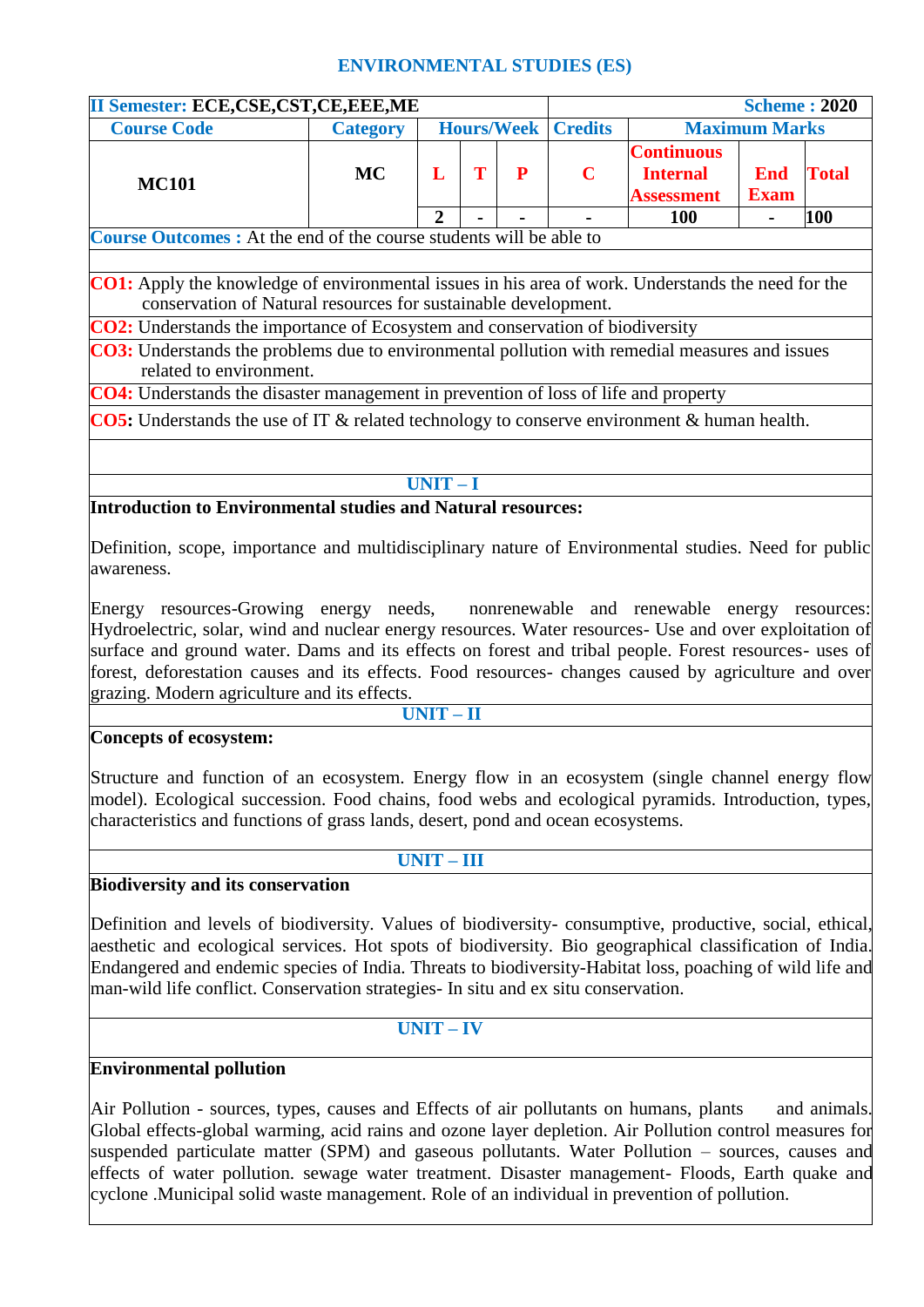### **UNIT – V**

#### **Social issues and the environment**

From unsustainable development to sustainable development. Consumerism and waste products. Salient features of Air Act, water Act and Forest conservation Act .Process involved in the enforcement of environmental legislation. Role of Information Technology in environment and human health.

### **Text books**

1.C.P.KaushikandAnubhaKaushik,―EnvironmentalStudies‖NewAgeInternational(p)Ltd.,NewDelhi

2. R.Rajagopalan― Environmental Studies, Oxford University press, Chennai

3. Y.Anjaneyulu― Introduction to Environmental sciences, BS Publications, Hyderabad

#### **Reference books**

1.BennyJoseph―EnvironmentalStudies,TataMcGrawHill,NewDelhi.

2.BaruchaErach―Environmentalstudies,Universitiespress.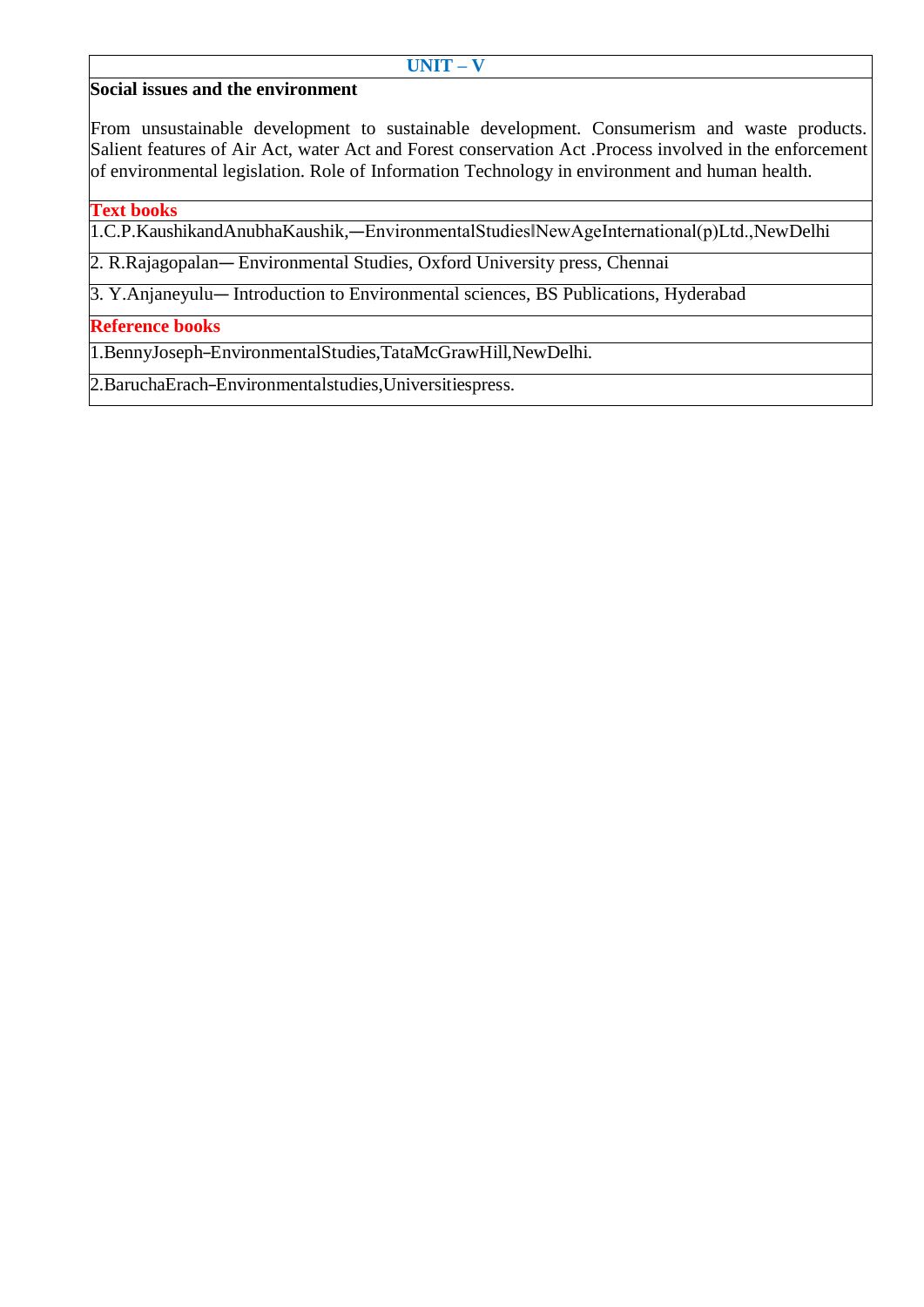# **STATISTICAL METHODS LAB (SM(P))**

| <b>II Semester : CSE &amp; CST</b> |                                                                                                                  |             |                   |                |                |                                                                                                  |                           | <b>Scheme: 2020</b> |  |  |
|------------------------------------|------------------------------------------------------------------------------------------------------------------|-------------|-------------------|----------------|----------------|--------------------------------------------------------------------------------------------------|---------------------------|---------------------|--|--|
| <b>Course</b><br><b>Code</b>       | <b>Category</b>                                                                                                  |             | <b>Hours/Week</b> |                | <b>Credits</b> | <b>Maximum Marks</b>                                                                             |                           |                     |  |  |
| <b>BS112</b>                       | <b>BSL</b>                                                                                                       | L           | T                 | P              | $\mathbf C$    | <b>Continuous</b><br><b>Internal</b><br><b>Assessment</b>                                        | <b>End</b><br><b>Exam</b> | <b>TOTAL</b>        |  |  |
|                                    |                                                                                                                  | $\mathbf 0$ | $\bf{0}$          | $\overline{3}$ | 1.5            | 40                                                                                               | 60                        | <b>100</b>          |  |  |
|                                    | <b>End Exam Duration: 2 Hrs</b><br><b>Course Outcomes :</b> At the end of the course the student will be able to |             |                   |                |                |                                                                                                  |                           |                     |  |  |
|                                    |                                                                                                                  |             |                   |                |                | <b>CO1:</b> Implement the basic data types and flow control statements in R Language.            |                           |                     |  |  |
|                                    | <b>CO2:</b> Implement functions, matrices and vectors.                                                           |             |                   |                |                |                                                                                                  |                           |                     |  |  |
|                                    |                                                                                                                  |             |                   |                |                | <b>CO3</b> : Apply different file operations and statistical methods for data analysis.          |                           |                     |  |  |
|                                    | <b>CO4:</b> Implement various visualization techniques                                                           |             |                   |                |                |                                                                                                  |                           |                     |  |  |
|                                    |                                                                                                                  |             |                   |                |                | R statistical programming language: Introduction to R, Functions, Control flow and Loops,        |                           |                     |  |  |
|                                    |                                                                                                                  |             |                   |                |                | Working with Vectors and Matrices, Reading in Data, Writing Data, Working with Data,             |                           |                     |  |  |
|                                    | Manipulating Data, Simulation, Linear model, Data Frame, Graphics in R.                                          |             |                   |                |                |                                                                                                  |                           |                     |  |  |
|                                    | <b>List of Experiments</b>                                                                                       |             |                   |                |                |                                                                                                  |                           |                     |  |  |
|                                    |                                                                                                                  |             |                   |                |                | 1. Introduction to R- Exploring R, R-Studio Environment and Installation process. Explore the    |                           |                     |  |  |
| features.                          |                                                                                                                  |             |                   |                |                |                                                                                                  |                           |                     |  |  |
| 2.                                 |                                                                                                                  |             |                   |                |                | Explore the control structures, loops of R and demonstrate with one example under each case.     |                           |                     |  |  |
| 3.                                 | Explore Functions (pre defined and user defined) in R.                                                           |             |                   |                |                |                                                                                                  |                           |                     |  |  |
| 4.<br>5.                           | Working with Vectors and Matrices in R.<br>Importing data from various file formats for data analysis.           |             |                   |                |                |                                                                                                  |                           |                     |  |  |
| 6.                                 | Exporting data to various file formats.                                                                          |             |                   |                |                |                                                                                                  |                           |                     |  |  |
| 7.                                 | Manipulation of Data using statistical measures.                                                                 |             |                   |                |                |                                                                                                  |                           |                     |  |  |
| 8.                                 | Implement simple linear regression method.                                                                       |             |                   |                |                |                                                                                                  |                           |                     |  |  |
| 9.                                 | Create, access, modify, extract and delete Data Frame in R.                                                      |             |                   |                |                |                                                                                                  |                           |                     |  |  |
|                                    | 10. Plot various graphs using graphics in R(Histogram, Bar plots).                                               |             |                   |                |                | 11. Plot various graphs using graphics in R(Pie charts, Box Plots, Scatter plots).               |                           |                     |  |  |
| <b>Text Books</b>                  |                                                                                                                  |             |                   |                |                |                                                                                                  |                           |                     |  |  |
| Johnson;                           | Prentice Hall India Learning Private Limited.                                                                    |             |                   |                |                | 1. Probability and Statistics for Engineers (Fourth Edition), I.R. Miller, J.E. Freund and R.    |                           |                     |  |  |
|                                    |                                                                                                                  |             |                   |                |                | 2. Fundamentals of Statistics (vol. I & vol. II), A. Goon, M. Gupta and B. Dasgupta, World Press |                           |                     |  |  |
| 3.                                 |                                                                                                                  |             |                   |                |                | The Analysis of Time Series: An Introduction, Chris Chatfield, Chapman & Hall/CRC                |                           |                     |  |  |
| <b>Reference Books</b>             |                                                                                                                  |             |                   |                |                |                                                                                                  |                           |                     |  |  |
| 1.                                 |                                                                                                                  |             |                   |                |                | Introduction to Linear Regression Analysis, D.C. Montgomery and E. Peck, Wiley-Inter science.    |                           |                     |  |  |
| Hill.                              |                                                                                                                  |             |                   |                |                | Introduction to the Theory of Statistics, A.M. Mood, F. A. Graybill and D.C. Boes, McGraw        |                           |                     |  |  |
| 3.                                 |                                                                                                                  |             |                   |                |                | Applied Regression Analysis, N. Draper and H. Smith, Wiley- Inter science.                       |                           |                     |  |  |
| 4.                                 | Hands-on Programming with R, Garrett Grolemund, O'Reilly.                                                        |             |                   |                |                |                                                                                                  |                           |                     |  |  |
|                                    |                                                                                                                  |             |                   |                |                | R for Everyone: Advanced Analytics and Graphics, Jared P. Lander, Addison-Wesley                 |                           |                     |  |  |
| Professional.                      |                                                                                                                  |             |                   |                |                |                                                                                                  |                           |                     |  |  |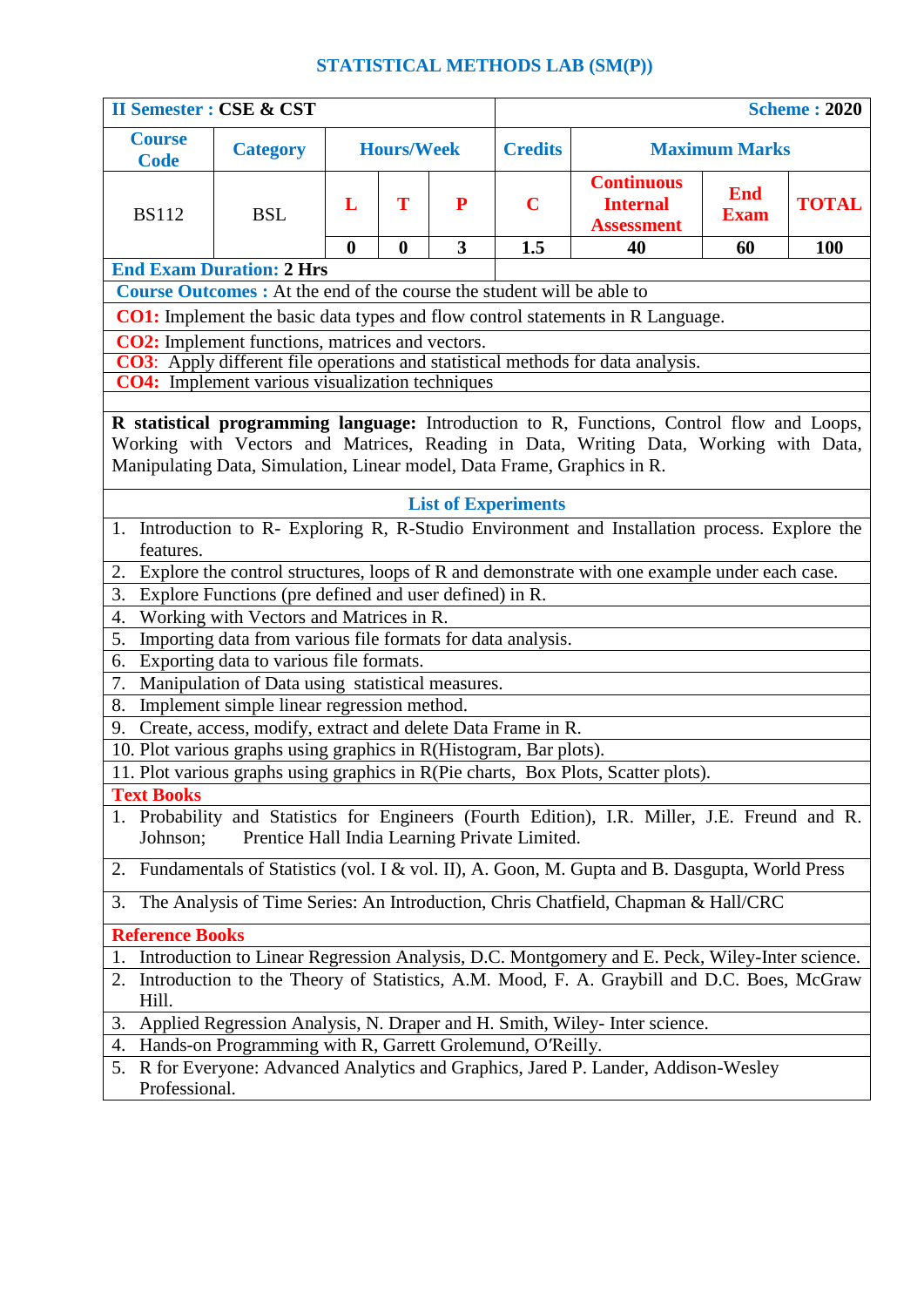## **PHONETICS & COMMUNICATION SKILLS LAB (PCSP)**

| I/II Semester: Common for CE, EEE, ME/<br>ECE, CSE & CST |                                                                                                                                                                      |                   |          |   | <b>Scheme: 2020</b>        |                                                                                                   |    |     |  |  |  |
|----------------------------------------------------------|----------------------------------------------------------------------------------------------------------------------------------------------------------------------|-------------------|----------|---|----------------------------|---------------------------------------------------------------------------------------------------|----|-----|--|--|--|
| <b>Course</b><br><b>Code</b>                             | <b>Category</b>                                                                                                                                                      | <b>Hours/Week</b> |          |   | <b>Credits</b>             | <b>Maximum Marks</b>                                                                              |    |     |  |  |  |
| <b>HU103</b>                                             | <b>HSSL</b>                                                                                                                                                          | L                 | T        | P | $\mathbf C$                | <b>Continuous</b><br><b>End Exam</b><br><b>Internal</b><br><b>TOTAL</b><br><b>Assessment</b>      |    |     |  |  |  |
|                                                          |                                                                                                                                                                      | $\mathbf{0}$      | $\bf{0}$ | 3 | 1.5                        | 40                                                                                                | 60 | 100 |  |  |  |
|                                                          | <b>End Exam Duration: 2 Hrs</b>                                                                                                                                      |                   |          |   |                            |                                                                                                   |    |     |  |  |  |
|                                                          |                                                                                                                                                                      |                   |          |   |                            |                                                                                                   |    |     |  |  |  |
|                                                          | Course Outcomes : At the end of the course, Students will be able to                                                                                                 |                   |          |   |                            | CO1: Speak Internationally Intelligible English without mother tongue accent.                     |    |     |  |  |  |
|                                                          |                                                                                                                                                                      |                   |          |   |                            |                                                                                                   |    |     |  |  |  |
|                                                          | CO2: Adopt appropriate intonation patterns for effective Oral Communication.<br>CO3: Identify International Phonetic Symbols to find the pronunciation of new words. |                   |          |   |                            |                                                                                                   |    |     |  |  |  |
|                                                          |                                                                                                                                                                      |                   |          |   |                            |                                                                                                   |    |     |  |  |  |
|                                                          |                                                                                                                                                                      |                   |          |   |                            | <b>CO4:</b> Integrate Listening Skills & Speak in English confidently, fluently and effectively.  |    |     |  |  |  |
|                                                          | <b>CO5:</b> Exhibit team playing & Leadership skills.                                                                                                                |                   |          |   |                            |                                                                                                   |    |     |  |  |  |
|                                                          |                                                                                                                                                                      |                   |          |   | <b>List of Experiments</b> |                                                                                                   |    |     |  |  |  |
| <b>Phonetics Laboratory</b>                              |                                                                                                                                                                      |                   |          |   |                            |                                                                                                   |    |     |  |  |  |
|                                                          |                                                                                                                                                                      |                   |          |   |                            | Focus in the lab is on accent neutralization for International Intelligibility                    |    |     |  |  |  |
|                                                          | 1. Introduction to English Phonetic Symbols and associated sounds.<br>2. Practice in Consonant sounds                                                                |                   |          |   |                            |                                                                                                   |    |     |  |  |  |
|                                                          | 3. Practice in Vowel sounds                                                                                                                                          |                   |          |   |                            |                                                                                                   |    |     |  |  |  |
|                                                          | 4. Practice in Accent, Rhythm and Intonation                                                                                                                         |                   |          |   |                            |                                                                                                   |    |     |  |  |  |
|                                                          |                                                                                                                                                                      |                   |          |   |                            | 5. Practice sessions on Listening for General Information, Specific Information & Comprehension,  |    |     |  |  |  |
|                                                          |                                                                                                                                                                      |                   |          |   |                            |                                                                                                   |    |     |  |  |  |
|                                                          | <b>Communication Skills Laboratory</b>                                                                                                                               |                   |          |   |                            |                                                                                                   |    |     |  |  |  |
|                                                          | Focus in the lab is more on fluency than on accuracy                                                                                                                 |                   |          |   |                            |                                                                                                   |    |     |  |  |  |
|                                                          | 1. Inter-Personal Communication                                                                                                                                      |                   |          |   |                            |                                                                                                   |    |     |  |  |  |
|                                                          | a) Self Introduction                                                                                                                                                 |                   |          |   |                            |                                                                                                   |    |     |  |  |  |
|                                                          | b) Introducing Others                                                                                                                                                |                   |          |   |                            |                                                                                                   |    |     |  |  |  |
|                                                          | c) Non-Verbal Communication                                                                                                                                          |                   |          |   |                            |                                                                                                   |    |     |  |  |  |
|                                                          | d) Posture, Gait and Body language                                                                                                                                   |                   |          |   |                            |                                                                                                   |    |     |  |  |  |
|                                                          | 2. Communication in Formal Situations                                                                                                                                |                   |          |   |                            |                                                                                                   |    |     |  |  |  |
|                                                          | a) Public Speaking - Extempore, Prepared Speech                                                                                                                      |                   |          |   |                            |                                                                                                   |    |     |  |  |  |
| b) Role-play                                             |                                                                                                                                                                      |                   |          |   |                            |                                                                                                   |    |     |  |  |  |
|                                                          | c) Situational Dialogues                                                                                                                                             |                   |          |   |                            |                                                                                                   |    |     |  |  |  |
|                                                          | d) Giving Directions                                                                                                                                                 |                   |          |   |                            |                                                                                                   |    |     |  |  |  |
|                                                          | e) Sell-out                                                                                                                                                          |                   |          |   |                            |                                                                                                   |    |     |  |  |  |
| f) JAM                                                   |                                                                                                                                                                      |                   |          |   |                            |                                                                                                   |    |     |  |  |  |
|                                                          | g) Telephone Etiquette                                                                                                                                               |                   |          |   |                            |                                                                                                   |    |     |  |  |  |
| <b>Reference Books:</b>                                  |                                                                                                                                                                      |                   |          |   |                            |                                                                                                   |    |     |  |  |  |
|                                                          |                                                                                                                                                                      |                   |          |   |                            | 1. Exercises in Spoken English Part – I, Part – II & Part – III Published by EFLU, Hyderabad.     |    |     |  |  |  |
|                                                          |                                                                                                                                                                      |                   |          |   |                            | 2. A Course in Phonetics and Spoken English, Dhamija Sethi, Prentice Hall of India, Pvt Ltd.      |    |     |  |  |  |
|                                                          |                                                                                                                                                                      |                   |          |   |                            | 3. T. Balasubramanyam, A.Text Book of English Phonetics for Indian Students, Macmillan India Ltd. |    |     |  |  |  |
|                                                          |                                                                                                                                                                      |                   |          |   |                            | 4. Krishna Mohan and Meera Benerjee, Developing Communication Skills, Macmillan India Ltd.        |    |     |  |  |  |

5. D.Souza Eunice and Shahani. G, "Communication Skills in English", Noble Publishing House.